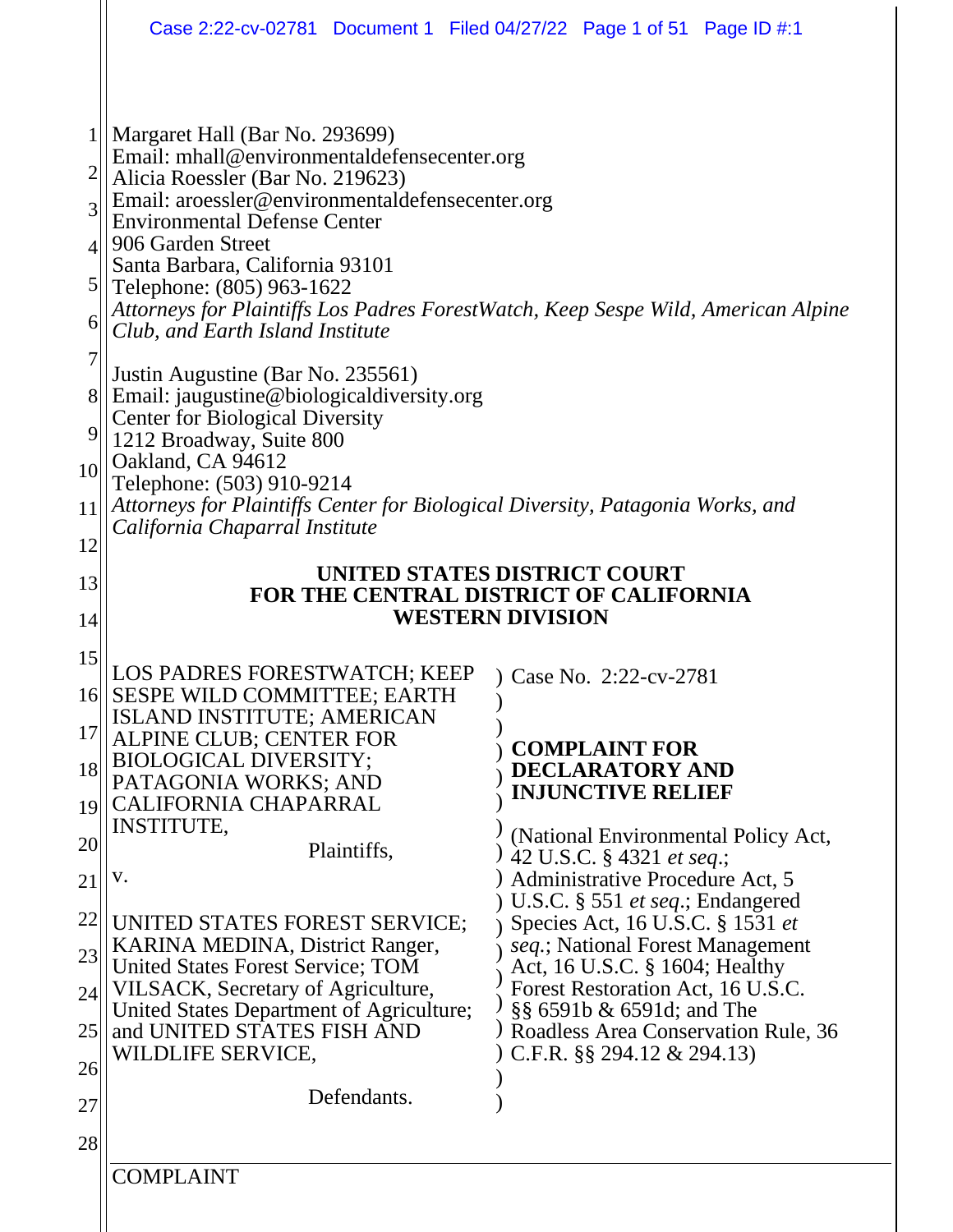1

## **JURISDICTION AND VENUE**

2 3 4 5  $6$ 7 81 9 10 11 12 1. This Court has jurisdiction over this action pursuant to 28 U.S.C. § 1331 (federal question), 28 U.S.C. § 1346 (United States as a defendant), and 5 U.S.C. §§ 701-706 (Administrative Procedure Act, "APA"). The federal statutes and rules at issue in this case include the National Environmental Policy Act ("NEPA"; 42 U.S.C. §§ 4321-4370h), the Endangered Species Act ("ESA"; 16 U.S.C. § 1536), the Healthy Forest Restoration Act ("HFRA"; 16 U.S.C. §§ 6591b & 6591d), the Roadless Area Conservation Rule ("Roadless Rule"; Roadless Area Conservation Final Rule, 66 Fed. Reg. 3,244 (Jan. 12, 2001) (to be codified in 36 C.F.R. pt. 294)),<sup>1</sup> and the National Forest Management Act ("NFMA"; 16 U.S.C. § 1604). This Court has authority to grant the requested relief pursuant to 28 U.S.C. §§ 2201-2202 (declaratory and injunctive relief) and 5 U.S.C. §§ 701-706 (APA).

13  $14$ ||  $15$ 16 17 18 19 20 2. Venue lies in this Court pursuant to 28 U.S.C. § 1391(e)(1) because Plaintiffs Los Padres ForestWatch and Keep Sespe Wild Committee are located and reside in this District, Defendants reside in this District, and a substantial part of the events or omissions giving rise to Plaintiffs' claims occurred in this District. Plaintiff Los Padres ForestWatch's office is located in Santa Barbara, California. Keep Sespe Wild Committee is based in Ojai, California. Patagonia Works is headquartered in Ventura, California. This case challenges approval of a logging project located in Ventura County, California.

- 21
- 22 23

<sup>24</sup> 25 26 27 28 <sup>1</sup> The Roadless Rule appears in the 2001-2004 editions of the Code of Federal Regulations, at 36 C.F.R. §§ 294.10-14. In 2005, it was replaced by the State Petitions Rule. 70 Fed. Reg. 25,654 (May 13, 2005). When that replacement was set aside the following year, the Roadless Rule was reinstated. *California ex rel. Lockyer v. USDA*, 459 F. Supp. 2d 874 (N.D. Cal. 2006), *aff'd*, 575 F.3d 999 (9th Cir. 2009)). However, the General Printing Office has thus far not conformed the current published Code accordingly. This complaint includes citations to 36 C.F.R. part 294.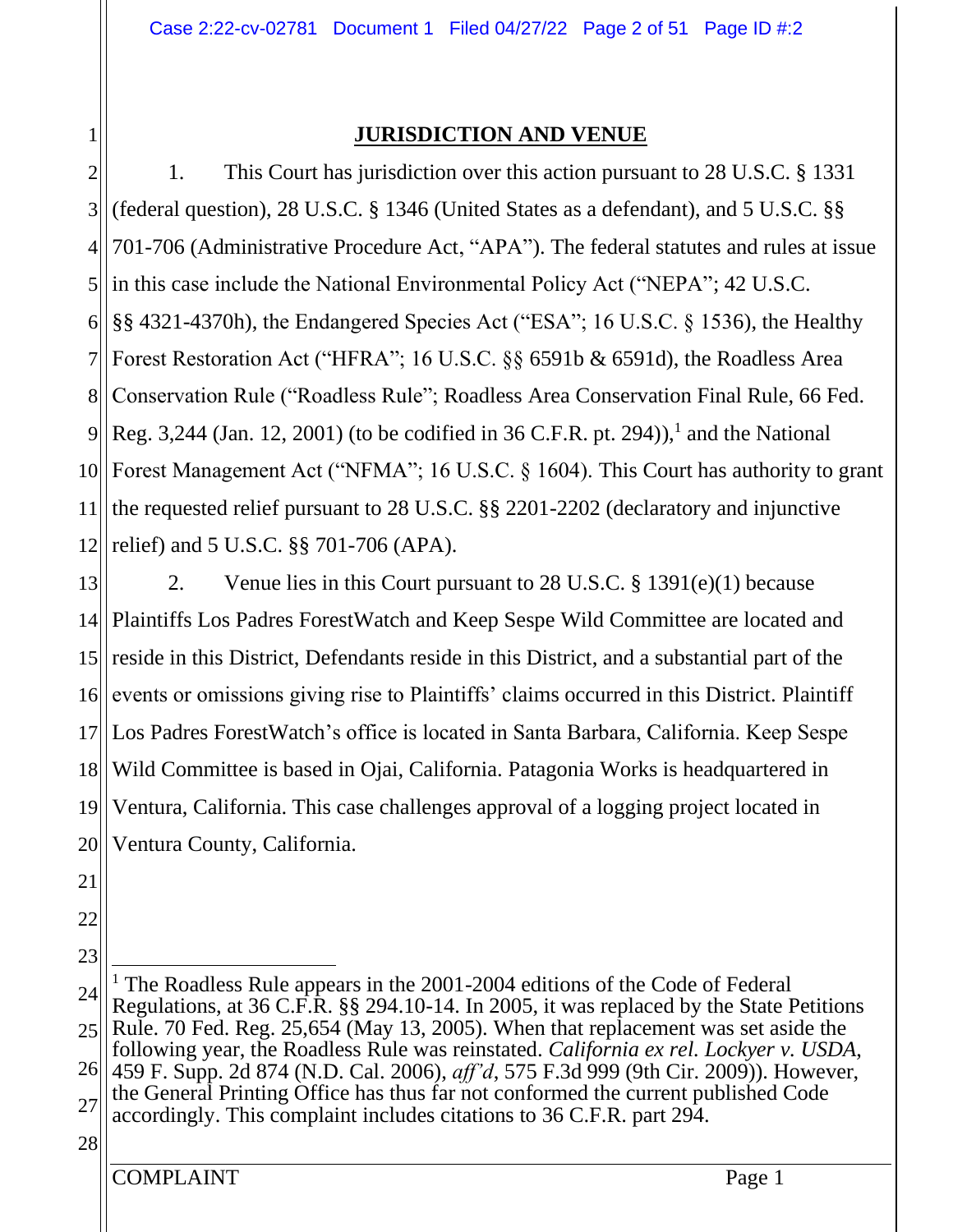## **INTRODUCTION**

2 3 4 5  $6$  $7$ 81 9 10 11 12 13 3. Plaintiffs challenge the United States Forest Service's authorization of the Reyes Peak Forest Health and Fuels Reduction Project ("Reyes Peak Project" or "Project") located on Pine Mountain in Los Padres National Forest. The Project will involve logging and mastication of more than 750 acres of public land, including in the Sespe-Frazier Inventoried Roadless Area ("IRA"). Plaintiffs regularly use the Reyes Peak area for cultural, educational, scientific, aesthetic, and recreational purposes, and seek to prevent the area's wild character from being harmed by the Project. The Forest Service intends to log thousands of trees in the Project area, including an unlimited number of old-growth trees as large as sixty-four inches in diameter. Furthermore, the agency plans to masticate old-growth chaparral, a shrub dominated ecosystem that is native to the area and is important for wildlife. Mastication means a tractor-like machine is used to chop the chaparral into small chips.

14  $15$ 16 17 18 19 20 21 22<sup>||</sup> 23 4. Reyes Peak is one of the most biologically-diverse hotspots in Los Padres National Forest. Pine Mountain hosts the greatest diversity of coniferous tree species in Ventura County, which occur next to large expanses of rare old-growth chaparral. Moreover, Reyes Peak contains the only "sky island" near Santa Barbara or Los Angeles, meaning it provides unique habitat to higher-elevation species that cannot survive in the nearby lowland regions. The Reyes Peak and Pine Mountain ridgeline form the northern rim of the Sespe watershed, at over 7,000 feet elevation. The ridge is home to over 400 species of native plants, including dozens that are rare or sensitive. It is also home to an abundance of wildlife including the endangered California condor, California spotted owl, northern goshawk, and several sensitive bat species.

24 25 26 27 5. The Reyes Peak Project is also located entirely within ancestral lands of the Chumash people, and Pine Mountain (known by its traditional name of "Opnow") is a sacred peak that is significant to the spiritual and religious beliefs of the Chumash. The Project area contains culturally significant sites, as well as items like grinding bowls and

28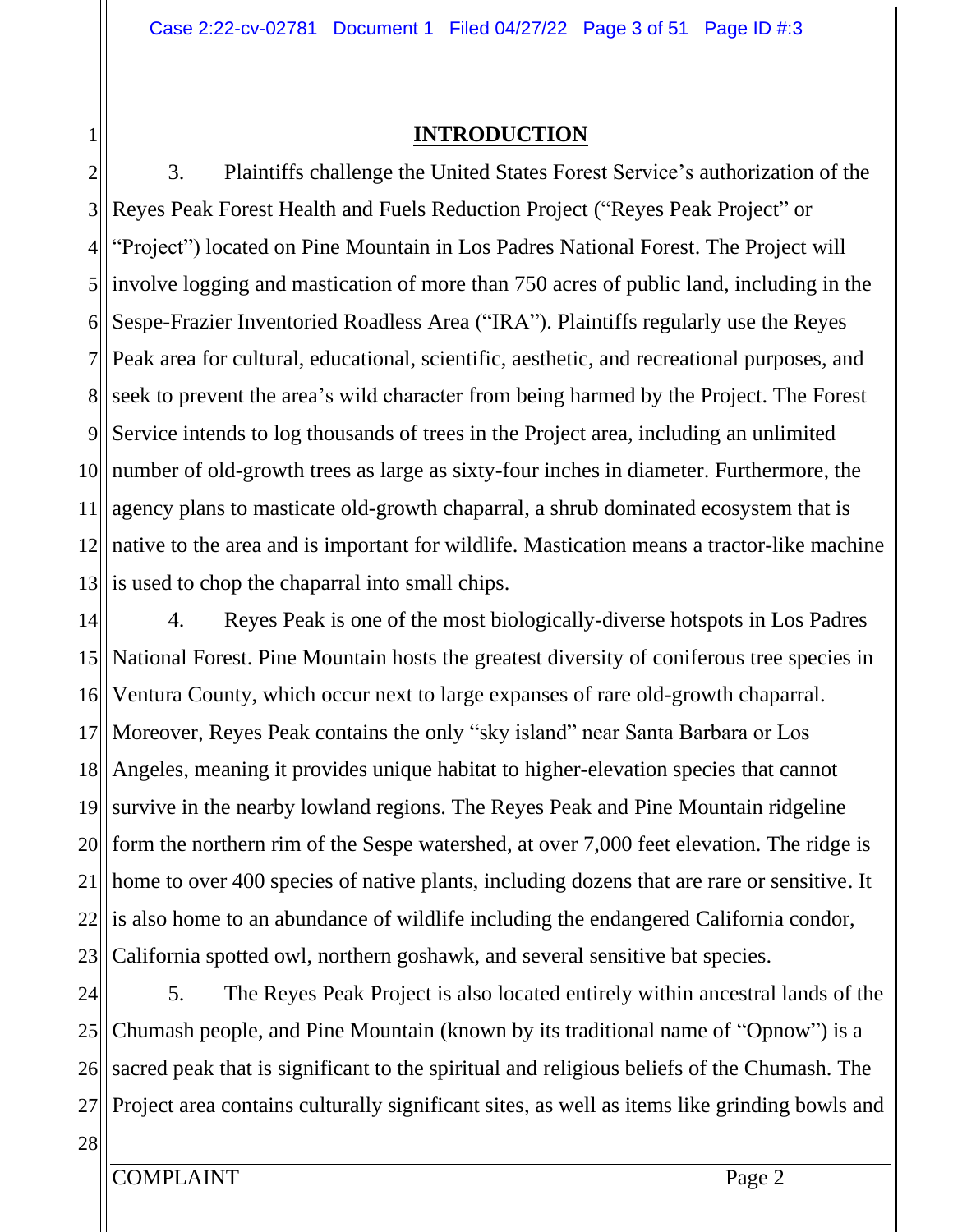1 2 3 medicinal plants that could be destroyed by the Project. Tribal members also visit Pine Mountain and Reyes Peak for prayer and ceremony, and the Project would permanently alter the landscape where they pray.

4 5 6 7 81 9 6. The Forest Service violated NEPA when approving the Reyes Peak Project. The agency wrongly relied on categorical exclusions ("CEs") instead of conducting an environmental assessment ("EA") or environmental impact statement ("EIS"), thereby short-circuiting public involvement and the consideration of alternatives. This matters because alternatives to the Project could have avoided harm to the wild character of the Project area and the cultural sites it contains.

10 11 12  $13$ 14  $15$ 16 17 18 7. Moreover, the Forest Service ignored the requirements of the CEs that were relied upon. All Forest Service CEs, which are found at 36 C.F.R. § 220.6, require what is called "scoping." 36 C.F.R. § 220.4(e) (2008); 36 C.F.R. § 220.6(c) (2008). Scoping is how the Forest Service ensures that the public is provided notice of, and the ability to comment on, any Forest Service project. Here, the Forest Service did not state in its scoping letter that the agency intended to rely upon the CE found at 36 C.F.R. § 220.6(e)(6) (1992), and consequently the public was not properly notified that the agency would be using that particular CE. The Forest Service is therefore in violation of its own regulations and cannot proceed under 36 C.F.R. § 220.6(e)(6) (1992).

19 20 21 22 8. Furthermore, 36 C.F.R. § 220.6(e)(6) (1992) cannot be used for this Project because 36 C.F.R. § 220.6(e)(6) does not authorize commercial thinning. It also does not authorize the logging of large trees that contain dwarf mistletoe, or the removal of snags or downed wood.

23 24 25 26 27 9. The Forest Service likewise ignored the requirements of the other CEs it relied upon—16 U.S.C. §§ 6591b, 6591d. In order for the Forest Service to utilize these HFRA statutory CEs, the agency must maximize the retention of old-growth and large trees, consider the best available scientific information, and develop and implement the project using a collaborative process. Here, the Forest Service wrongly authorized the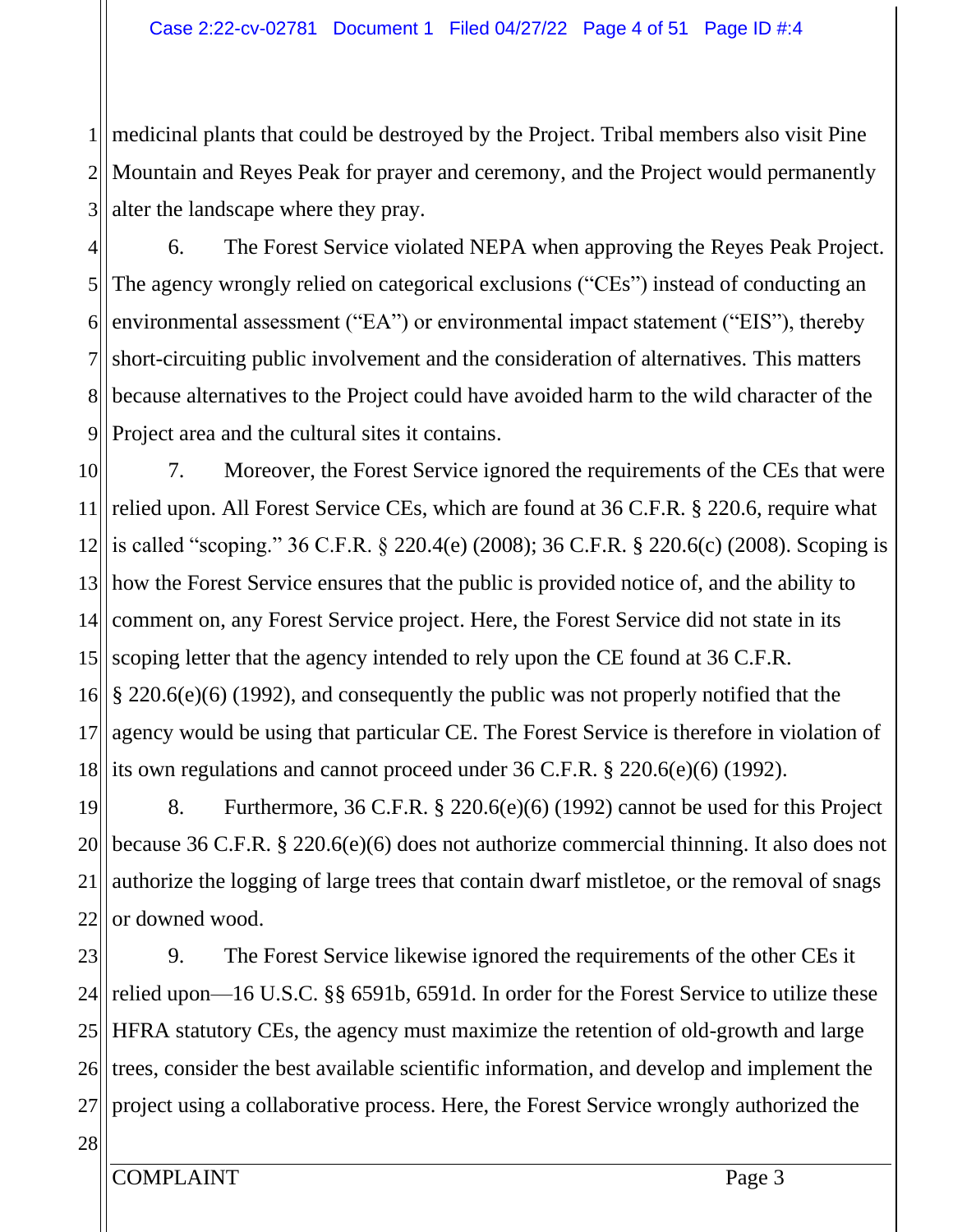1 logging of old-growth and large trees, ignored the best available science with respect to 2 3  $4$ 5 maintaining the integrity of the area's forest and chaparral ecosystem, failed to collaborate with local Native American tribes and other community stakeholders when developing the Project, and violated the terms of Los Padres National Forest's Land and Resource Management Plan ("Forest Plan").

6  $7$ || 81 9II 10 11 12 13 14 10. An EA or EIS is also required because NEPA regulations preclude the use of CEs when there are "extroardinary circumstances" present. 36 C.F.R. § 220.6(b), (c) (2008). "Extraordinary circumstances" exist here because the Project may cause serious harm to local "resource conditions" including Native American religious and cultural sites, rare wildlife, and a proposed wilderness area and the Sespe-Frazier IRA. *Id*. To the degree that there is uncertainty regarding impacts to these resources, further analysis is required under NEPA. *See* Forest Service Handbook 1909.15.31.2 ("If the degree of potential effect raises uncertainty over its significance, then an extraordinary circumstance exists, precluding use of a categorical exclusion.").

15 16 17 18 19 20 21 22 23 24 11. Wildlife impacts were also wrongly ignored under the ESA. The Project area is home to the endangered California condor, which uses large trees for roosting. The United States Fish and Wildife Service ("FWS"), when concluding that the Project would "not likely adversely affect" condors or their critical habitat, asserted that "[o]ne of the project goals is to retain larger trees throughout the project area." FWS ESA Section 7 Consultation Concurrence Letter ("FWS Concurrence") at 5. The Project, as approved, however, allows large trees (up to sixty-four inches in diameter) that contain dwarf mistletoe to be logged, and places no limit on the amount of such trees that can be cut and removed. It was therefore not possible for the FWS to ensure that the Project would not adversely affect important condor roosting trees.

25  $26$ 27 12. In addition, the Sespe-Frazier IRA is protected by the Roadless Rule. This Rule forbids logging in any IRA except in very limited circumstances, such as the logging of small diameter trees. 36 C.F.R. § 294.13 (2001). Here, the Forest Service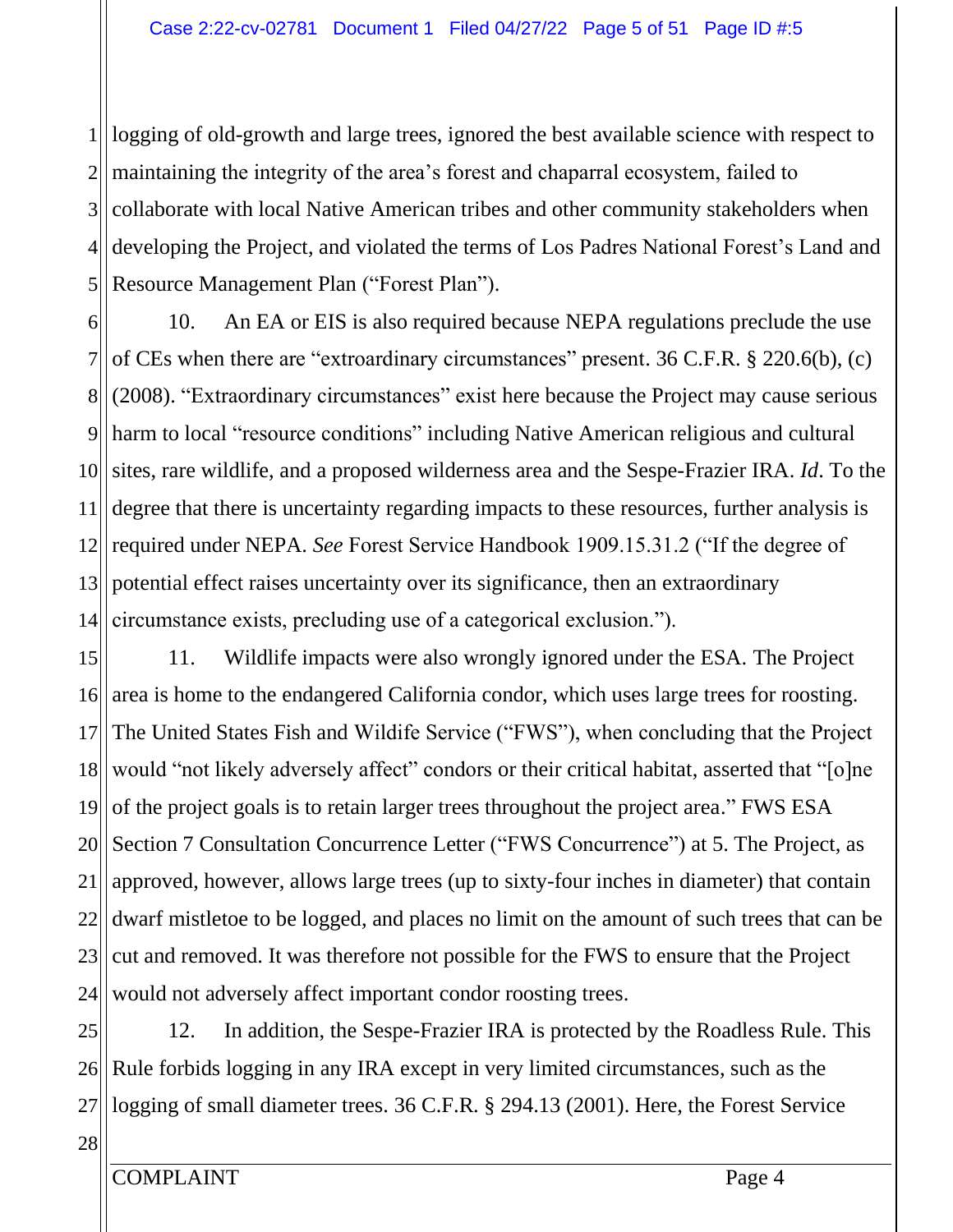1 2 3 violated the Roadless Rule by authorizing the unlimited logging of trees up to sixty-four inches in diameter in the Sespe-Frazier IRA, thereby failing to protect the IRA's wild character.

4  $5$ ||  $6$ 7 8 9 10 11 12 13. Moreover, the Project violates NFMA, which requires that projects in National Forests be consistent with the Forest's Forest Plan. 16 U.S.C. § 1604(i). The Reyes Peak Project contravenes the Forest Plan for Los Padres National Forest because the removal of trees and shrubs from the Project area fails to protect the area's "High Scenic Integrity" and its "undeveloped character and natural appearance." *See e.g.,* Los Padres National Forest Plan, Part 3, Standards 9 and 10. In addition, the Project does not adhere to the Forest Plan's findings regarding safeguarding communities from wildfire because the Project is not located within the defense zone or threat zone of the wildland urban interface ("WUI"). *See e.g.,* Los Padres National Forest Plan, Part 3, Standard 7.

13 14 15 16 17 14. Finally, the HFRA provisions at issue in this case (16 U.S.C. §§ 6591b, 6591d), in order to ensure agency accountability, require annual reports containing "a description of all acres (or other appropriate unit) treated through projects carried out under [these CEs]." 16 U.S.C. § 6591b(g). As far as Plaintiffs are aware, not a single annual report has yet been prepared or submitted as HFRA requires.

18 19 20 21 22 23 24 25 26 15. Plaintiffs bring this case seeking declaratory relief that: the Forest Service violated NEPA, the Roadless Area Conservation Rule, NFMA, HFRA, and the APA in approving the Reyes Peak Project; the FWS violated the ESA and APA in concluding that the Project is not likely to adversely affect California condors or their critical habitat; and the Forest Service and Secretary of Agriculture Tom Vilsack violated the HFRA and the APA in failing to issue annual reports pertaining to the use of CEs as required by HFRA. Plaintiffs seek to have this Court declare unlawful, vacate, and set aside the Forest Service's Decision approving the Reyes Peak Project and the FWS's decision that the Reyes Peak Project is not likely to adversely affect California condors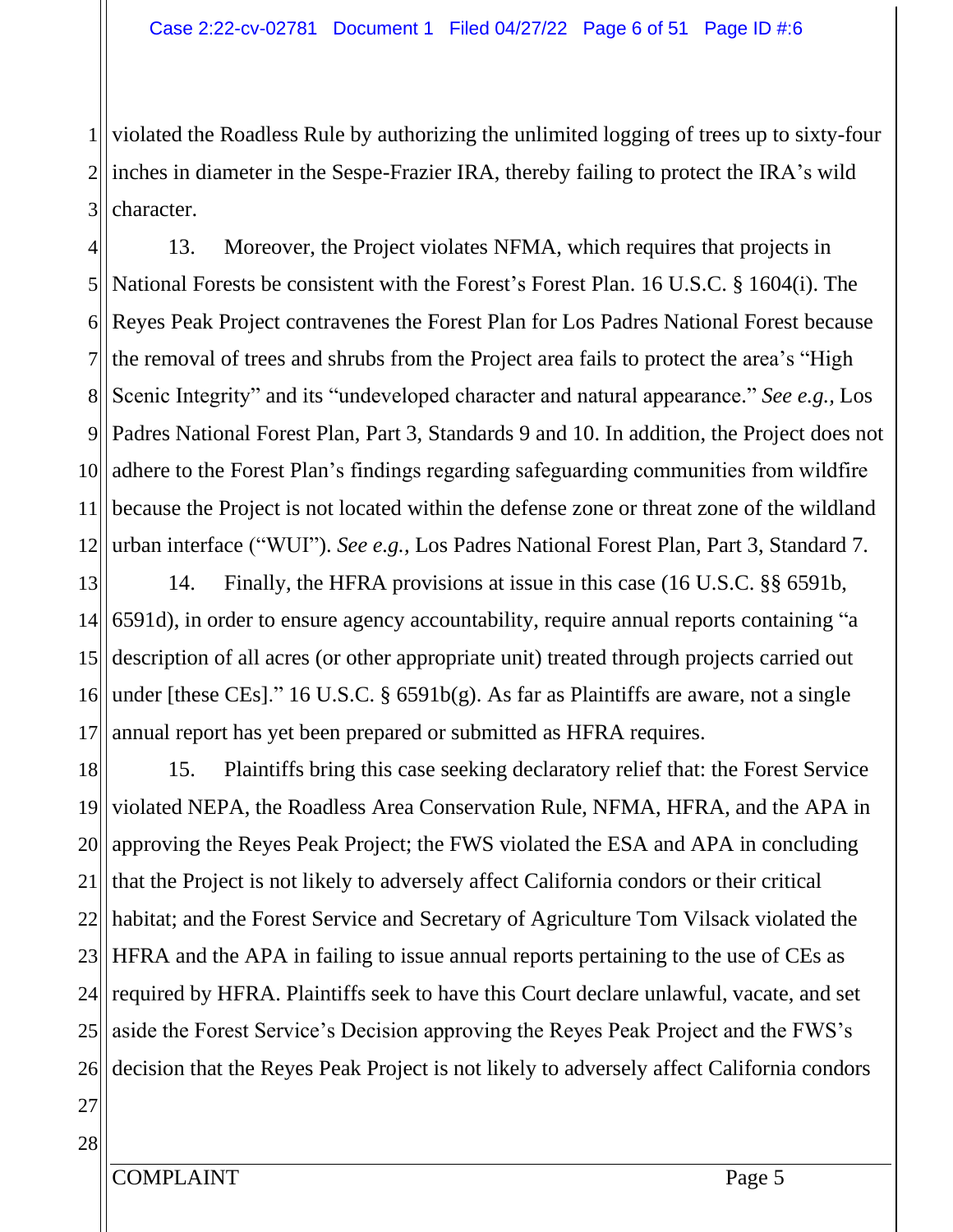1 2 or their critical habitat. Plaintiffs also seek injunctive relief to remedy Defendants' violations.

## **PARTIES**

4 5 6 7 16. Plaintiffs' members have used and enjoyed the tracts of forest and lands where the Reyes Peak Project is set to occur and have specific plans to return. They will be directly harmed by this Project. A favorable ruling from this Court would redress those harms.

8 9 10 11 12 involvement. To further its mission and protect the interests of its members and  $13$  $14$ ||  $15$ 16 17 18 17. Plaintiff LOS PADRES FORESTWATCH ("ForestWatch") is a nonprofit corporation headquartered in Santa Barbara, California. The organization's primary purpose is to protect and restore the natural and cultural heritage of Los Padres National Forest and its surrounding public lands using law, science, education, and community supporters in preserving public lands, ForestWatch monitors forest conditions and activities in Los Padres National Forest and reviews and comments on proposed Forest Service projects. ForestWatch also organizes habitat restoration and forest stewardship projects using crews of volunteers, making the forest a better place for all to enjoy and visit. In addition, ForestWatch programs seek to engage underserved youth by providing them with opportunities to explore nature and foster an appreciation of the outdoors.

19 20<sub>II</sub> 21 22 23 24 25 18. ForestWatch's members include individuals who regularly use the Reyes Peak Project area for educational efforts, Native American cultural purposes, scientific study, recreational enjoyment, aesthetic beauty, and nature photography. These members' interests will be irreparably harmed by the planned logging, as they will no longer be able to, for example, take nature photographs of the area in its pre-logging state, utilize and honor sacred cultural sites, or enjoy the aesthetic beauty of the unlogged forest habitat and its inhabitants.

26 27 19. Plaintiff KEEP SESPE WILD COMMITTEE ("KSWC") is a volunteer non-profit watershed protection organization, focused on Sespe Creek and its watershed

28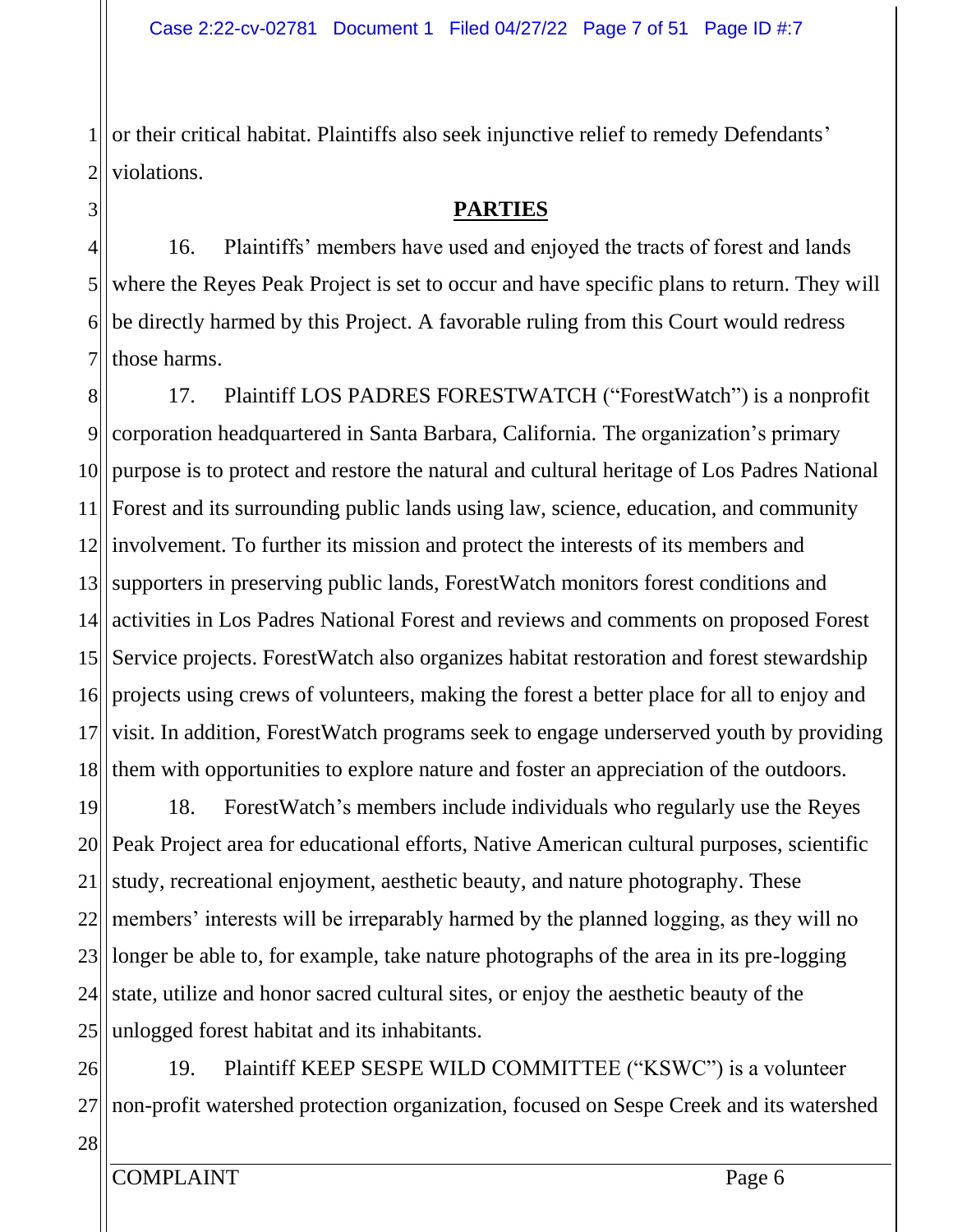1 in Los Padres National Forest in Ventura County. Founded in 1989, KSWC helped pass  $2$ || the 1992 federal Wilderness and Wild & Scenic River protections that cover a majority 3  $4$ 5 6  $7$ || 8 9 10 of the Sespe watershed. It also supports current legislation before Congress that would substantially increase these protected areas. The organization has roughly 1,500 members. KSWC monitors all environmental issues concerning this area, including endangered species, exotic invasive species, project proposals that might threaten the natural values of the watershed, and restoration projects. For three decades it has engaged in the removal of invasive exotic tamarisk plants in Sespe Creek, as well as in monthly trash collection along four miles of State Highway 33 adjacent to Sespe Creek's upper reaches, with volunteer assistance.

11 12 13 14 15 16 20. KSWC's members use the Project area for camping, hiking, bird watching, photography, plant walks, bouldering, and other recreation activities. The Project area is especially important to KSWC's members because of its high elevation conifers along this ridgeline, which are a rare example of ancient "sky island" habitats that are threatened by climate change, and because of the road that allows easy access to the visiting public.

17 18 19 20 21 22<sup>||</sup> 23 24 25 26 27 21. Plaintiff THE AMERICAN ALPINE CLUB ("AAC") is a 501(c)(3) nonprofit organization based in Golden, Colorado with over 25,000 members nationally. It was founded in 1902 to support the research and exploration of mountainous regions. The AAC remains committed to supporting the climbing and human-powered outdoor recreation communities. Grounded in community and place, the AAC's mission is to share and support our passion for climbing and respect for the places we climb. Through education, community gatherings, stewardship, policy, advocacy, and scientific research, the AAC strives to build a united community of competent climbers and healthy climbing landscapes. To further its' mission, the AAC Policy Department strives to grow and convene the community of civically active climbers, empower them with information, and partner with them in advocacy.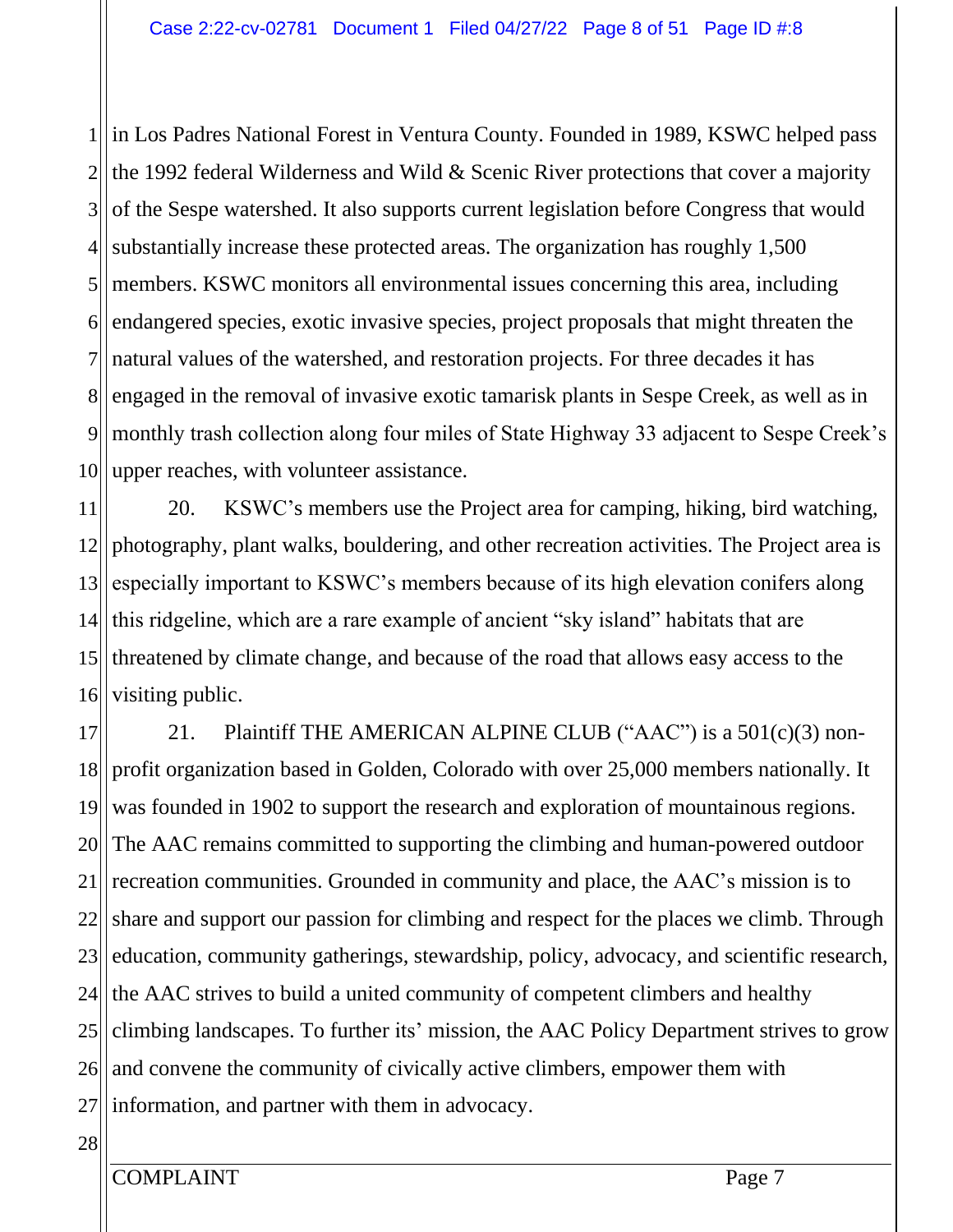1 2 3 4 5 22. The AAC's members include individuals that regularly use the Reyes Peak Project area for outdoor recreation activities including climbing, hiking, biking, and camping. These members' experiences will be adversely affected by the planned logging project which will permanently alter the primitive and remote setting which characterizes the aesthetic value of Pine Mountain.

6 7 8 9 10 11 12 13  $14$ ||  $15$ 16 17 18 19 20 23. Plaintiff EARTH ISLAND INSTITUTE ("EII") is a nonprofit corporation organized under the laws of the State of California. EII is headquartered in Berkeley, California. EII's mission is to develop and support projects that counteract threats to the biological and cultural diversity that sustains the environment. Through education and activism, these projects promote the conservation, preservation and restoration of the earth. One of these projects is the John Muir Project—whose mission is to protect all federal public forestlands from exploitation that undermines and compromises sciencebased ecological management. John Muir Project offices are in San Bernardino County, California. EII is a membership organization with over 15,000 members in the U.S., over 3,000 of whom use and enjoy the National Forests of California for recreational, educational, aesthetic, spiritual, and other purposes. EII through its John Muir Project has a longstanding interest in protection of national forests. EII's John Muir Project and EII members actively participate in governmental decision-making processes with respect to national forest lands in California and rely on information provided through the NEPA processes to increase the effectiveness of their participation.

21 22<sup>||</sup> 23 24 25 26 24. EII's members include individuals who regularly use the Reyes Peak Project area for scientific study, recreational enjoyment, aesthetic beauty, and nature photography. These members' interests will be irreparably harmed by the planned logging, as they will, for example, no longer be able to scientifically study these areas in their pre-logging state, take nature photographs of the area in its pre-logging state, or enjoy the aesthetic beauty of the unlogged forest habitat and its inhabitants.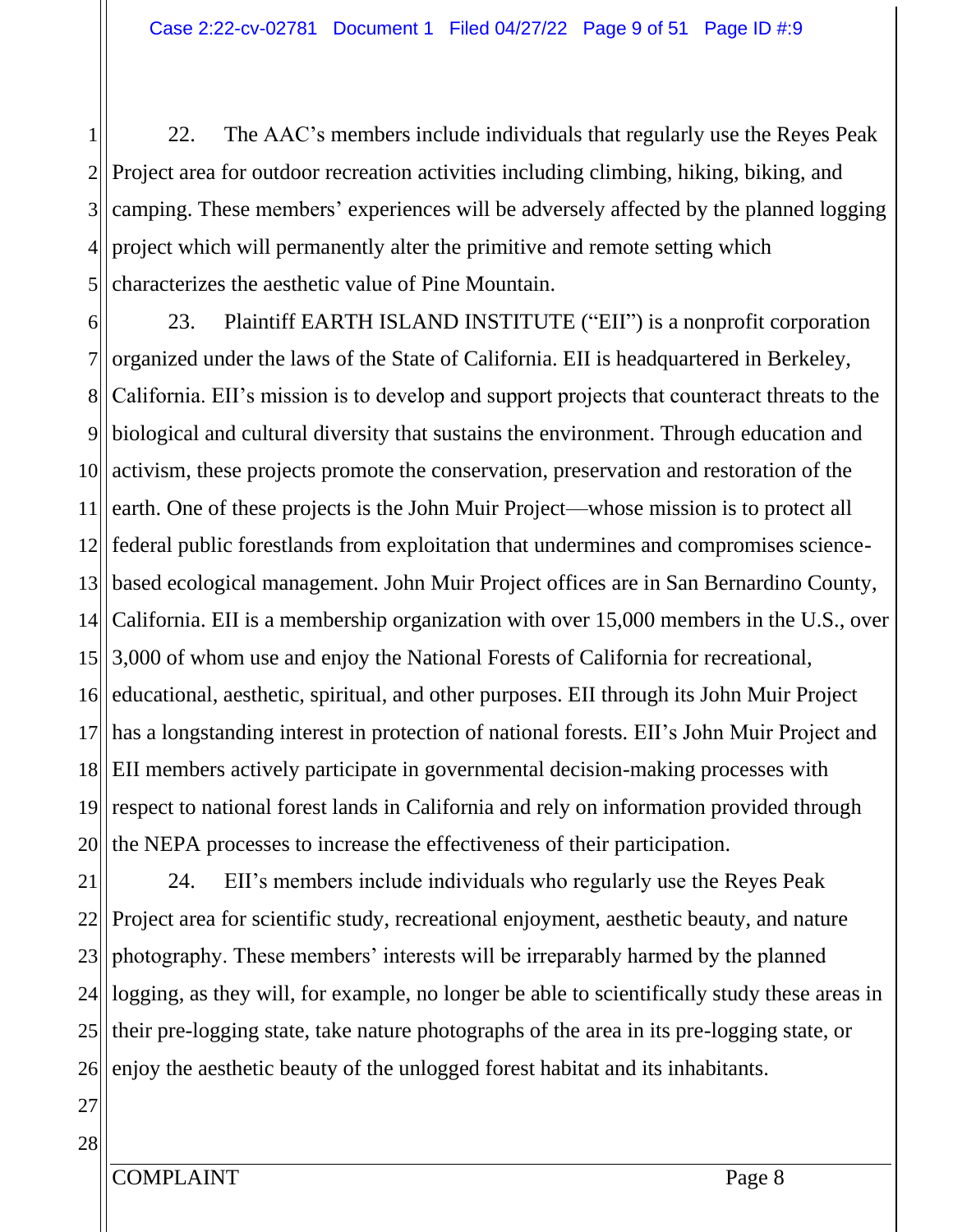1 2 3  $4$ 5 6 7 8 9 10 11 12 13 25. Plaintiff PATAGONIA WORKS ("Patagonia") is a private, closely held, outdoor apparel company with its headquarters in Ventura, California where 750 of its employees and their families live and recreate, in and around the Project area that will be negatively impacted by logging. Patagonia has a 40-year history of environmental activism and has funded more than \$100 million in grants to thousands of grassroots environmental organizations. Protecting and preserving the environment is a core business tenet and, in 2012, Patagonia became a California benefit corporation, enshrining its blended goals of business and environmental conservation into its Articles of Incorporation. Cal. Corp. Code §§ 14600-14631. Patagonia's mission statement is "We're in business to save our home planet." Patagonia also has a business interest in protecting and preserving the natural environment because the outdoor recreation industry depends on a healthy and sustainable environment in which customers can recreate, including the opportunity to see wild places in their native conditions.

14  $15$ 16 17 18 19 20 21 22 23 24 25 26 27 26. For Patagonia, this project hits close to home. Pine Mountain is a well known and loved recreation area close to Patagonia's headquarters in Ventura, CA. Patagonia's employees at its Ventura headquarters come to work at Patagonia in part because of their love for the outdoors and for the recreational opportunities that Los Padres National Forest has to offer. Patagonia's employees include individuals who regularly use the Project area for recreational enjoyment, aesthetic beauty, and nature photography. These employees' interests will be irreparably harmed by the planned logging, as they will, for example, no longer be able to enjoy the Project area in its prelogging state, take nature photographs of the area in its pre-logging state, or enjoy the aesthetic beauty of the unlogged forest habitat and its inhabitants. In addition, protecting old forests like those on Pine Mountain is important to Patagonia and its employees because such forests store large amounts of carbon and are therefore critical in the fight against climate change. Moreover, over thirty percent of the Project would occur within two proposed additions to the Sespe Wilderness approved by the House of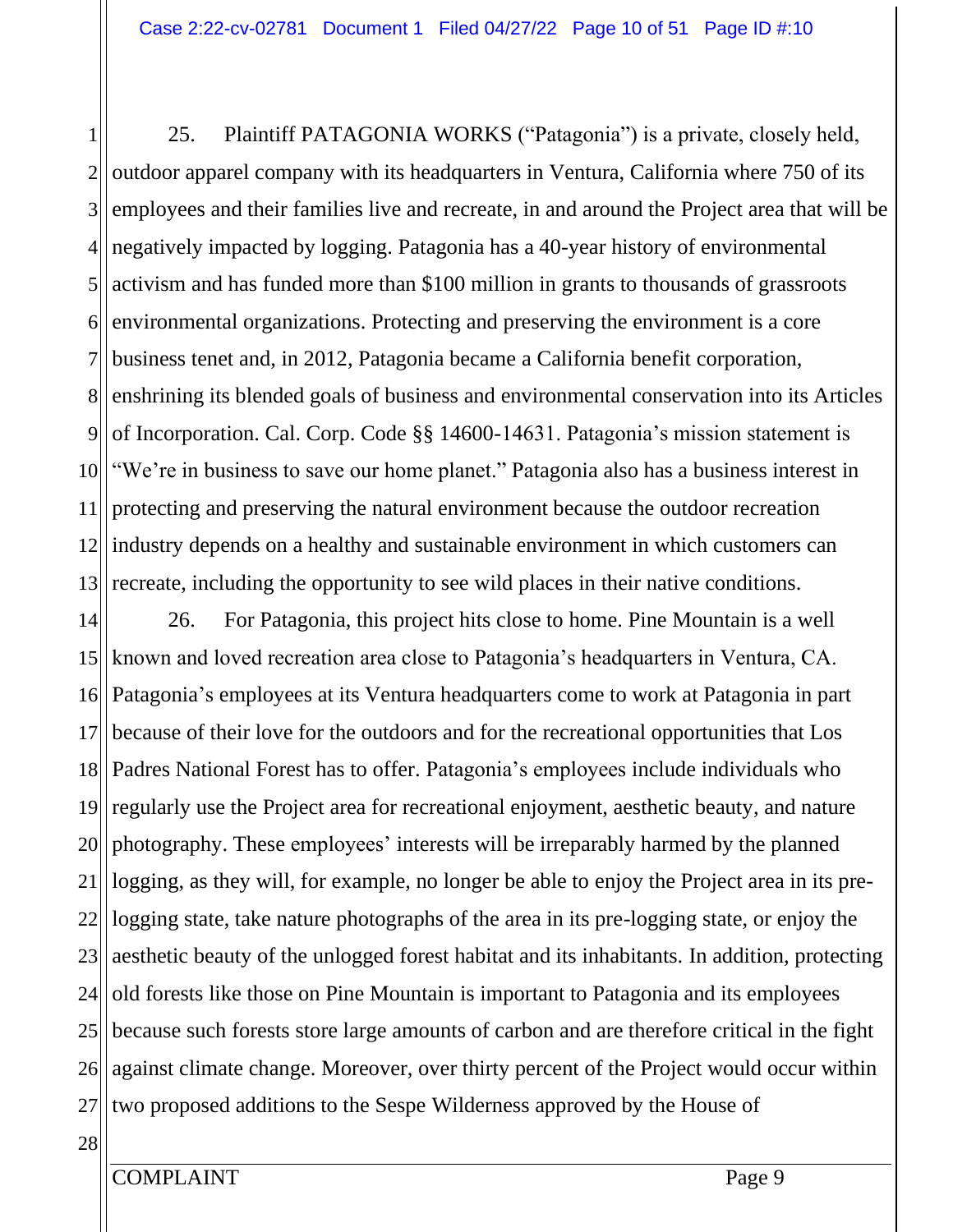$1$ || 2 3  $4$ 5 6 Representatives with the passage of the Central Coast Heritage Protection Act. Patagonia has advocated for the Central Coast Heritage Protection Act since it was first introduced by Representative Salud Carbajal (D-CA) and Senator Kamala Harris (D-CA). The bill was recently passed in the House and is awaiting a vote in the Senate. Patagonia's employees feel strongly that it makes no sense to permanently damage an old-growth forest that the House has already voted to designate as Wilderness.

7 81 9 10 11 12 13 27. Plaintiff CENTER FOR BIOLOGICAL DIVERSITY ("the Center") is a non-profit corporation with offices in Oakland, Los Angeles, and Joshua Tree, California. The Center is actively involved in species and habitat protection issues throughout North America and has about 69,000 members, including many members who reside and recreate in California. One of the Center's primary missions is to protect and restore habitat and populations of imperiled species, including from the impacts of logging.

14  $15$ 16 17 18 19 20 21 22 28. The Center's members and staff include individuals who regularly use and intend to continue to use Los Padres National Forest, including the lands that are now planned for logging as part of the Reyes Peak Project. These members and staff use the area for observation, cultural appreciation and practices, aesthetic enjoyment, and other recreational, scientific, spiritual, and educational activities. Many of the Center's staff and members use the area to enjoy its wild character and to observe the forest and wildlife in the Project area. These members' interests will be irreparably harmed by the planned logging in the Project area, as they will no longer be able to visit and enjoy this area in its unlogged state any longer.

23 24 25 26 27 29. Plaintiff CALIFORNIA CHAPARRAL INSTITUTE ("CCI") is a 501(c)(3) nonprofit corporation headquartered in Escondido, California. Its members provide donations to CCI in the form of direct funding and in-kind contributions such as efforts to preserve and research California's native shrublands. CCI's purpose is to ensure native California shrublands, especially the chaparral, remain intact and to promote an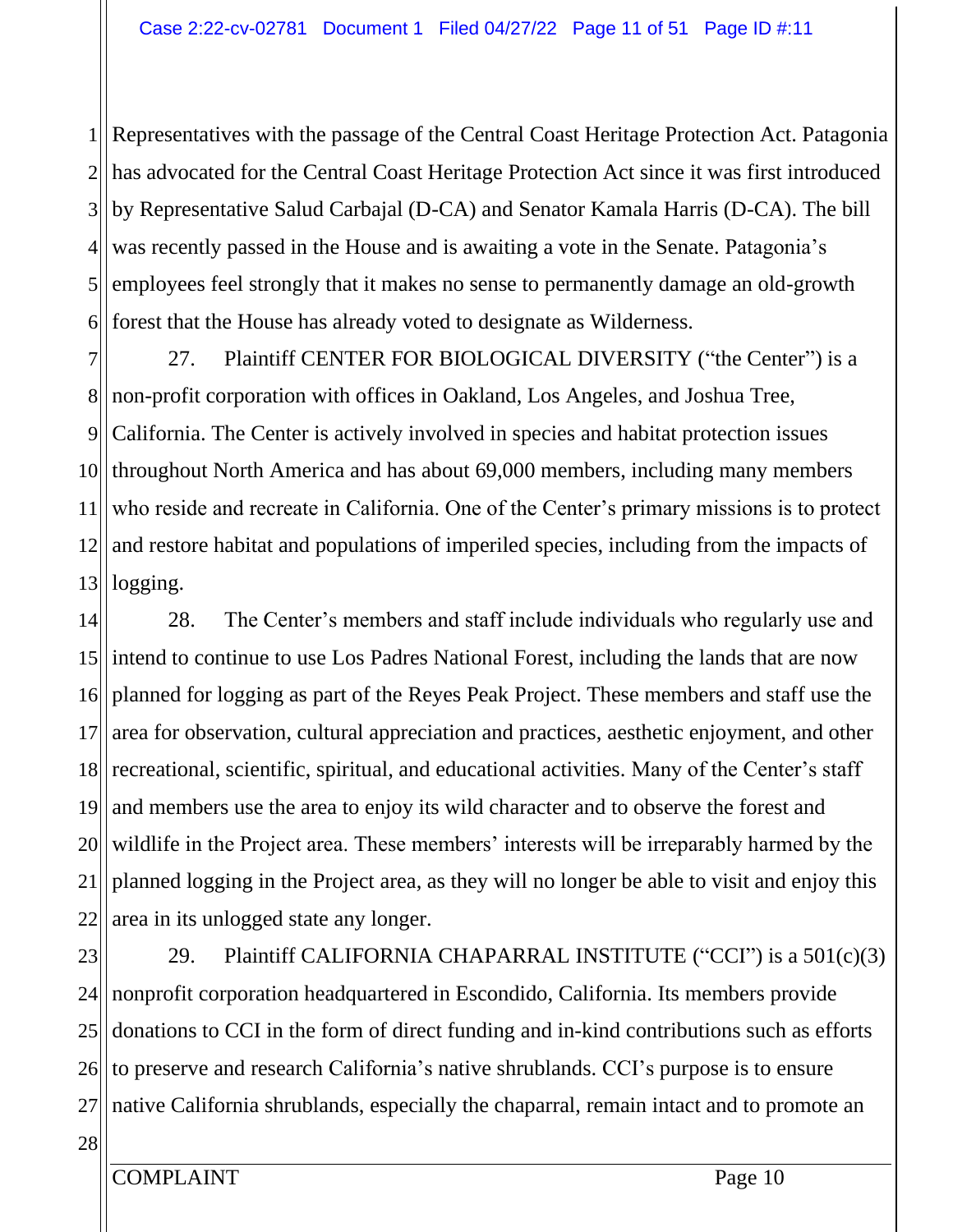1 2 3  $4$ 5  $6$ 7 81 9 10 11 12 understanding and appreciation of these unique ecosystems through educational programs. Chaparral is a semi-arid, shrub-dominated association of woody shrubs, that is extremely sensitive to disturbance such as increased fire frequencies, vegetation "treatments," and climate change. It is at risk of being destroyed in certain parts of California, where it is often viewed more as "fuel" than a living community, for the purported purpose of fire risk reduction, as well as landscape management and development. To further its purpose, CCI conducts and facilitates research about California native shrublands, educates the public about the importance of chaparral, and advocates for policies and projects that will protect and preserve chaparral for the benefit of future generations. Its members are scientists, firefighters, naturalists, educators, and community members who value chaparral as a unique ecosystem, want to see it preserved, and rely on CCI to help them achieve that goal.

13  $14$ || 15 16 17 18 19 20 30. CCI's members include individuals who enjoy the Reyes Peak Project area for ecological research, emotional renewal, recreation, aesthetic beauty, and nature photography. These members' interests will be irreparably harmed by the proposed clearance of intact chaparral habitat and planned logging, as such activity will destroy the naturally dense composition of the Project's chaparral plant communities, creating a disturbed environment that will no longer be suitable for ecological research, photography of a natural setting, or enjoyment of the aesthetic beauty of the undisturbed native shrubland habitat and its inhabitants.

21 22 23 24 25 26 27 31. Plaintiffs and their members'/employees' present and future interests in and use of the Reyes Peak Project area are and will be directly and adversely affected by the challenged decision. Those adverse effects include but are not limited to: (1) impacts to native plants and wildlife and their habitats within and around the Project area; (2) harm to ancestral lands of the Chumash people and culturally sensitive and/or sacred resources; (3) impaired aesthetic value of forest lands, trails, and landscapes; (4) loss of scientific study and viewing opportunities; and (5) reduction and impairment of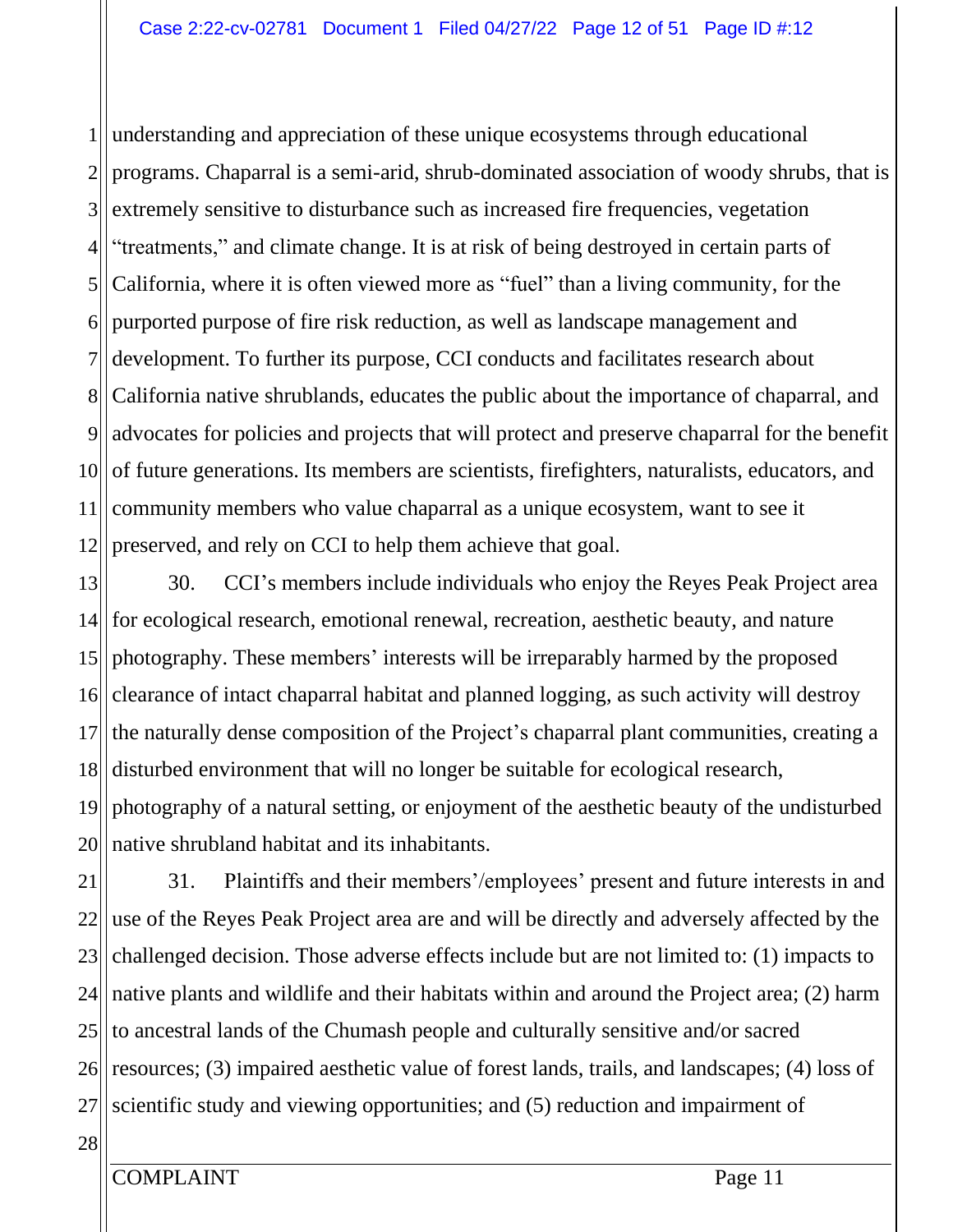$1$ ||  $2$ 3 recreational opportunities. In addition, Plaintiffs and their members and staff have an interest in ensuring that Defendants comply with all applicable laws, regulations, and procedures pertaining to the management of national forest lands.

4  $5$  $6$ 7 8 9 10 11 12 13 14  $15$ 16 17 18 32. Because Defendants' actions approving the Project violate the law, a favorable decision by this Court will redress the actual and imminent injury to Plaintiffs. For example, if the Forest Service had complied with its legal duties, it would have collaborated with Plaintiffs' organizations when developing the Project, and provided more opportunity for Plaintiffs, the public, and other agencies to engage and comment, providing information that the Forest Service would have been required to consider prior to making a decision. For example, during an EA or EIS process, there is an opportunity to review, comment on, and rebut the Forest Service's analysis and conclusions contained in the agency's reports, whereas during the Reyes Peak CE process those reports were never made available for comment. In addition, a lawful consultation process under the ESA would have ensured important safeguards for the endangered California condor and their critical habitat, designed to avoid jeopardizing the species. Had that occurred, many or all of the Project's harmful impacts could have been avoided or mitigated, thereby minimizing or averting the harm to Plaintiffs' members that will be caused from the destruction of forest habitat by the Project.

19 20 21 33. Defendant UNITED STATES FOREST SERVICE is a federal government agency within the Department of Agriculture, which holds the National Forests in trust for the American people and is responsible for actions in the Reyes Peak Project area.

22 23 24 34. Defendant KARINA MEDINA is a District Ranger for Los Padres National Forest and signed the Decision Memo approving the Reyes Peak Project on September 30, 2021. She is included in this action in her official capacity.

25 26 27 35. Defendant TOM VILSACK is the Secretary of Agriculture within the United States Department of Agriculture and is charged with responsibilities under HFRA. He is included in this action in his official capacity.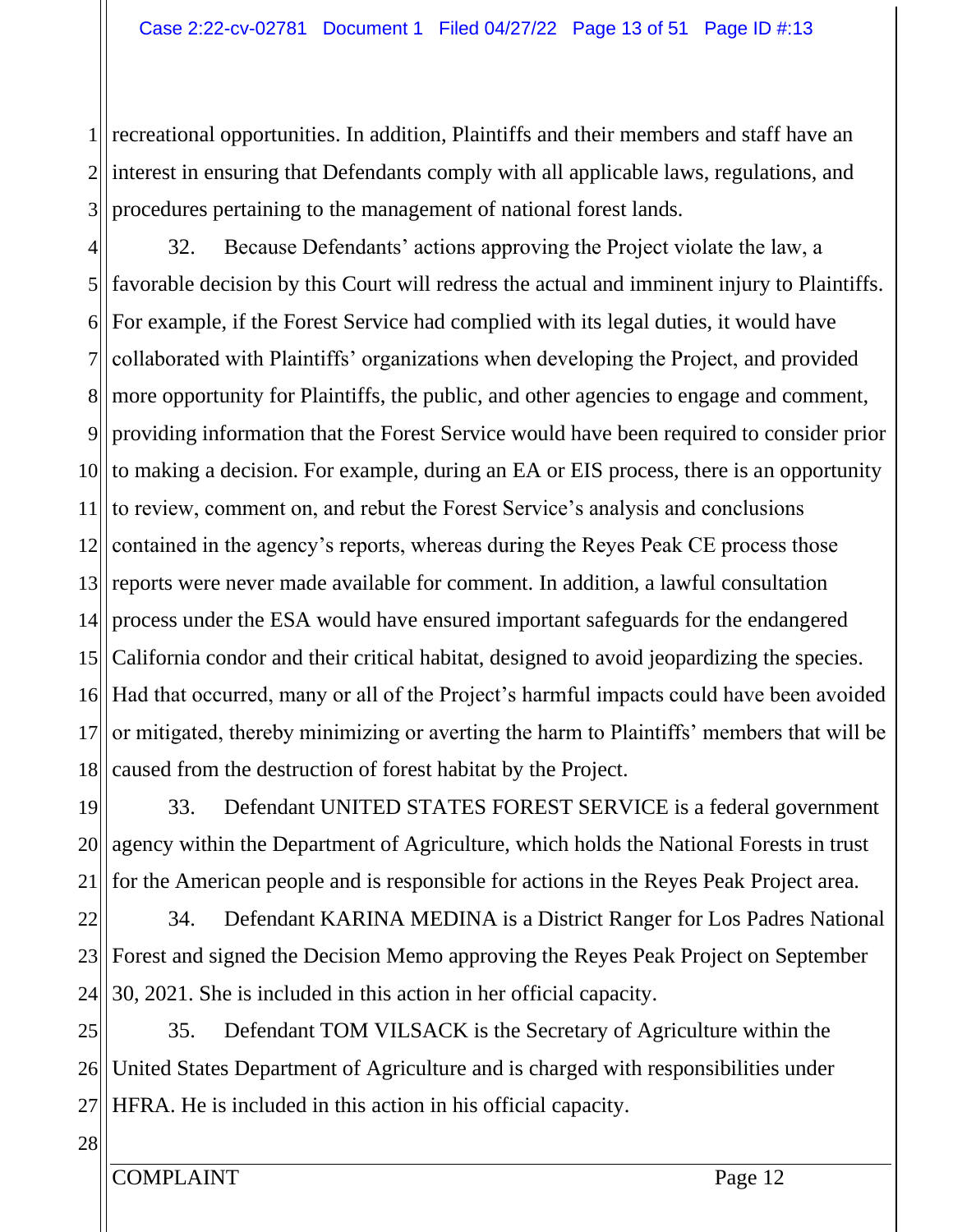1  $2$ 3  $4$ 5 36. Defendant UNITED STATES FISH AND WILDLIFE SERVICE is the federal agency within the Department of Interior charged with responsibility for conserving endangered and threatened species under the Endangered Species Act, for enforcing and implementing the ESA, and for complying with the APA in connection with the Service's ESA actions.

# **LEGAL FRAMEWORK THE ADMINISTRATIVE PROCEDURE ACT**

8 9 37. The APA allows persons and organizations to challenge final agency actions in the federal courts. 5 U.S.C. §§ 702, 704.

10 11 12 38. The APA declares that a court shall hold unlawful and set aside agency actions found to be arbitrary, capricious, an abuse of discretion, or otherwise not in accordance with law. 5 U.S.C.  $\S 706(2)(A)$ .

13

6

7

## **THE NATIONAL ENVIRONMENTAL POLICY ACT**

14 15 16 17 18 19 39. Congress enacted NEPA, 42 U.S.C. §§ 4321-4370h, to, among other things, "encourage productive and enjoyable harmony between man and his environment" and to promote government efforts "that will prevent or eliminate damage to the environment." *Id.* § 4321. As a general matter, NEPA requires that federal agencies analyze and disclose to the public the environmental impacts of their actions. *Id.* § 4332(2)(C).

20 21 22<sup>||</sup> 23 24 25 40. To this end, the Council on Environmental Quality ("CEQ") has promulgated regulations implementing NEPA. Among other things, the rules are intended to "tell federal agencies what they must do to comply with the procedures and achieve the goal of [NEPA]," to "insure that environmental information is available to public officials and citizens before decisions are made and before actions are taken," and to ensure "better decisions" and "foster excellent action." 40 C.F.R. § 1500.1(a)-(c)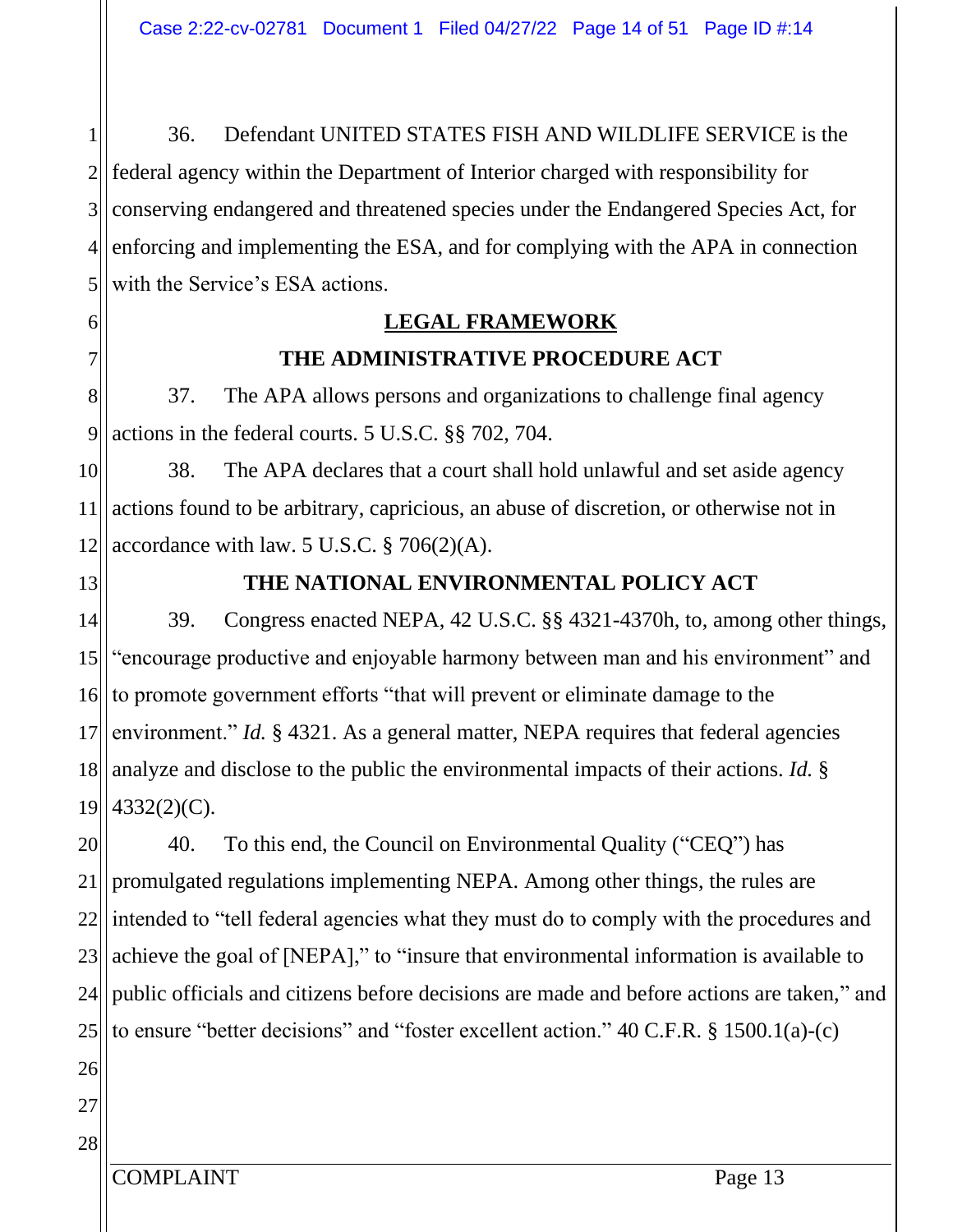1 2 (1978). <sup>2</sup> Moreover, "[a]ccurate scientific analysis, expert agency comments, and public scrutiny are essential to implementing NEPA." *Id*.

3  $4$ 5 41. NEPA and its implementing regulations promulgated by the CEQ require federal agencies to prepare an EIS for "major Federal actions significantly affecting the quality of the human environment." 42 U.S.C. §4332(2)(C).

6 7 8 9 42. If an agency is unsure whether a proposed action may have significant environmental effects, it may prepare a shorter document called an "environmental assessment" to determine if the proposed action will have significant environmental effects and whether an EIS is necessary. 40 C.F.R. §1501.4(c) (1978).

10 11 12 43. When conducting environmental analysis pursuant to an EA or EIS, an agency must consider alternatives to the proposed action. *See, e.g.,* 40 C.F.R. § 1508.9(b) (1978).

13 14  $15$ 44. In narrow situations, neither an EA nor an EIS is required, and federal agencies may invoke a "categorical exclusion" from NEPA. 40 C.F.R. §1501.4(a) (1978).

16 17 18 19 45. A "categorical exclusion" is defined as "a category of actions that the agency has determined, in its agency NEPA procedures (§1507.3 of this chapter), normally do not have a significant effect on the human environment." 40 C.F.R. §1508.4 (1978). The Forest Service's established CEs can be found at 36 C.F.R. § 220.6.

20

21

<sup>22</sup> 23 24 <sup>2</sup> Scoping for the Reyes Peak Project began on May 27, 2020. On July 16, 2020, the Council on Environmental Quality issued new NEPA regulations at 40 C.F.R. Part 1500, replacing previous regulations from 1978. *See* 85 Fed. Reg. 43304 (July 16, 2020) (*available at* https://www.federalregister.gov/documents/2020/07/16/2020- 15179/update-to-the-regulations-implementing-the-procedural-provisions-of-the-

<sup>25</sup> national-environmental). The new NEPA regulations specifically provide that they "apply to any NEPA processes begun after September 14, 2020."  $40$  C.F.R. § 1506.13

<sup>26</sup> 27 (2020). Because the NEPA process for this matter began before September 14, 2020, and because the agency relied on the 1978 regulations when approving the Project, the 1978 regulations apply here.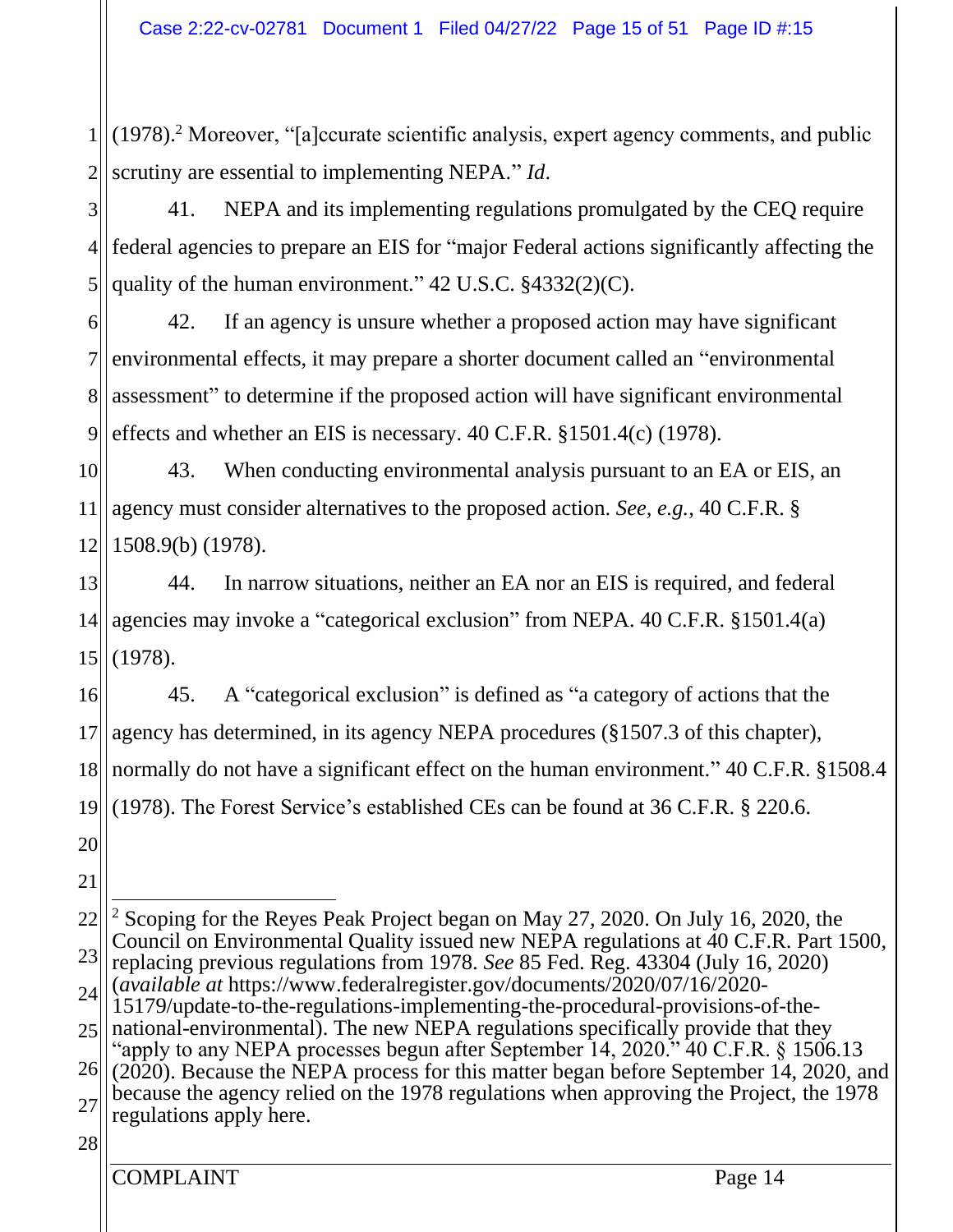1 2 3  $4$ 5  $6$ 7 8 9 10 11 12 46. Here, the Forest Service relies in part on 36 C.F.R. § 220.6(e)(6), which applies to "[t]imber stand … improvement activities that do not include the use of herbicides or do not require more than 1 mile of low standard road construction." 36 C.F.R. § 220.6(e)(6) (1992). "Examples include, but are not limited to: (i) Girdling trees to create snags; (ii) Thinning or brush control to improve growth or to reduce fire hazard including the opening of an existing road to a dense timber stand; (iii) Prescribed burning to control understory hardwoods in stands of southern pine; and (iv) Prescribed burning to reduce natural fuel build-up and improve plant vigor." *Id*. "Timber stand improvement" is defined in the Forest Service Manual to only include the following practices: "1. Release and weeding. 2. Precommercial thinning. 3. Pruning. 4. Control of understory vegetation. 5. Fertilization. 6. Animal damage control." Forest Service Manual, Chapter 2470.

13  $14$ ||  $15$ 16 17 18 19 20 47. If a project appropriately falls under an adopted CE, the agency generally need not prepare further analysis. *California v. Norton*, 311 F.3d 1162, 1175 (9th Cir. 2002). However, an agency adopting a CE must "provide for extraordinary circumstances in which a normally excluded action may have a significant environmental effect." [40 C.F.R. 1508.4](https://1.next.westlaw.com/Link/Document/FullText?findType=L&pubNum=1000547&cite=40CFRS1508.4&originatingDoc=I38ef561d89b711d9ac45f46c5ea084a3&refType=LQ&originationContext=document&transitionType=DocumentItem&ppcid=33c89bc790364e4084fbda4ab93e1ff6&contextData=(sc.Search)) (1978). If extraordinary circumstances are present, use of a CE is improper. *Norton*, 311 F.3d at 1175. 48. The Forest Service's regulations include a list of seven resource conditions that must be considered in determining whether "extraordinary circumstances" related to

- 21 a proposed action make the use of a CE inappropriate, and include the following:
- 22 23 (i) Federally listed threatened or endangered species or designated critical habitat, species proposed for Federal listing or proposed critical habitat, or Forest Service sensitive species;
- 24 (ii) Flood plains, wetlands, or municipal watersheds;
- 25 (iii) Congressionally designated areas, such as wilderness, wilderness study areas, or national recreation areas;
- 26 (iv) Inventoried roadless area or potential wilderness area;
	- (v) Research natural areas;
- 27 (vi) American Indians and Alaska Native religious or cultural sites; and
- 28

COMPLAINT Page 15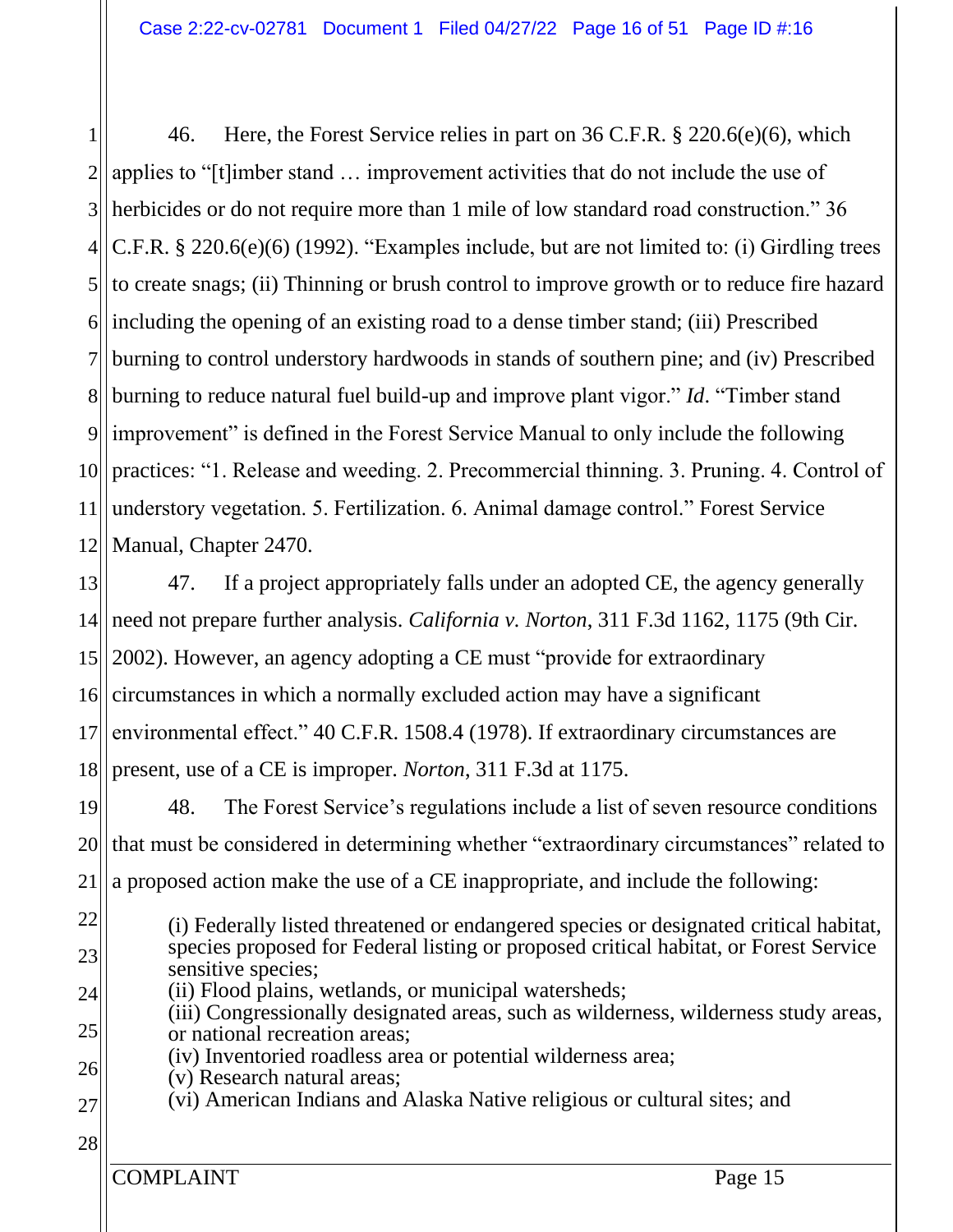1 2 (vii) Archaeological sites, or historic properties or areas. 36 C.F.R. § 220.6(b) (2008).

3 4II 5 6 49. If a "cause-effect" relationship between the proposed action and these resource conditions exists, it is the "degree of the potential effect of a proposed action on these resource conditions that determines whether extraordinary circumstances exist." 36 C.F.R. § 220.6(b)(2) (2008).

7 811 9 50. The Forest Service's Handbook provides: "If the degree of potential effect raises uncertainty over its significance, then an extraordinary circumstance exists, precluding use of a categorical exclusion." Forest Service Handbook 1909.15.31.2.

10 11 51. If there is substantial evidence in the record that exceptions "may apply," use of the CE is prohibited. *Norton*, 311 F.3d at 1177.

12 13 14 15 52. In addition, Forest Service regulations identify classes of actions that "normally" require preparation of an EIS, and these include "[p]roposals that would substantially alter the undeveloped character of an inventoried roadless area." 36 C.F.R. § 220.5(a)(2) (2008).

16 17 18 19 20 53. The Forest Service's regulations require "scoping" prior to the use of a CE. *See* 36 C.F.R. § 220.6(c) (2008) (determination of potential for significant effects must be "based on scoping"); 36 C.F.R. § 220.4 (2008) ("Scoping is required for all Forest Service proposed actions, including those that would appear to be categorically excluded from further analysis and documentation in an EA or an EIS (§ 220.6).)"

21 22<sup>||</sup> 23 24 25 26 54. "Scoping" is the "early and open process for determining the scope of issues to be addressed and for identifying the significant issues related to a proposed action." 40 C.F.R. § 1501.7 (1978); *see also* 36 C.F.R. § 220.6(c) (2008). As discussed in the Forest Service Handbook, "scoping is important to discover information that could point to the need for an EA or EIS versus a CE." Forest Service Handbook §1909.15, Section 31.3.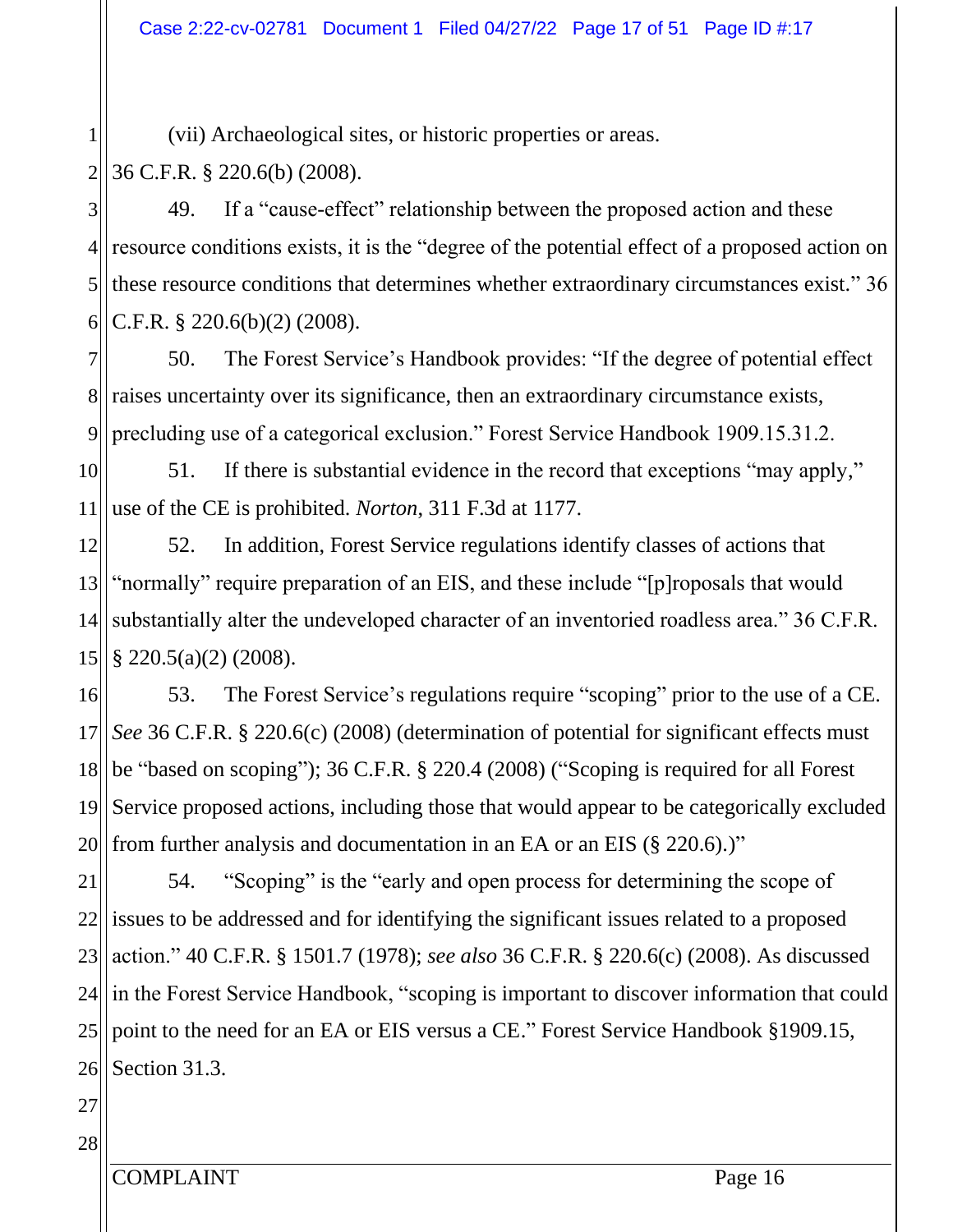1 2 3 4 55. If, "based on scoping, it is uncertain whether the proposed action may have a significant effect on the environment," the agency "must prepare an EA." 36 C.F.R. § 220.6(c) (2008). If "the proposed action may have a significant environmental effect," then the agency "must prepare an EIS." *Id*.

5  $6$ 7 56. In addition to the Forest Service's regulatory CEs, Congress has created statutory CEs that the Forest Service may use. For purposes of this case, the statutory CEs can be found in HFRA at 16 U.S.C. §§ 6591b and 6591d.

8 9 10 11 12  $13$  $14$ ||  $15$ 16 17 18 57. When using 16 U.S.C. § 6591b or 16 U.S.C. § 6591d, the Forest Service must "maximize the retention of old-growth and large trees, as appropriate for the forest type, to the extent that the trees promote stands that are resilient to insects and disease," must "consider the best available scientific information to maintain or restore the [forest's] ecological integrity, including maintaining or restoring structure, function, composition, and connectivity," the project must be "developed and implemented through a collaborative process that includes multiple interested persons representing diverse interests and is transparent and nonexclusive, and the project must "be consistent with the land and resource management plan." 16 U.S.C. § 6591b; 16 U.S.C. § 6591d. Even if a project falls within a statutory CE, the presence of "extraordinary circumstances" can preclude use of the CE. 16 U.S.C. § 6591d(c)(4).

19 20 21  $22$ 23 24 25 58. HFRA's statutory CEs also require "an annual report on the use of categorical exclusions under [6591b and 6591d] that includes a description of all acres (or other appropriate unit) treated through projects carried out under [these sections]." 16 U.S.C. § 6591b(g); 16 U.S.C. § 6591d(g). To fulfill the legislature's oversight authority, HFRA requires the Forest Service to submit these annual reports to various Congressional committees as well as the Government Accountability Office. 16 U.S.C. § 6591b(g)(2).

- 26
- 27

28

## **THE ENDANGERED SPECIES ACT**

59. Section 7 of the ESA requires each federal agency, in consultation with the

COMPLAINT Page 17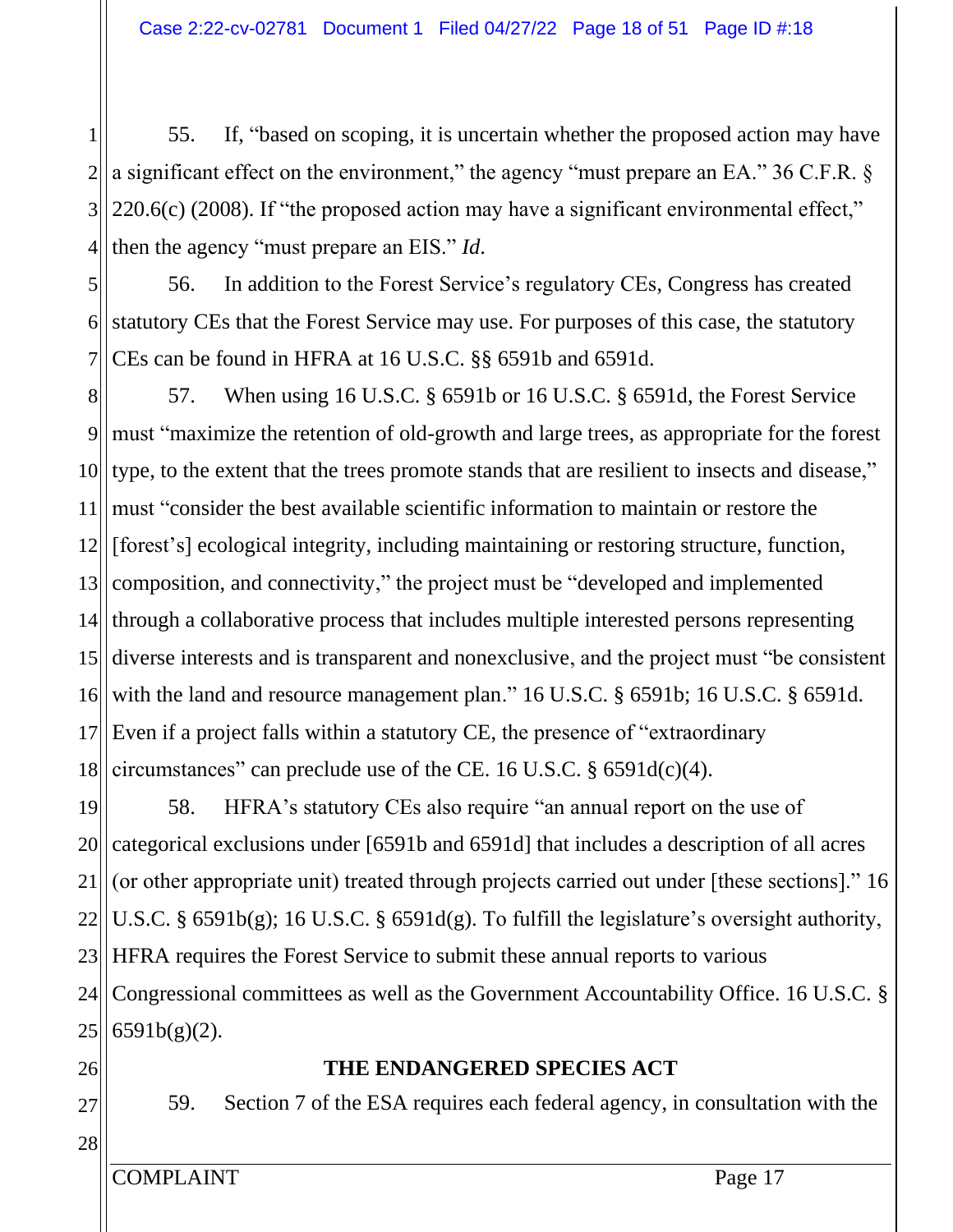1 FWS, to insure that any action authorized, funded, or carried out by the agency is not 2 likely to (1) jeopardize the continued existence of any threatened or endangered species 3  $4$ or (2) result in the destruction or adverse modification of the critical habitat of such species. 16 U.S.C. § 1536(a)(2).

5  $6$ 7 60. If listed or proposed species may be present in the project area, the federal agency must prepare a "biological assessment" to determine whether the listed species may be affected by the proposed action. 50 C.F.R. § 402.12 (1986).

8 9 10 11 12 13  $14$ || 61. If the agency determines that its proposed action may affect any listed species or critical habitat, the agency must normally engage in "formal consultation" with the FWS. 50 C.F.R. § 402.14 (1986). However, an agency need not initiate formal consultation if, as a result of the preparation of a biological assessment or as a result of informal consultation with the FWS, the agency determines, with the written concurrence of the FWS, that the proposed action is not likely to adversely affect any listed species or critical habitat. *Id*.

15 16 17 18 19 20 21 22 23 24 62. If the FWS concludes that the proposed action "will jeopardize the continued existence" of a listed species, a "biological opinion" must outline "reasonable and prudent alternatives." 16 U.S.C. § 1536(b)(3)(A). If the biological opinion concludes that the action is not likely to jeopardize the continued existence of a listed species, and will not result in the destruction or adverse modification of critical habitat, the FWS must provide an "incidental take statement," specifying the amount or extent of such incidental taking on the species, any "reasonable and prudent measures" that the FWS considers necessary or appropriate to minimize such impact, and setting forth the "terms and conditions" that must be complied with by the agency to implement those measures. 16 U.S.C. § 1536(b)(4); 50 C.F.R. § 402.14(i) (1986).

25 26 27 63. In fulfilling its obligation to ensure that its actions do not jeopardize the continued existence of any endangered species or destroy or adversely modify its critical habitat, the federal agency is required to use the best scientific and commercial data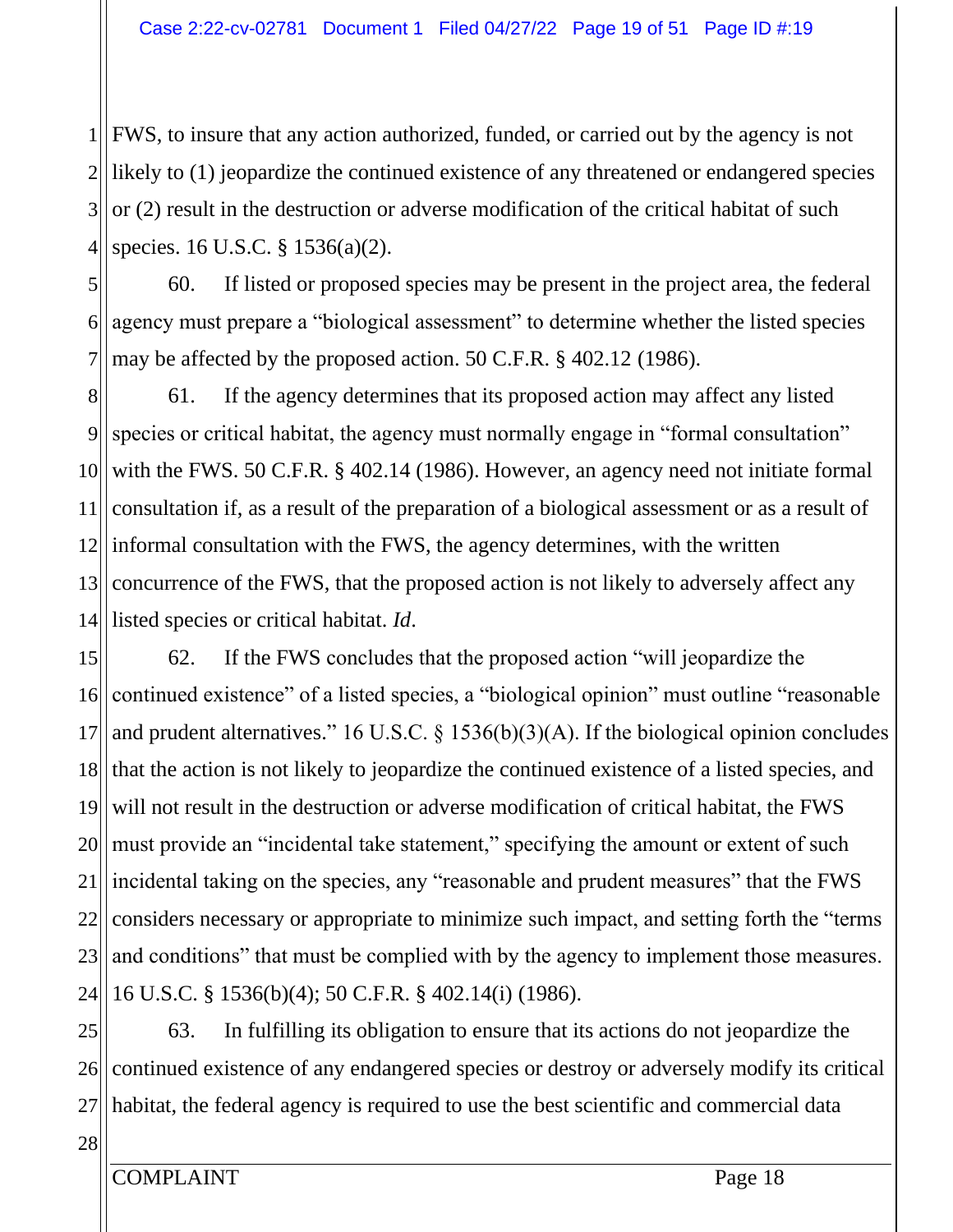1 available. 16 U.S.C. § 1536(a)(2).

# 2

# **THE ROADLESS AREA CONSERVATION RULE**

3 4 5 6 7 81 9 10 64. Inventoried roadless areas "comprise only 2% of the land base in the continental United States," but "provide many social and ecological benefits." 66 Fed. Reg. at 3,245. For example, these remnant undeveloped areas "provide clean drinking water and function as biological strongholds for populations of threatened and endangered species, . . . provide large, relatively undisturbed landscapes that are important to biological diversity and the long-term survival of many at-risk species . . . [and] provide opportunities for dispersed outdoor recreation, opportunities that diminish as open space and natural settings are developed elsewhere." *Id*.

11 12 13  $14$ 15 reconstruction, and timber harvest in inventoried roadless areas because [these activities] 16 17 18 65. In 2001, in order "to protect and conserve inventoried roadless areas on National Forest System lands," the Forest Service established the Roadless Area Conservation Rule. Roadless Area Conservation Final Rule, 66 Fed. Reg. 3,244 (Jan. 12, 2001). To achieve its intent, the Roadless Rule "prohibits road construction, have the greatest likelihood of altering and fragmenting landscapes, resulting in immediate, long-term loss of roadless area values and characteristics." *Id.*  66. The Forest Service may, however, approve logging "infrequent[ly]" in

19 20 inventoried roadless areas if the agency determines that certain circumstances exist, including the following:

22 23 24

28

21

(1) The cutting, sale, or removal of *generally small diameter timber* is needed for one of the following purposes and will maintain or improve one or more of the roadless area characteristics as defined in § 294.11.

- (i) To improve threatened, endangered, proposed, or sensitive species habitat; or
- 25 26 27 (ii)To maintain or restore the characteristics of ecosystem composition and structure, such as to reduce the risk of uncharacteristic wildfire effects, within the range of variability that would be expected to occur under natural disturbance regimes of the current climatic period.

COMPLAINT Page 19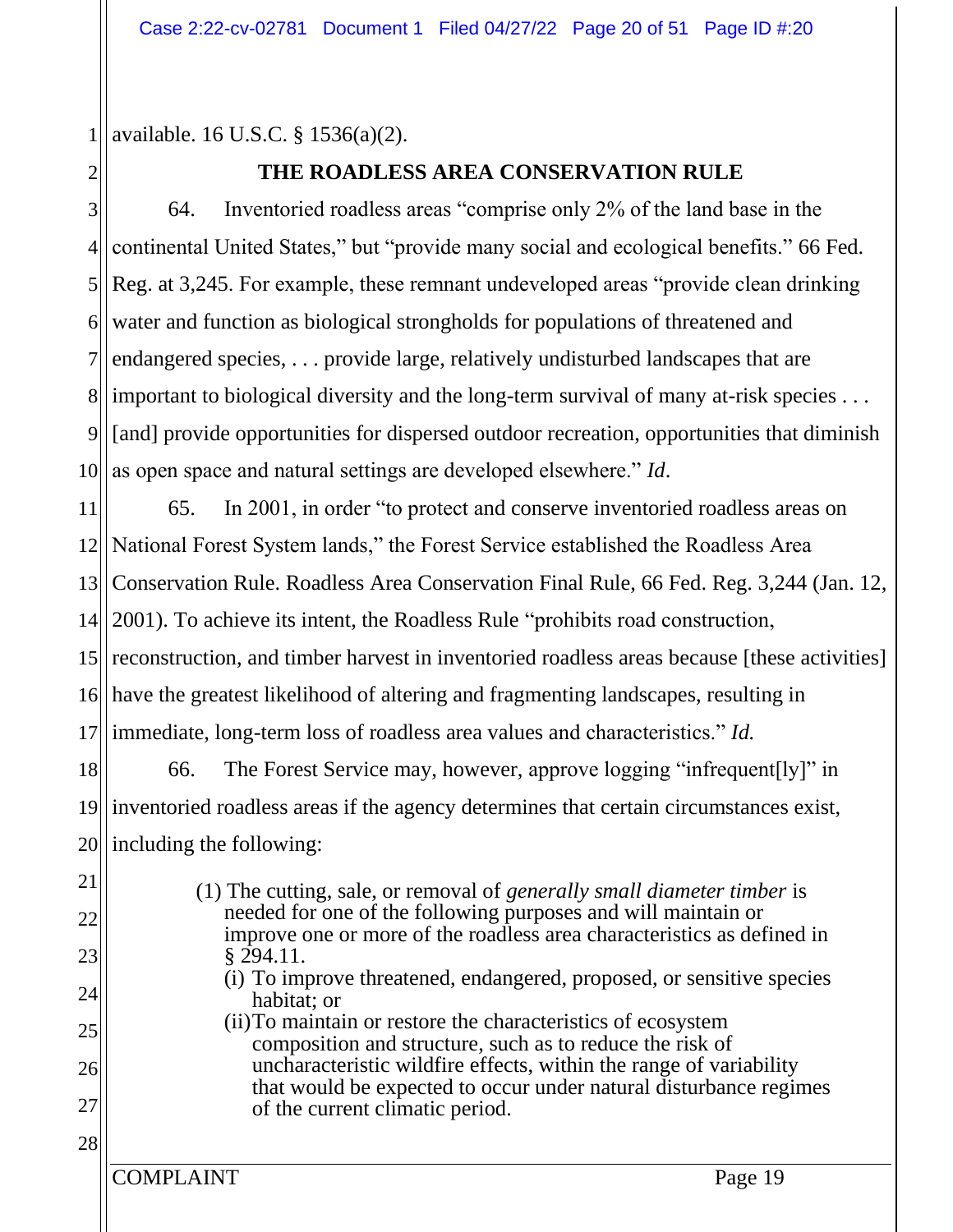1 36 C.F.R. § 294.13 (2001) (emphasis added).

2 3  $4$ 5  $6|$ 7 811 9 10 67. Roadless area characteristics as defined in § 294.11 are as follows: (1) High quality or undisturbed soil, water, and air; (2) Sources of public drinking water; (3) Diversity of plant and animal communities; (4) Habitat for threatened, endangered, proposed, candidate, and sensitive species and for those species dependent on large, undisturbed areas of land; (5) Primitive, semi-primitive nonmotorized and semiprimitive motorized classes of dispersed recreation; (6) Reference landscapes; (7) Natural appearing landscapes with high scenic quality; (8) Traditional cultural properties and sacred sites; and (9) Other locally identified unique characteristics. 36 C.F.R. § 294.11 (2001).

11

## **THE NATIONAL FOREST MANAGEMENT ACT**

12 13 14 68. NFMA directs the Forest Service to develop Forest Plans (Land and Resource Management Plans) by which to manage each National Forest. 16 U.S.C. § 1604.

15 16 17 69. The Forest Service implements a Forest Plan by approving or disapproving particular projects such as the Reyes Peak Project here. Proposed projects must be consistent with the Forest Plan. *Id*. at § 1604(i).

18 19 70. A Project that is inconsistent with a Forest Plan cannot be approved using the statutory CEs under 16 U.S.C. §§ 6591b and 6591d.

20

21

## **FACTUAL BACKGROUND**

## **A. Reyes Peak Project Collaboration and Scoping Process**

22 23 24 25  $26$ 71. On May 27, 2020, the Forest Service proposed the Reyes Peak Project in Los Padres National Forest by issuing a scoping letter and associated project proposal. Forest Service Scoping Letter for Reyes Peak Project, May 27, 2020, ("Scoping Letter"); Forest Service Project Proposal for Reyes Peak Project, May 8, 2020 ("Project Proposal").

27 72. The Forest Service did not collaborate with Plaintiffs or many other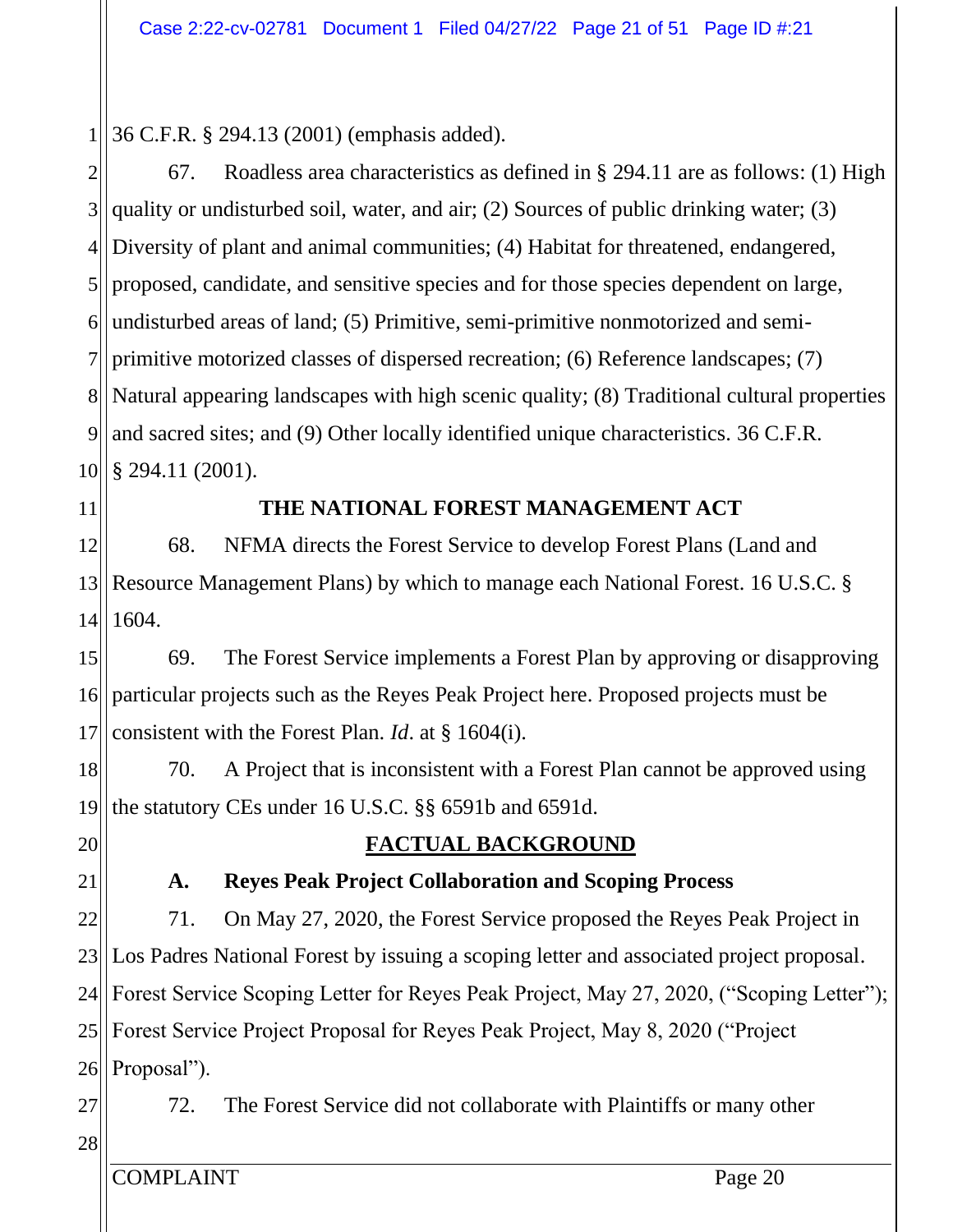1  $2$ 3  $4$ 5 community stakeholders when developing the Reyes Peak Project prior to scoping. Plaintiffs and a majority of community stakeholders, including local Native American tribes, conservation groups, academics, scientists, industry groups, and local property owners, were not invited to assist with preparation of the Project and were not notified of the Project until scoping was announced.

6 7 8 73. By that time, the Forest Service had already delineated the Project boundary, developed the Project description and design, determined the Project purpose and need, and chosen to proceed via CE rather than an EA or EIS.

9 10 11 12 13 14 74. The Forest Service scoping letter stated that the agency did not plan to conduct an EA or EIS for the Project because the agency believed the Project "falls within two categories of actions that do not require documentation in an Environmental Assessment or an Environmental Impact Statement: Categories statutorily established by Congress: Section 603 of HFRA (16 U.S.C. 6591b), Insect and Disease Infestation; Section 605 of HFRA (16 U.S.C. 6591d), Wildfire Resilience." Scoping Letter at 2.

15

75. The scoping letter did not speak to any other CEs under NEPA.

16 17 18 19 76. The Project Proposal document stated that the Forest Service planned to conduct vegetation treatments, such as commercial thinning of trees and mastication of chaparral, on approximately 755 acres of Los Padres National Forest, including within the Sespe-Frazier IRA. Project Proposal at 1.

20 21 22 23 24 25 26 77. The Project was proposed in the wake of former President Trump's December 2018 Executive Order (13855), which directed the Forest Service to sell 3.8 billion board feet of timber. An internal memo sent to Regional Foresters from the agency's Acting Deputy Chief on May 30, 2019, and another internal memo sent from the Acting Deputy Chief on June 5, 2019, indicate that the Project may be intended to meet timber quotas with minimal environmental review. The May 2019 memo also encouraged Forest Service officials to invoke CEs as "the first choice and used

27 28

COMPLAINT Page 21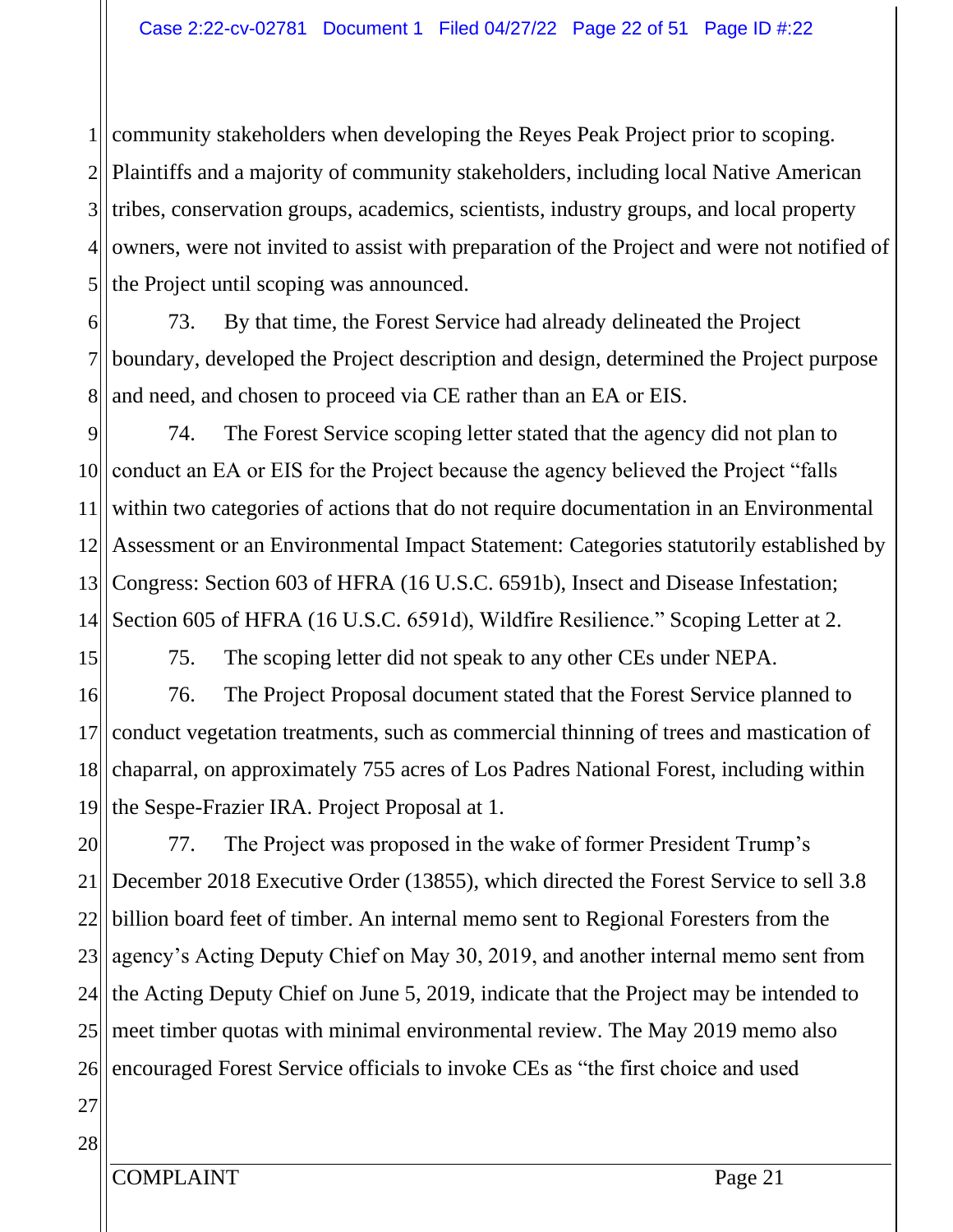1 2 whenever possible" and encouraged the agency to "explore creative methods" to exclude actions like the Reyes Peak Project from environmental review. May 2019 Memo at 1.

3

## **B. Scoping Comment Letters and Project Impacts**

4 5 6 78. The Forest Service received an outpouring of public opposition to the Project, with roughly 16,000 comments submitted on the Project and over ninety-nine percent in opposition.

7 811 9 10 11 12 79. Plaintiffs submitted comments along with many other entities, including: former Ojai Mayor Johnny Johnston, Ventura County Supervisor Linda Parks and former Supervisor and current State Assemblyman Steve Bennett, former State Senator Hannah-Beth Jackson, Congressmembers Julia Brownley and Salud Carbajal, leaders from local Native American groups, the California Department of Fish and Wildlife, nearly 100 local businesses, and seventy environmental organizations.

13 14  $15$ 16 17 18 19 20 21 22 23 80. Plaintiffs' comment letters, as well as those submitted by agencies and academics, discussed at length how the Project would harm the forest, wildlife, cultural sites, and the Sespe-Frazier IRA. *See, e.g.*, Los Padres ForestWatch, Center for Biological Diversity, John Muir Project of Earth Island Institute, Wishtoyo Chumash Foundation, and California Chaparral Institute, Scoping Comments on Reyes Peak Project, August 14, 2020 ("LPFW, *et al*. Comments"); Patagonia Scoping Comments on Reyes Peak Project, August 4, 2020 ("Patagonia Comments"); Keep Sespe Wild Committee Scoping Comments on Reyes Peak Project, August 13, 2020 ("KSWC Comments"); Environmental Groups Sign On Letter Scoping Comments on Reyes Peak Project including LPFW, the Center, and AAC, among others, August 14, 2020. These impacts are described below.

24

## **1. Impacts to Ecosystem Health**

25  $26$ 27 81. Because the Project would authorize the logging of any tree up to twentyfour inches in diameter, as well as any tree up to sixty-four inches in diameter if it contains dwarf mistletoe, Plaintiffs' comments discussed the harm this could cause to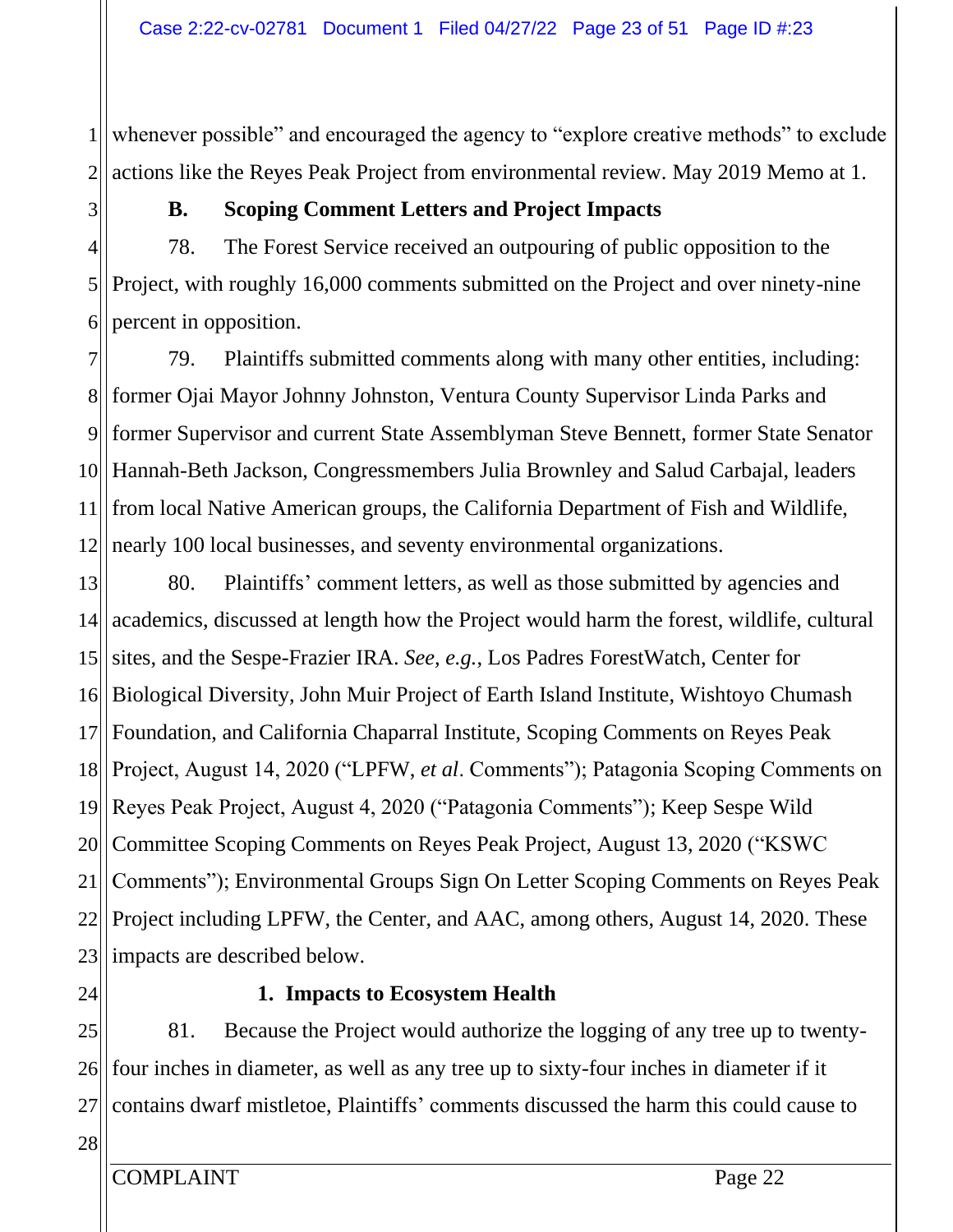1 2 3  $4$ 5 6 7 forest health and ecosystem integrity. For example, the forests on Pine Mountain naturally contain dwarf mistletoe, a native parasitic plant that grows primarily on Jeffrey pine in the area. Bennetts *et al*. (1996) found that the presence of dwarf mistletoe is associated with increased avian diversity and is necessary for "healthy diverse forest ecosystems." LPFW, *et al*. Comments at 6. Moreover, Hanson and Odion (2016) found that trees approaching twenty-four inches in diameter are often old-growth (i.e., 100 - 200 years old or more). *Id*. at 5.

8 9 10 11 12 13 14 15 16 17 82. Because the Project Proposal asserted the Project is needed to prevent tree mortality from bark beetles and wildfire, Plaintiffs explained in their comments that it is likely that many more trees would be killed and removed from the forest by the Project than would ever succumb to bark beetles or fire. LPFW, *et al*. Comments at 13. Plaintiffs further explained that trees killed by bark beetles and fire remain in the forest and are themselves important for forest health because dead trees provide habitat for countless species from woodpeckers to fungi. *Id*. at 78. Dead trees also eventually fall and become downed woody debris, which not only decomposes over time and recycles nutrients, but also provides important habitat for chipmunks and other small rodents, lizards and salamanders, insects, and more. *Id*. at 47, 69.

18 19 20 21 22<sup>||</sup> 23 24 25 26 27 83. Not only would the Project remove numerous trees, it would likewise destroy old-growth chaparral, a native shrub dominated ecosystem that provides critical wildlife habitat. Decision Memo at 15. Plaintiffs' comments pointed out that the Forest Service failed to properly classify the relationship between chaparral and wildfire in the Project area. LPFW, *et al*. Comments at 17-18. Specifically, chaparral has evolved to burn at high-severity, and the Forest Service even acknowledges this reality when it states: "Being prone to infrequent large, high intensity wildfires is the natural condition of chaparral (California Chaparral Institute)." Project Proposal at 5. Yet the agency then classified most of the chaparral-dominated area within the Project area as Fire Regime Group I (i.e., frequent low or mixed severity wildfire) or III (i.e., infrequent low or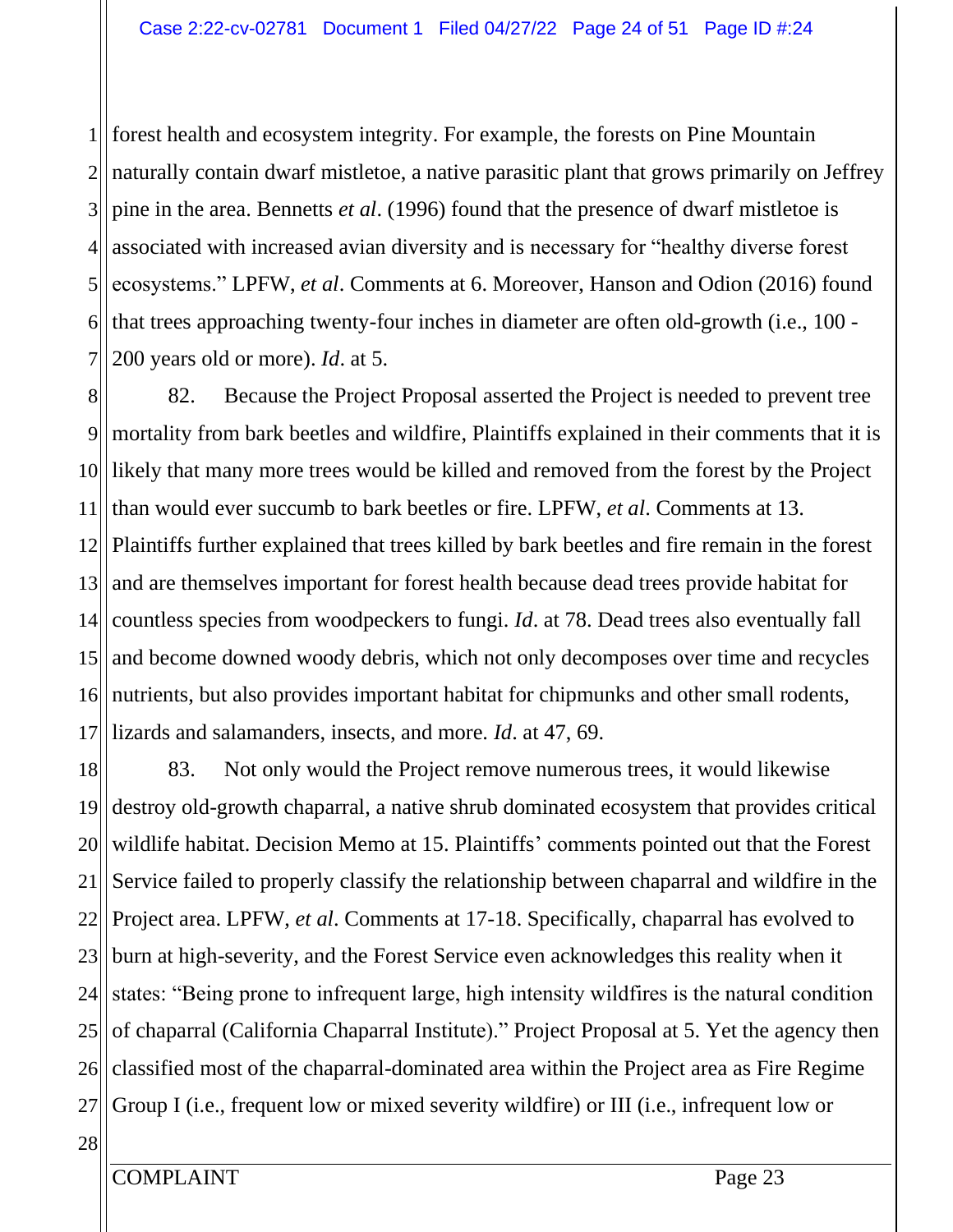1 mixed severity wildfire), when in fact chaparral falls under the definition of Fire Regime  $2$  $3$  $4$ 5 Group IV (i.e., infrequent high-severity wildfire). Areas that fall under Fire Regime Group I or III can qualify for the CEs found at 16 U.S.C. 6591b and 16 U.S.C. 6591d, whereas areas under Fire Regime Group IV cannot. *See* 16 U.S.C. § 6591b(c)(2)(B); 16 U.S.C. § 6591d(c)(2)(B).

6 7 81 9 10 11 12 84. The Forest Service also misstated a number of facts regarding the forest conditions in the Project area. For example, the methods and the data used by the agency show an average number of trees per acre of 80.5, whereas the Decision Memo asserts there are 100 trees per acre currently. Decision Memo at 5. Moreover, the data shows there are fewer trees in the Project Area today as compared to 1930. LPFW, *et al*. Comments at 34. The Forest Service based its decision to log the Project area on these wrongful assumptions.

13

## **2. Impacts to Cultural Resources**

14 15 16 17 18 19 20 85. The Project area is located entirely within ancestral lands of the Chumash people and is a culturally significant area to the Chumash Peoples. Archaeologists' Group Comment Letter on Reyes Peak Project, August 14, 2020 ("Archaeologists' Comments") at 2; Coastal Band of the Chumash Nation Comments on Reyes Peak Project, August 14, 2020 ("Coastal Band Chumash Comments") at 1; Wishtoyo Chumash Foundation Comment Letter on Reyes Peak Project, August 14 2020 ("Wishtoyo Comments") at 1.

21 22<sup>||</sup> 23 24 25 86. Pine Mountain Ridge and Reyes Peak are among the highest promontories in Chumash territory and are saturated with extraordinary cultural significance. Barbareño/Ventureño Band of Mission Indians, August 9, 2020 ("BVBMI") Comment Letter at 2. Moreover, Pine Mountain is a sacred peak that is significant to the spiritual and religious beliefs of the Ventureño Chumash. Archaeologists' Comments at 3.

26 27 87. Several Native American Tribes submitted comments in opposition to the Project, and identified the presence of valuable cultural and religious resources in the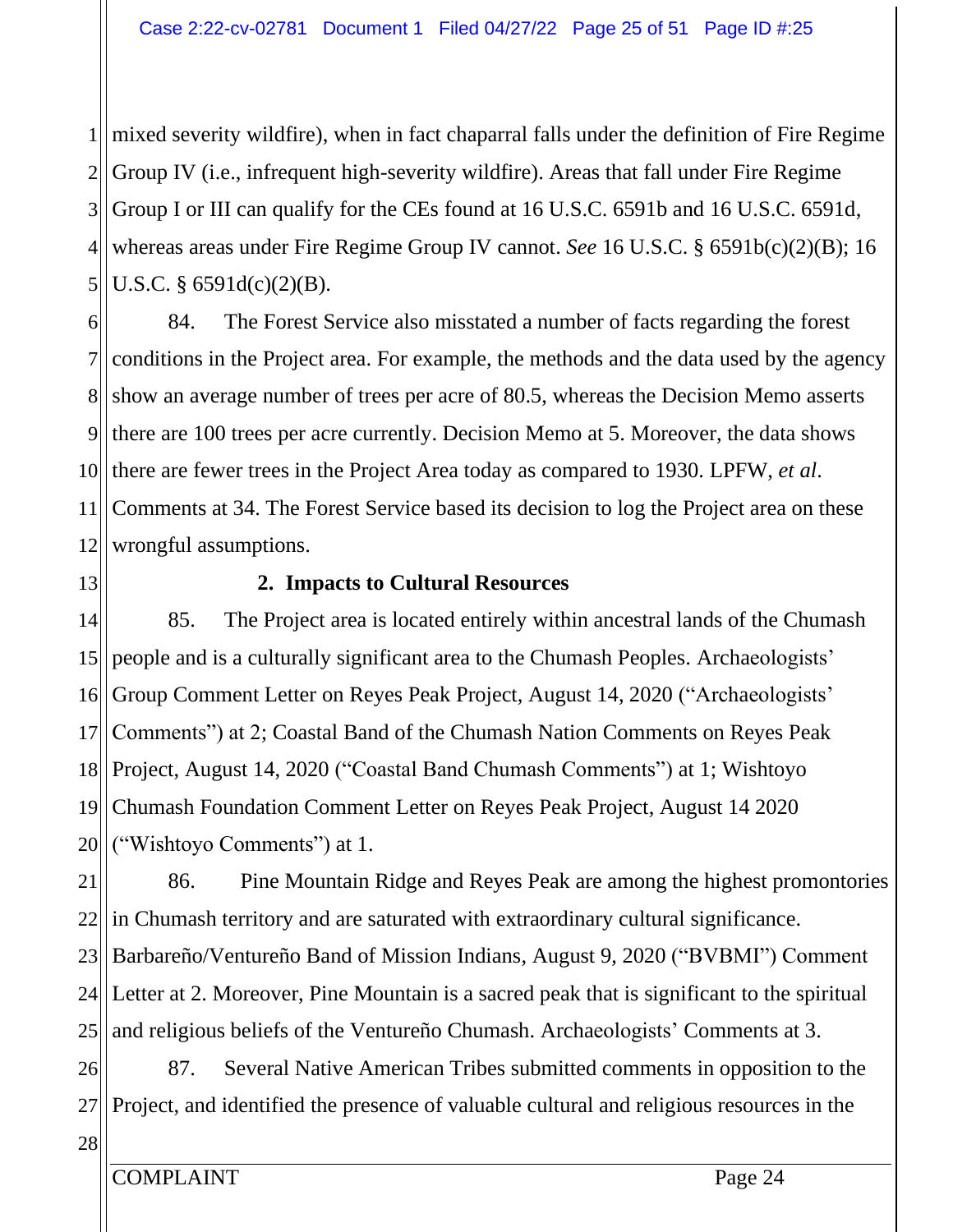$1$ ||  $2$ 3  $4$ 5 Project area that would be significantly impacted by the Project. For example, the Coastal Band of Chumash Nation identified grinding bowls and medicinal plants that would be destroyed by the Project. Coastal Band Chumash Comments at 1. Their tribal members also visit Pine Mountain and Reyes Peak for prayer and ceremony, and the Project would permanently alter landscape where they pray. *Id*. at 2.

6  $7$ || 8<sup>II</sup> 9 235), the agency states that cultural values (sites) are present within 300 feet and 1000 10 11 12 88. The Forest Service itself acknowledges that cultural sites are likely present in the Reyes Peak Project area. In the 2015 Forest Service's Strategic Fuel Break Assessment for the four ranger districts in the southern Los Padres National Forest (p. feet of a hypothetical fuel break stretching along the ridgeline from Hwy 33 to Reyes Peak. It is therefore likely that cultural sites exist within the Project area and could be negatively impacted.

13 14 15 16 17 89. "Cultural sites" include former village sites, work sites, sacred sites, petroglyph and arborglyph sites, and burials of human remains and associated cultural materials. These sites are of great cultural importance to Chumash Peoples and must be protected regardless of the level of previous disturbance or environmental degradation of the area.

18 19 20 21 22 23 24 90. Cultural sites also include traditional gathering sites for ceremonial plants, medicine plants, food plants, basketry plants, and other material culture plants. Wishtoyo Comments at 2. Traditional gathering sites are irreplaceable and not interchangeable with other locations that have the same plant species. Traditional gathering sites have unique features that make the plants grow in a manner appropriate for their traditional uses and have often been intentionally and carefully tended by Chumash families for generations. *Id*.

25 26 27 91. Unlike archaeological sites, which can be identified from previous archaeological documentation, cultural sites can only be identified through consultation with Chumash tribes, bands, clans, and family groups. Wishtoyo Comments at 2. This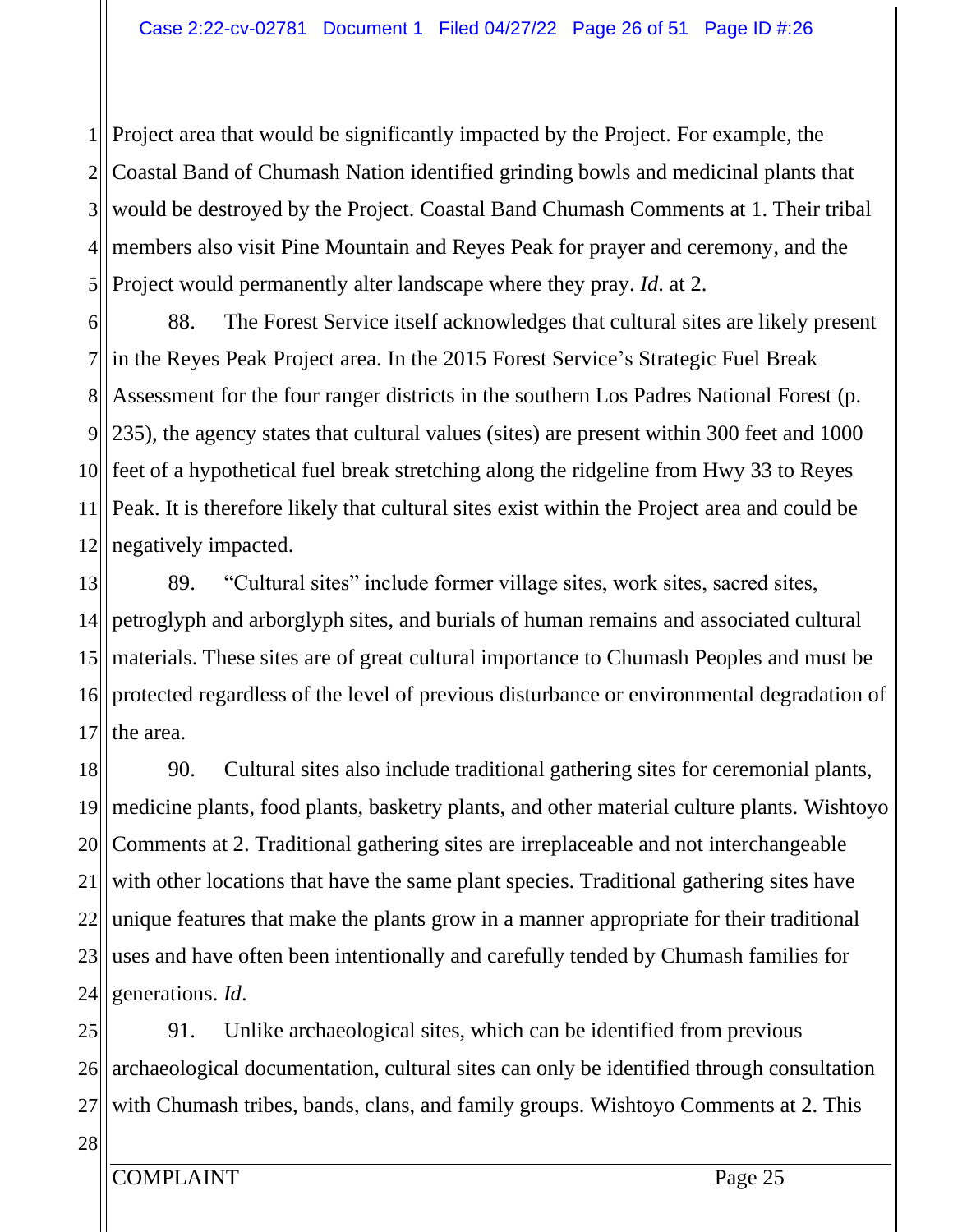$1$ ||  $2$ 3 information is generally closely held by culture bearers and under normal circumstances is not shared with the public, academia, or agencies. *Id*. Exceptions, under confidential conditions, can be made in order to protect these natural cultural resources. *Id*.

4 5  $6$ 7 92. There are several Chumash tribes, bands, clans, and family groups associated with the Project area. Wishtoyo Comments at 2. These tribal entities are not interchangeable and culture bearers in each tribal group hold unique traditional knowledge relevant to cultural sites in the project area. *Id*.

8 9 93. The Forest Service did not consult with several of the local Chumash tribes, bands, clans, and family groups in order to identify cultural resources on the Project site.

10 11 12 94. The Project does not include Chumash monitors on site necessary to identify and prevent cultural resources from being significantly affected by the Project's logging and mastication activities.

13

## **3. Impacts to Wildlife and Plant Species**

14  $15$ 16 17 18 19 20 21 22<sup>||</sup> 23 24 95. The Project would authorize the logging of live trees up to twenty-four inches in diameter, and live trees up to sixty-four inches in diameter if they contain dwarf mistletoe. This tree removal will have significant adverse impacts on all bird species in the Project area that rely on these trees for habitat needs, including the California condor (*Gymnogyps californianus*), California spotted owl (*Strix occidentalis occidentalis*, "CSO"), and northern goshawk (*Accipiter gentilis*). Nowhere in the Forest Service's Decision Memo does the agency indicate that any kind of numeric limitation will be set as to how many large trees may be removed. Based on Plaintiffs' visits to the Project area, many large trees in the Project area contain some amount of dwarf mistletoe and thus might be removed. Therefore, the unlimited removal of large trees may degrade important habitat for these bird species.

25 26 27 96. In addition, the Project would authorize the unlimited removal of snags (i.e., dead trees) and downed material, if deemed a hazard. While the Decision Memo states that "an effort would be made to retain large snags" there is nothing in the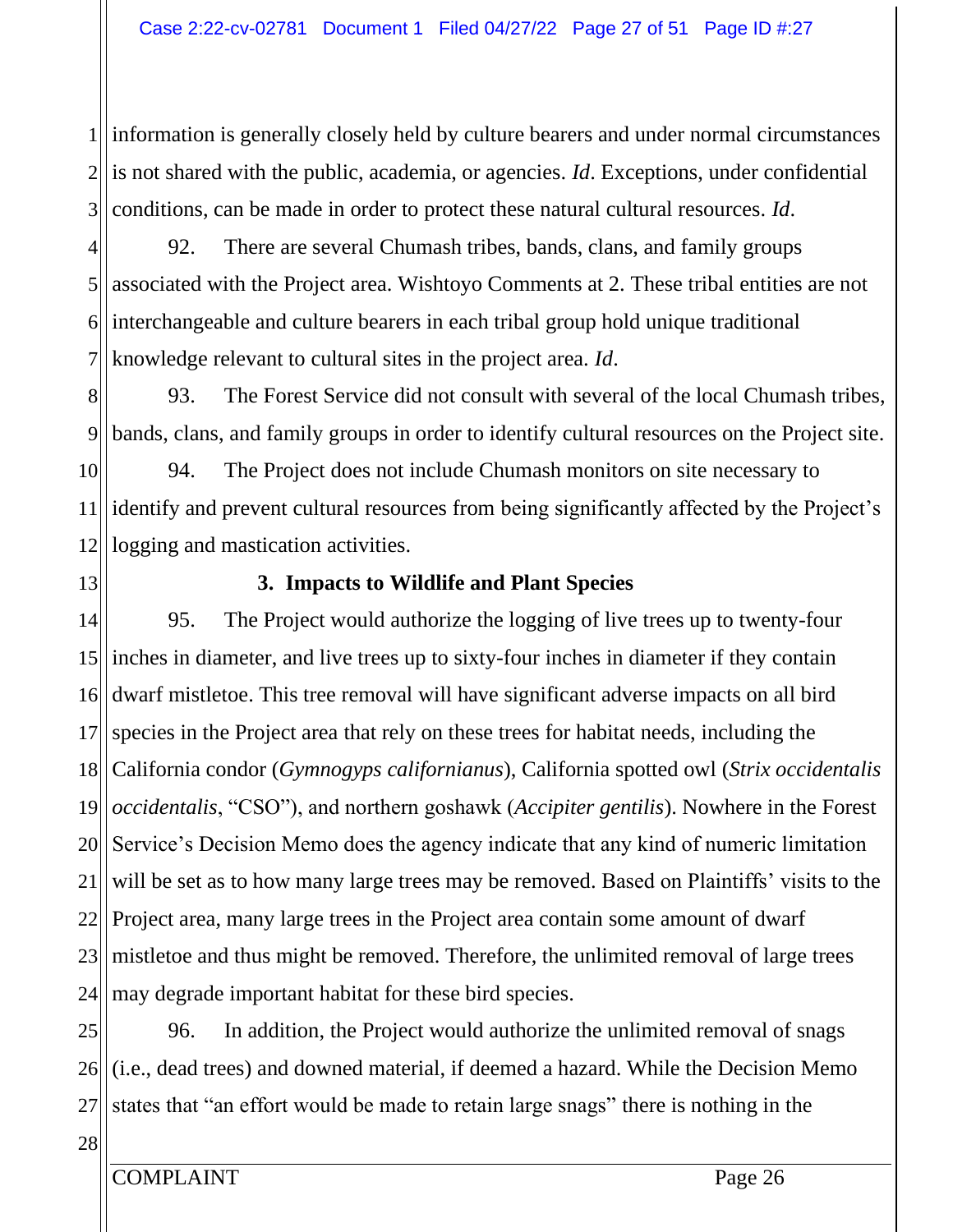$1$ || 2  $3$  $4$ 5 6  $7$ || 8 9 10 11 12 131 14 15 16 17 Decision Memo to ensure their retention because an "exception" is "allowed in wildland-urban interface defense zones, fuelbreaks, and where [snags] pose a safety hazard." Decision Memo at 37. This exception also applies to downed logs and therefore the Project may remove *all* dead and downed material from forested treatment areas, without limitation. *See, e.g.,* Reyes Peak Project Biological Assessment at 21 ("Implementation of the proposed action would remove most dead and down materials, including snags. Although an effort would be made to retain large snags, safety at the discretion of the operator, may preclude retention of snags."); Forest Service Reyes Peak Forest Health and Fuels Reduction Project Wildlife Biological Evaluation, September 28, 2021 ("Wildlife BE") at 15 ("Although most dead and down materials would be removed, an effort would be made to retain large snags.") Bird species, including California condors, California spotted owls, and northern goshawks, all rely on this material for habitat needs, and thus will be adversely affected by the Project. For example, the Wildlife BE states with respect to goshawks: "As a result [of removing dead and down material], refugia and escape cover for prey species may be limited to stands adjacent to the project area and individuals within the project area may be displaced, injured, or killed." *Id.*

18 19 20 21 22 23 24 25 97. Dead or dying trees and large trees are precisely the types of trees on which condors depend for roosting and perching. LPFW, *et al*. Comments at 42-43. Specifically, "Dead conifers are preferred to living trees. Dead trees have no foliage to obstruct flight or visibility or to catch the wind and cause the branches to sway." Koford, C.B. 1953. *The California Condor*, Dover Publications, Inc. New York. The Forest Service's species account for the California condor highlights the importance of roosting and perching habitat: "Condors often return to traditional sites for perching and resting. Traditional roost sites include cliffs and large trees and snags (roost trees are often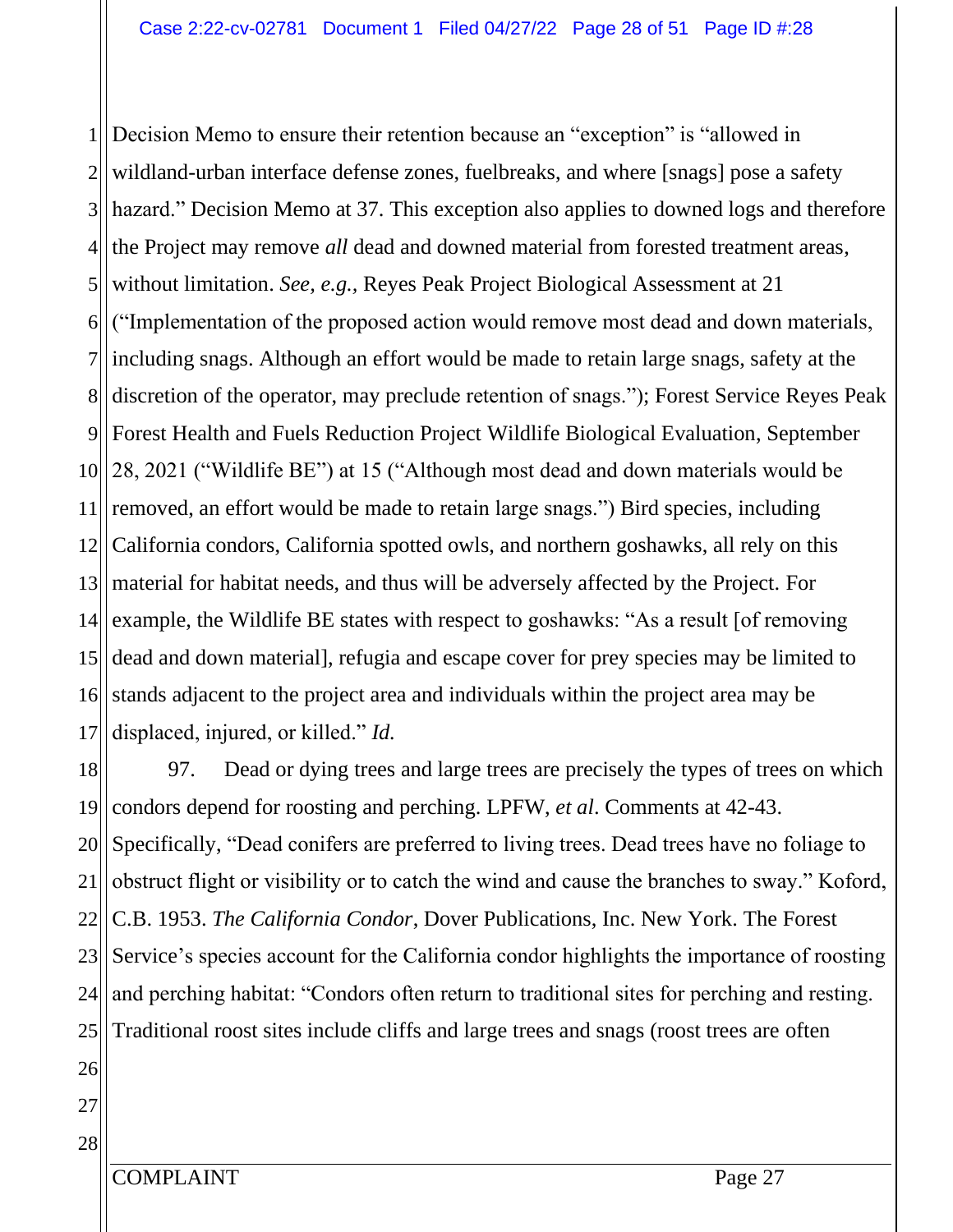1 2 conifer snags 40-70 feet tall), often near feeding and nesting areas…" U.S. Forest Service. 2005. Species account for the California condor.<sup>3</sup>

3  $4$ 5 6 7 98. The Project will also involve thinning to reduce canopy cover and basal area per acre. Opening up the canopy in or immediately adjacent to suitable condor roosting trees will make the area more susceptible to wind, which can adversely impact roosting. LPFW, *et al*. Comments at 43. In addition, condor roosting sites are particularly susceptible to human disturbance, and even human presence.

8 9 10 11 12 13 14 15 99. The Project Area contains suitable habitat for the CSO, which is a Forest Service sensitive species (and management indicator species) for Los Padres National Forest. CSOs rely on large trees for nesting and roosting, and large trees also help ensure the dense canopy cover in which CSO prefer to live. The Forest Service species account for the CSO highlights their need for complex habitat including "A mature overstory with average [diameter at breast height ("dbh")] exceeding 24 inches. . .[and] A densely stocked stand with basal areas averaging in excess of 190 ft2, with none less than 160 ft2." Forest Service. 2005. Species Account—California Spotted Owl.

16 17 18 100. Current research indicates that fuel treatments may negatively impact CSOs. A study in 2014 examining the effects of establishing a network of fuel breaks on

<sup>19</sup> 20 21 22 23 24 25 26 27 <sup>3</sup> A "Species Account" is a document the Forest Service prepares to evaluate the biology and status of sensitive animal and plant species that occur in a national forest, and to provide specific science-based guidance on how to reduce threats and conserve sensitive species. The Species Accounts are expressly incorporated by reference into the Forest Plan for Los Padres National Forest in Appendix H ("When planning projects or managing ongoing activities in areas that contain habitat for species of concern (including threatened, endangered, proposed, candidate, and sensitive species and other species identified by biologists as being in danger of population decline or habitat loss) use the information found in various types of species guidance documents to develop project-specific design criteria. Species guidance documents include…species accounts prepared for this planning effort or subsequent to it.") and are referenced in specific plan standards (*see, e.g*., S28: "Avoid or minimize disturbance to breeding and roosting California condors by prohibiting or restricting management activities and human uses within 1.5 miles of active California condor nest sites and within 0.5 miles of active roosts. Refer to California condor species account (or subsequent species guidance document; see Appendix H) for additional guidance.").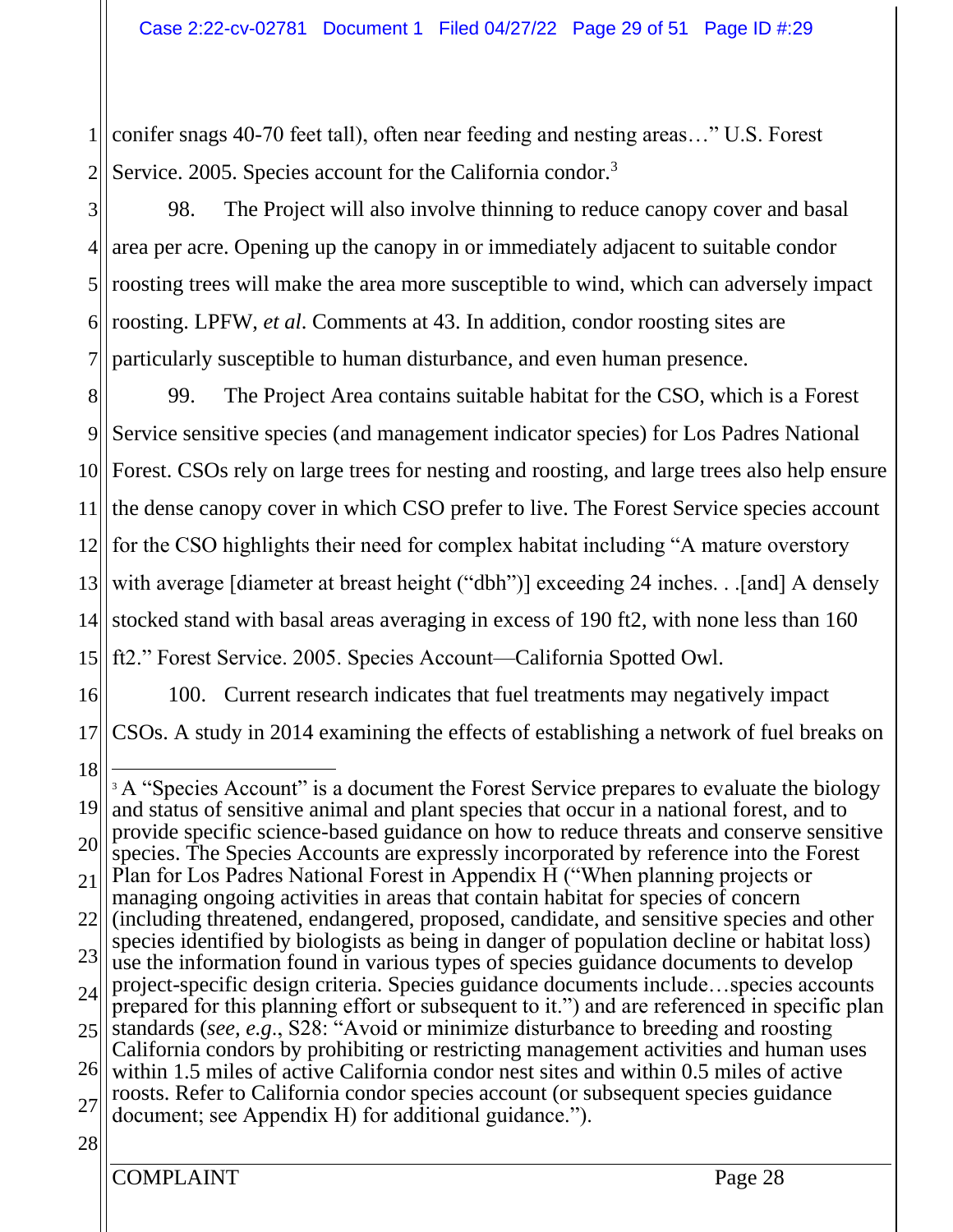1 2 3  $4$ 5  $6$ various species including the California spotted owl found, in response to fuel treatments, "the number of California spotted owl territories declined. The effects on owls could have been mitigated by increasing the spatial heterogeneity of fuel treatments." Stephens, S.L., S.W. Bigelow, R.D. Burnett, B.M. Collins, C.V. Gallagher, et al. 2014. California spotted owl, songbird, and small mammal responses to landscape fuel treatments. *BioScience*, 64(10): 893-906.

7 81 9 10 11 12  $13$  $14$ ||  $15$ 16 17 18 19 20 21 22 23 101. The Forest Service completed the *Conservation Strategy for the California Spotted Owl* (Strix occidentalis occidentalis) *on the National Forests of Southern California* in 2004, which includes guidelines for fuels management activities outside of the WUI Defense or Threat Zones on national forest land characterized by pine and mixed conifer forest. Forest Service. 2004. Conservation Strategy for the California Spotted Owl (*Strix occidentalis occidentalis*) on the National Forests of Southern California. The Project does not align with the CSO Conservation Strategy for several reasons. First, trees greater than twenty-four inches dbh within CSO's "Home Range Cores" could be removed, contrary to the guidelines specifications that such trees be retained unless they are at "unnaturally high densities." *Id.* Additionally, the Decision Memo indicates that ten to fifteen hard snags will be retained per five acres or about two to three per acre on average—significantly less than the guidelines recommended four to eight per acre. *Id.* Yet, as explained above, even that low amount would not be enforced because of the safety exception allowing for unlimited removal of dead and downed material. Moreover, the Project does not include any measures to retain woodrat nests in the Project Area, contrary to the guidelines which specify to "retain all woodrat nests in spotted owl habitat; avoid disturbing/destroying them." *Id.*

24 25 26 102. Moreover, the Project would reduce the stands to between sixty and 100 ft2 basal area per acre—well below the basal area per acre needed by CSO (i.e. > 160 ft2 basal area per acre). LPFW, *et al*. Comments at 46.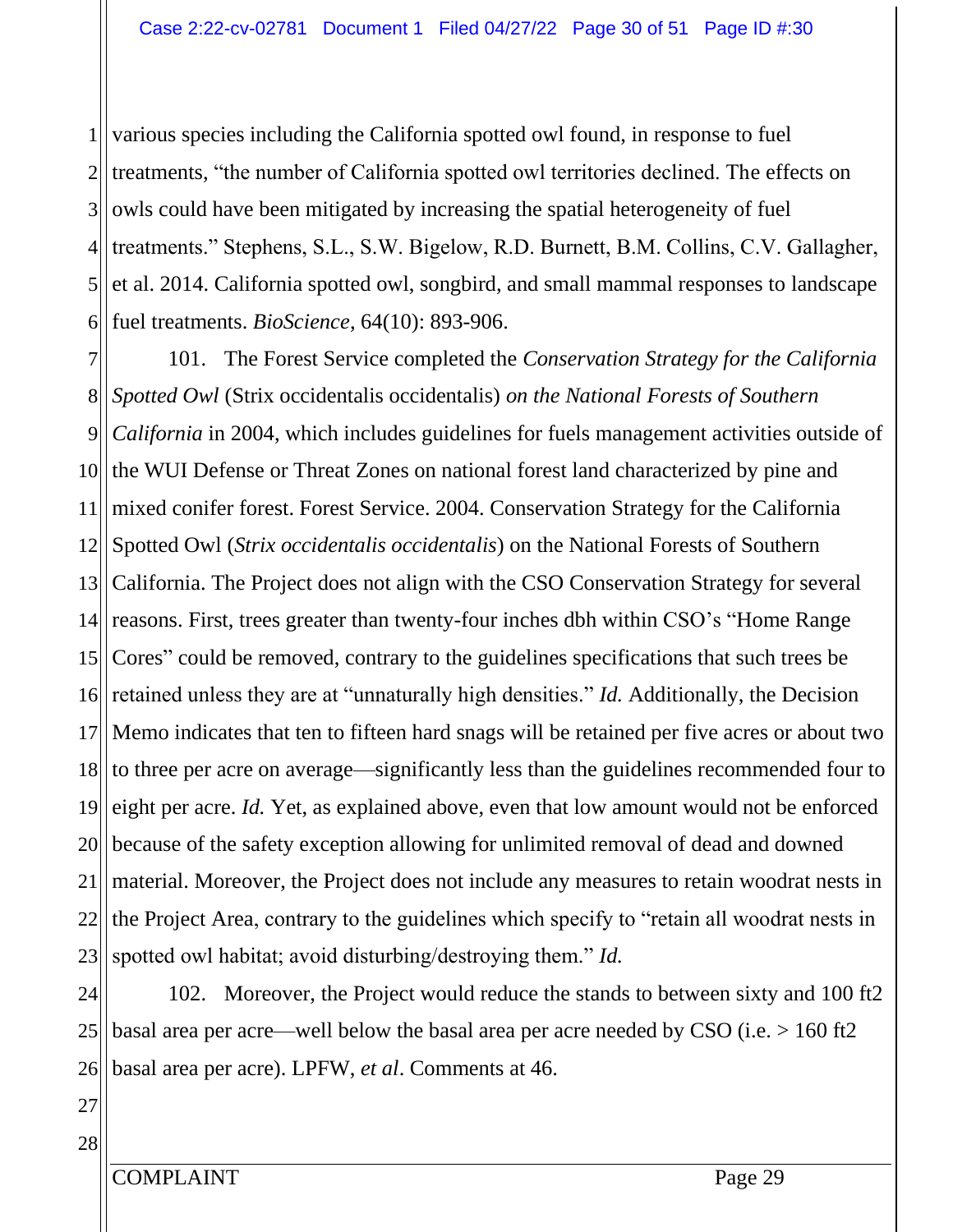1 2 3 4 5 6 7 103. Further, medium-sized trees that will be logged are important to spotted owls because they help maintain the basal area, canopy cover and structural complexity that the owls prefer. As the Forest Service acknowledges, the Project could have used a diameter limit of twelve inches and still met its fire objectives because "[m]odeling indicates that thinning treatments of trees at 12, 20, and 30 in. dbh could yield a similar reduction of burn probability (Collins et al. 2011b), so removal of smaller trees, rather than larger ones important to CSO habitat, should be prioritized." Decision Memo at 9.

8 9 10 11 12 13 14 15 16 17 18 19 20 21 22 23 24 25 104. The Project may also impact the northern goshawk (*Accipiter gentilis*), a Forest Service sensitive species and CDFW species of special concern. The species' year-round range includes Pine Mountain and the surrounding area according to the CDFW's species account. Keane, J.J. 2008. Northern goshawk (*Accipiter gentilis*). Shuford, W.D. and T. Gardali, eds. In "California Bird Species of Special Concern: A ranked assessment of species, subspecies, and distinct populations of birds of immediate conservation concern in California." *Studies of Western Birds*, 1:156-162. Overall, there are 225 acres of predicted suitable habitat for the northern goshawk within the Project Area (or about 30%). LPFW, *et al*. Comments at 47. Goshawks exhibit a preference for high canopy closure and a high density of larger trees, and large snags and downed logs are also important components of goshawk habitat. *Id*. For example, according to the Forest Service's species account prepared with the 2005 Forest Plan, "Large snags and downed logs are believed to be important components of northern goshawk foraging habitat because such features increase the abundance of major prey species (Reynolds and others 1992)." U.S. Forest Service. 2005. Species Account—Northern goshawk. The northern goshawk will therefore be adversely affected by the unlimited removal of large trees and dead or downed material, because they rely on these resources for habitat needs.

26 27 105. Several bat species likely occur within the Project area and are likely to be adversely affected, including the fringed myotis and pallid bat. Specifically, these bat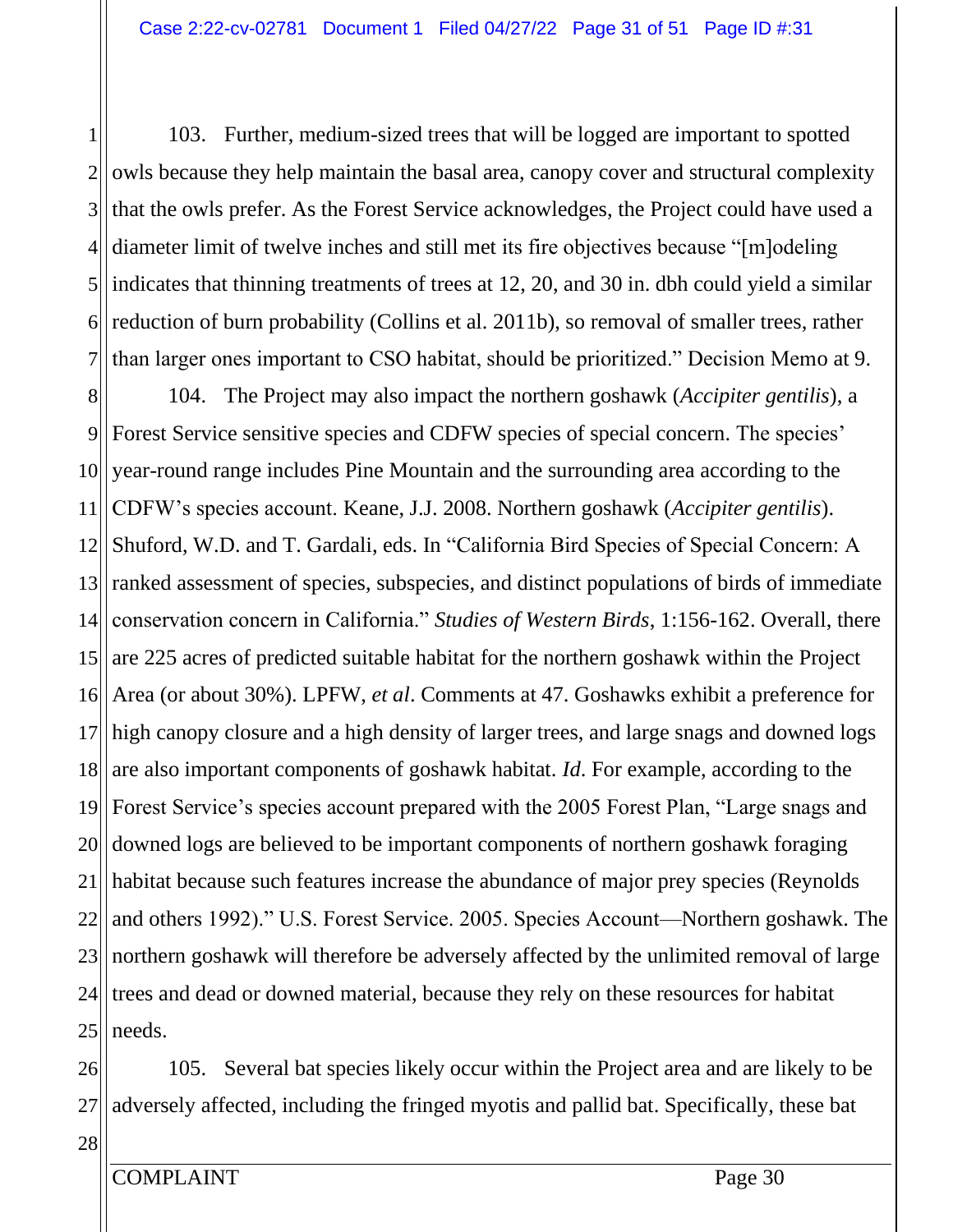1 2 3  $4$  $5$ II  $6$  $7$ || 8 9 10 species roost during the day in large trees and snags. As CDFW explained in their Comments: "Bats in southern California can be active year-round, however, all potential breeding species are most active between March 15 and September 15. Each bat species has unique habitat needs, such as specific gap size of cracks and seasonality. Direct impacts via habitat removal, noise, percussive vibration, human disturbance, and direct take would reasonably occur during the Project." CDFW Comments at 13. The Wildlife BE likewise provides: "Relative to taking no action, in which snags, hollows, crevices, and exfoliating bark to roost may be created or enhanced by fire (Blakey et al. 2019), these types of structures [for bats] would largely be removed from the 755-acre project area." Wildlife BE at 21. Therefore, bats will be adversely affected by the Project.

11 12 13 14 15 16 17 18 106. At least five sensitive plant species occur within or near the Project Area according to records in the California Natural Diversity Database and the California Consortium of Herbaria. These include: *Acanthoscyphus parishii* var abramsii (Abrams' spineflower); *Monardella linoides* ssp. *oblonga* (Tehachapi or flax-like monardella); *Sidotheca caryophylloides* (chickweed oxytheca); *Layia heterotricha* (pale yellow layia), and *Delphinium parryi* ssp. *purpureum* (Mt. Pinos larkspur). LPFW's comments included a figure with observation locations for these species near the Project Area (Figure 15). LPFW, *et al*. Comments at 48.

19 20 21 22 23 24 25 26 107. All of these species will be adversely affected by the Project. For example, chickweed oxytheca may be the species most vulnerable to the Project's impacts. The agency's species account states: "The primary threat to this species habitat is fuels and vegetation management that will occur across most of this species habitat during the Plan period." U.S. Forest Service. 2012. Chickweed oxytheca. Species Account. The agency has also provided that the Abrams' spineflower "has the potential to be impacted by chipping or placement of other organic material following fuel treatments." U.S. Forest Service. 2012. Abrams' spineflower. Species Account.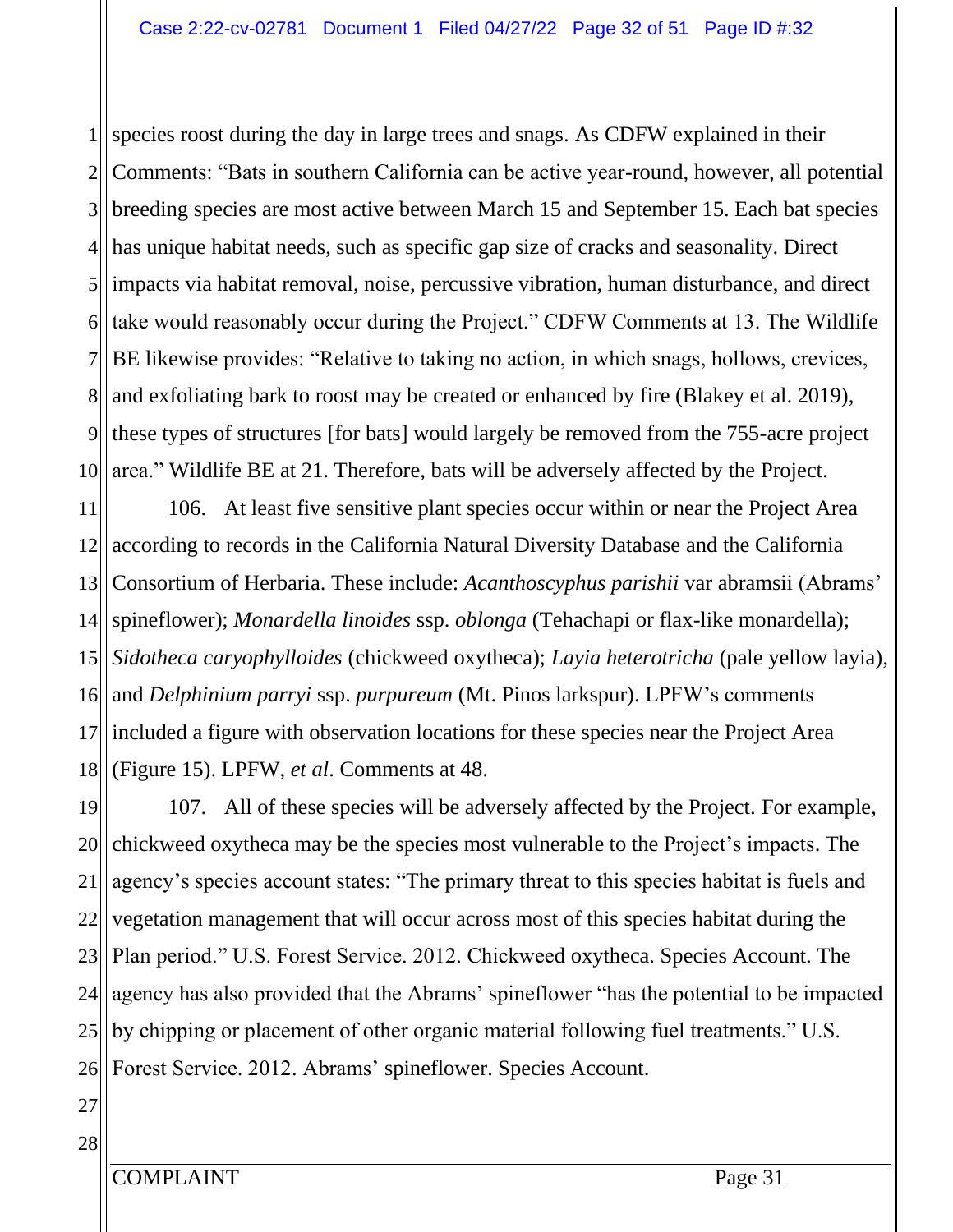## **4. Impacts to Sespe-Frazer IRA and Potential Wilderness Area**

2 3 4 5  $6$  $7$ || 81 9 108. Prior to the Project being proposed, the U.S. House of Representatives approved two pieces of legislation that would designate approximately thirty-four percent of the Project area as additions to the Sespe Wilderness. This bill—introduced by local Congress members Salud Carbajal and Julia Brownley—is currently awaiting action in the Senate. Yet, the Forest Service failed to disclose that the Project area included a potential wilderness area. Decision Memo at 23. Logging is not permitted in Wilderness areas, yet the Forest Service nonetheless approved logging within this potential Wilderness.

10 11 12  $13$ 14  $15$ 109. Moreover, the area that may soon become Wilderness is currently part of the Sespe-Frazier IRA. The CEQ NEPA regulations specify that "[p]roposals that would substantially alter the undeveloped character of an inventoried roadless area" normally require the preparation of an EIS. 36 C.F.R. § 220.5(a)(2) (2008). Furthermore, the Roadless Rule prohibits logging in inventoried roadless areas unless the logging is limited to "generally small diameter trees." 36 C.F.R. § 294.13(b)(1) (2001).

16 17 18 19 110. The Project alters 311 acres of the Sespe-Frazier IRA by removing a substantial portion of the trees and shrubs currently present. The Project also authorizes the logging of an unlimited number of large trees that contain dwarf mistletoe in this roadless area, up to sixty-four inches in diameter.

20

1

## **5. Wildfire Risk**

21 22<sup>||</sup> 23 24 25 111. The Project authorizes the mastication of hundreds of acres of chaparral. Plaintiffs' comments discussed how this action can increase, rather than decrease, wildfire risk. Specifically, it can lead to an increase in non-native, invasive plant occurrence in the area, particularly *B. tectorum*, which creates a more ignition-prone landscape with an increased rate of fire spread.

26 27 112. Professor Carla M. D'Antonio, University of California, Santa Barbara, commented on this issue as well, stating: "The creation of fuel break is known to result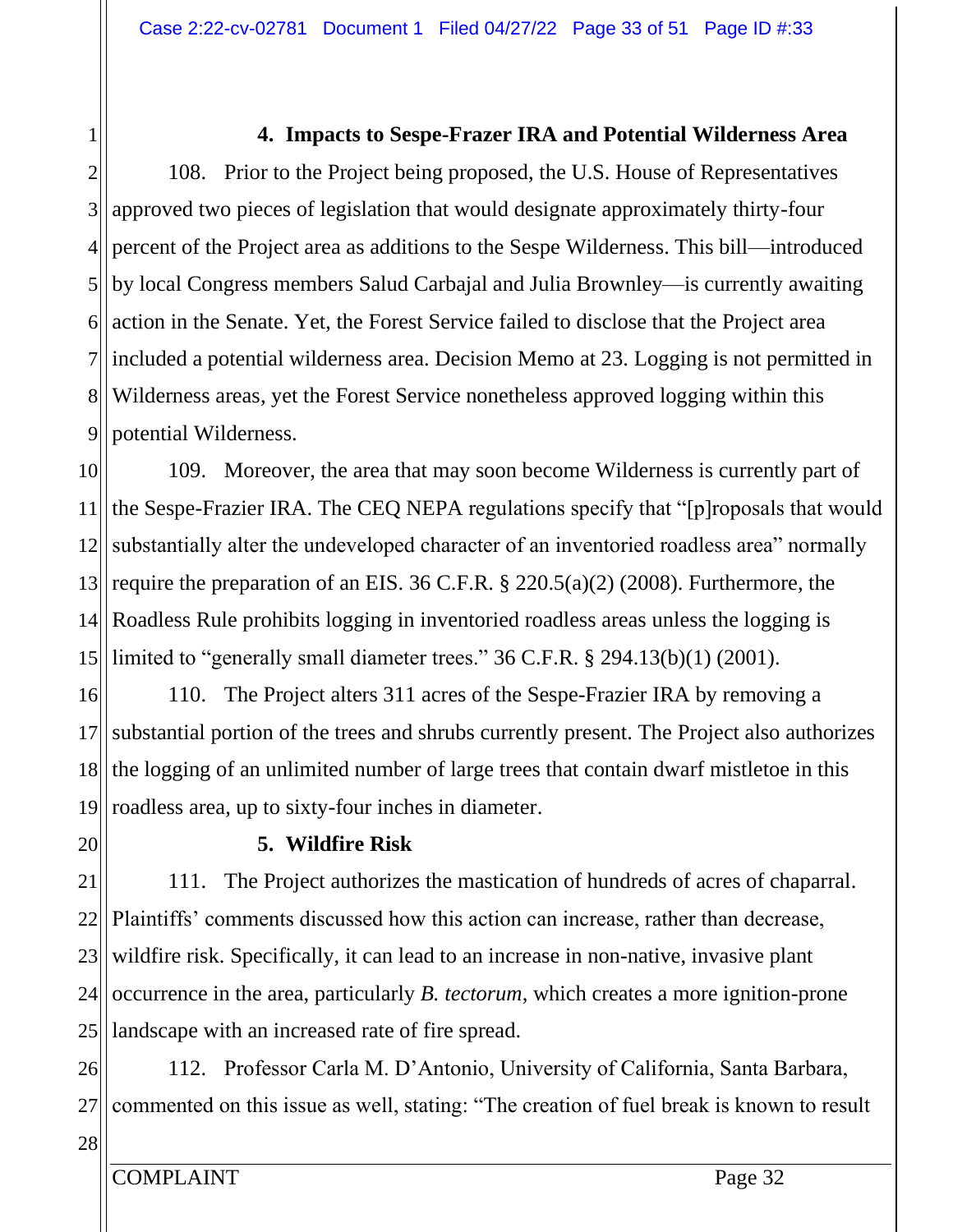$1$ || 2  $3$  $4$ 5 in non-native species invasions (Merriam et al. 2006, Potts and Stephens 2009) especially by non-native annual grasses which can increase fire occurrence and frequency (D'Antonio and Vitousek 1992, Fusco et al. 2019)." Carla M. D'Antonio, University of California, Santa Barbara Environmental Studies Program, Comments on Reyes Peak Project, August 14, 2020 ("D'Antonio Comments").

6 7 8  $9$ 10 11 12 13 113. This concern is not limited to chaparral-dominated areas. Keeley (2006) states in regard to fuel reduction projects in forests: "There is growing evidence that these fuel reduction projects alter ecosystem structure in ways that promote alien plant invasion…. Restoration includes restoring not only natural processes such as fire but also natural structure through mechanical thinning of forests, and these practices also may enhance alien invasion. Extensive forest restoration is currently underway in many western U.S. ponderosa pine forests. These treatments alone or in combination with burning of slash increase both the diversity and abundance of alien plant species..."

14

## **C. Inconsistencies with The Forest Plan**

15 16 17 18 19 20 21 22<sup>||</sup> 23 24 25  $26$ 114. Plaintiffs' scoping comments explained that the loss of trees and shrubs in the Project area would also violate the Forest Plan for Los Padres National Forest. For example, much of the Project area is designated by the Forest Plan as "Back Country Non-Motorized" zone. The Forest Plan states that "the management intent is to typically retain the undeveloped character and natural appearance of [this] zone" and further states that fuelbreaks are "not generally compatible" with this zone. Los Padres National Forest Plan, Part 2, at 5, 8. Similarly, the Forest Plan requires that projects be designed to "meet the [Plan's] Scenic Integrity Objectives (SIOs)." Los Padres National Forest Plan, Part 3, at Standards 9 and 10. The Reyes Peak Project would occur in an area designated as "High Scenic Integrity," which is defined as "conditions where human activities are not visually evident" and the "landscape appears unaltered." Los Padres National Forest Plan, Part 3, at 98.

27

115. The Forest Plan also explains that "there are extensive areas within and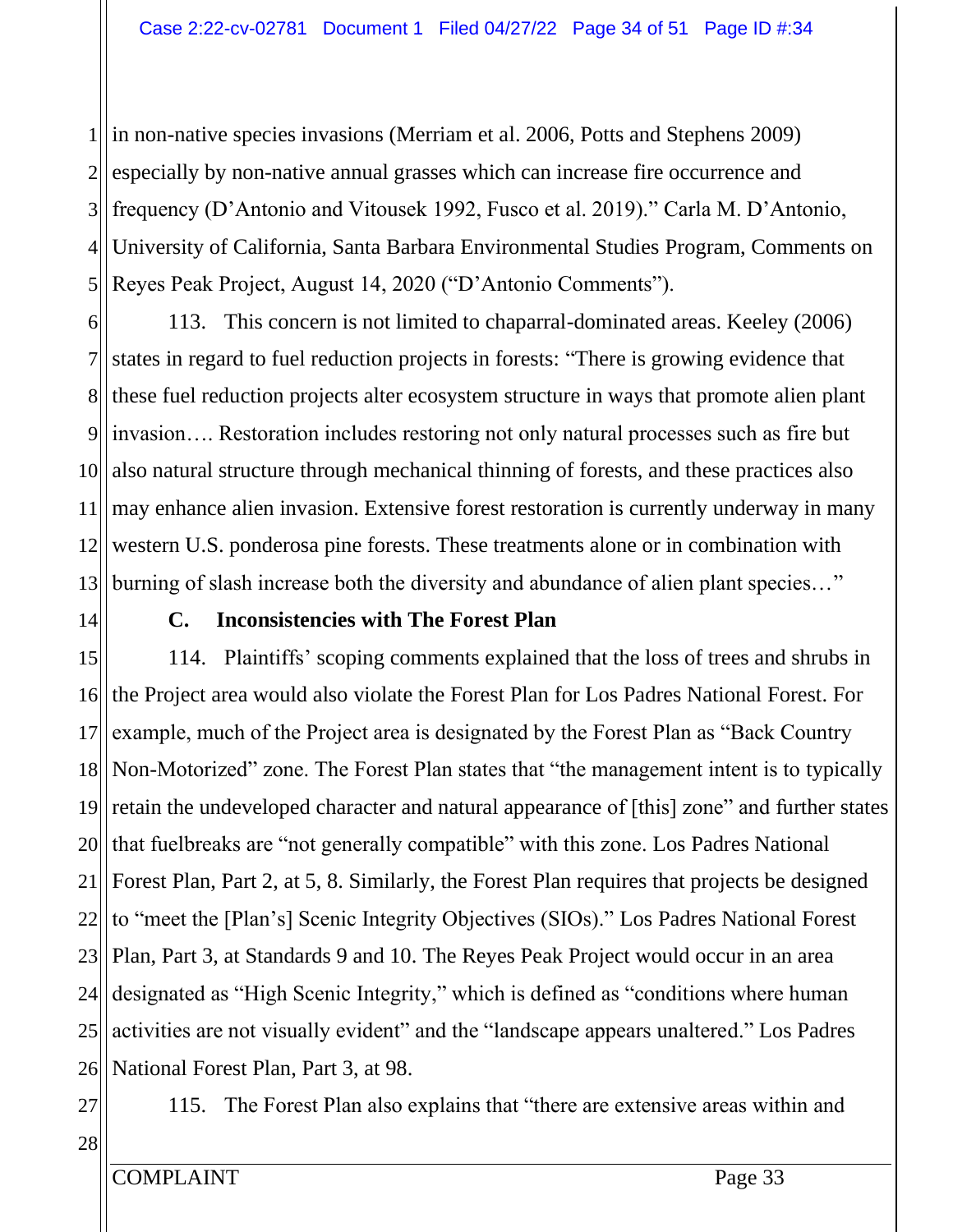1  $2$ 3  $4$ 5  $6$ 7 adjacent to the national forests of southern California meeting the definition of Wildland/Urban Interface (WUI)," which is a distance "up to 1.5 miles from communities at risk or as defined in individual community fire protection plans." Los Padres National Forest Plan, Part 3, at Standard 7. The Reyes Peak Project is located far outside the WUI because the Project is much farther than 1.25 miles from the Defense Zone of any community and is outside the Threat Zone as defined in the local Mt. Pinos Community Wildfire Protection Plan. 4

8 9 10 11 12 116. Vegetation removal on Pine Mountain ranks very low on the Forest Service's own priority list. Specifically, in a 2015 assessment, officials listed the Reyes Peak project as priority number 118 out of 163 projects. The project received a "Values" at Risk" score of three out of a possible twenty-eight, and a wildland-urban interface (WUI) score of zero.

13 14 117. Comments submitted by the California Department of Fish and Wildlife ("CDFW") also address this issue, explaining:

While fuel modifications in the form of defensible space have proven to be an effective method to defend infrastructure (Keeley et al. 2019, Syphard et al., 2014), the project is located in a remote area outside of the urban wildlife interface approximately 3 miles from the nearest community. . . . Additionally, these fire breaks provide vehicular and human access into areas that may have been inaccessible to humans prior to the fire break, thus creating secondary impacts such as renegade trails, trash, illegal collecting of wildlife (e.g., amphibians, reptiles, raptors), poaching, and degradation of areas that were previously pristine wilderness.

CDFW Comments on Reyes Peak Project Scoping, August 14, 2020 ("CDFW

22 23 Comments") at 4. CDFW's comments encouraged "exploring project alternatives such

#### 28

15

16

17

18

19

20

21

COMPLAINT Page 34

<sup>24</sup> 25  $26$ 27 <sup>4</sup> Not only is the Project not part of the Mt. Pinos Community Wildfire Protection Plan ("CWPP"), the Ventura County Fire Plan likewise does not include the Reyes Peak Project. The Decision Memo states that the Project falls under the Ventura County Fire Plan, but the Project was only added to the Ventura County Fire Plan after scoping for the Project began, and the Project has since been removed from the Ventura County Fire Plan.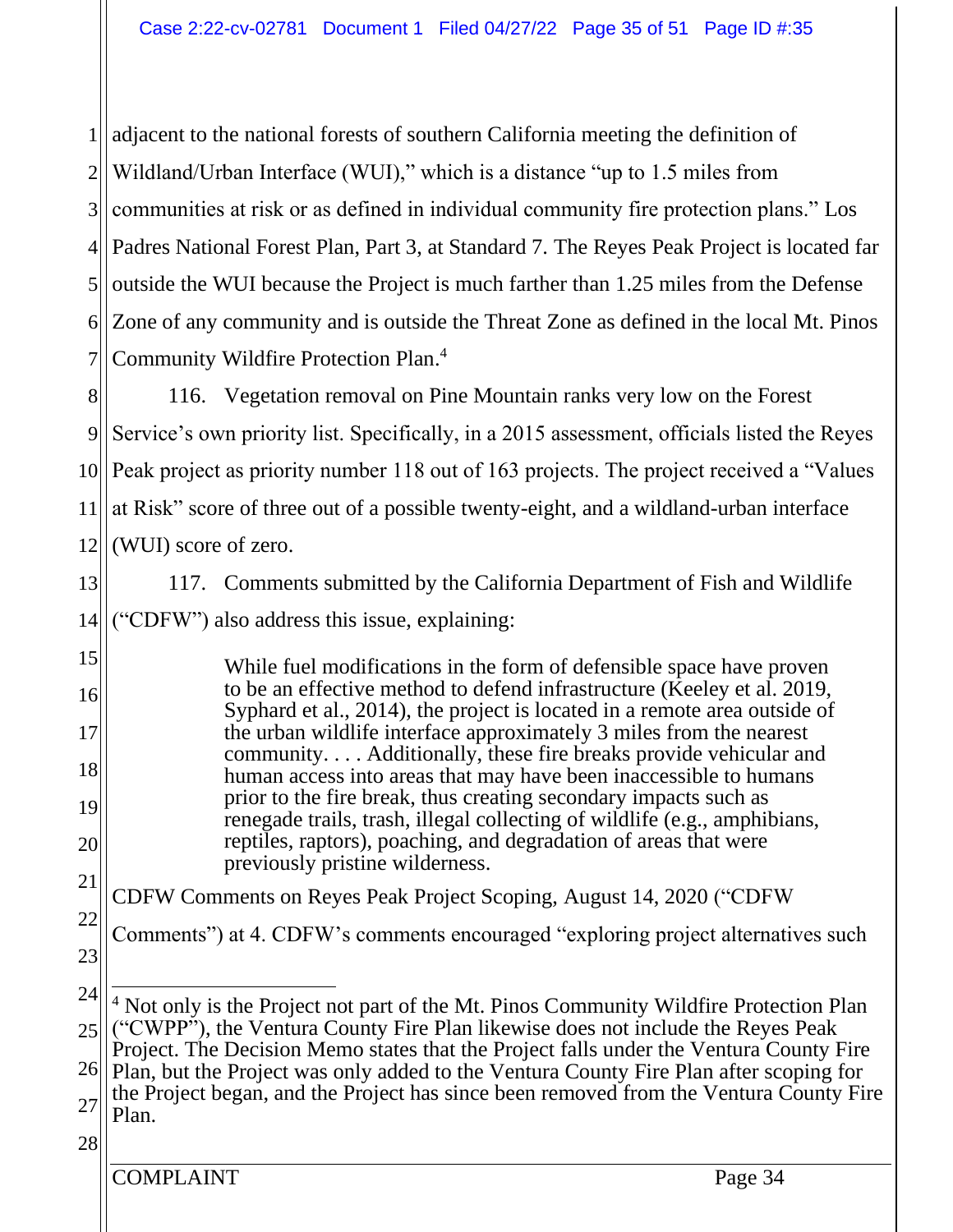1 2 3 as creation of defensible space or strategically placed fuel breaks within the urban wildlife interface that may provide communities more protection and reduce the impacts to high quality habitat in relatively undisturbed remote areas." *Id*. at 5.

4

## **D. Decision Memo and Project Approval**

5  $6$ 7 8 9 10 11 12 13 14 118. Despite widespread opposition, on October 4, 2021, the Forest Service issued its Decision Memo approving the Reyes Peak Project. The Memo states: "This project is categorically excluded from documentation in an environmental impact statement or an environmental assessment because it fits into the following categories: 1. 36 CFR 220.6(e)(6) timber stand and/or wildlife habitat improvement activities that do not include the use of herbicides or do not require more than 1 mile of low standard road construction. 2. Healthy Forest Restoration Act Section 602 (16 U.S.C. 6591c) and Section 603 (16 U.S.C. 6591b). The Insect and Disease and Wildfire Resilience categories of exclusion applies to all acres within condition Class II and III, which is approximately 88 percent of the project (666 acres)." Decision Memo at 18.

15 16 17 18 19 20 119. The Decision Memo contains no explanation to justify the use of 36 C.F.R. § 220.6(e)(6) (1992). The language and history of this CE show that it cannot be used for commercial thinning, the logging of large trees that contain dwarf mistletoe, or the removal of snags or downed wood. This CE only authorizes precommercial thinning, which is a prescription for removing small trees under 6 to 8 inches dbh, whereas the Project authorizes the unlimited logging of trees up to 64 inches in diameter.

21 22<sup>||</sup> 23 24 25  $26$ 120. The Decision Memo identifies several resource conditions that exist on the Project site, but concludes that the Project does not present extraordinary circumstances. Decision Memo at 19-27. The Forest Service, however, ignored important information and used an improper standard (e.g., requiring "a loss of species viability" or "a trend toward Federal listing" with respect to Project impacts to wildlife). Decision Memo at 20, 21; *see also, e.g.,* Wildlife BE at 15 (emphasis in original) (concluding the Project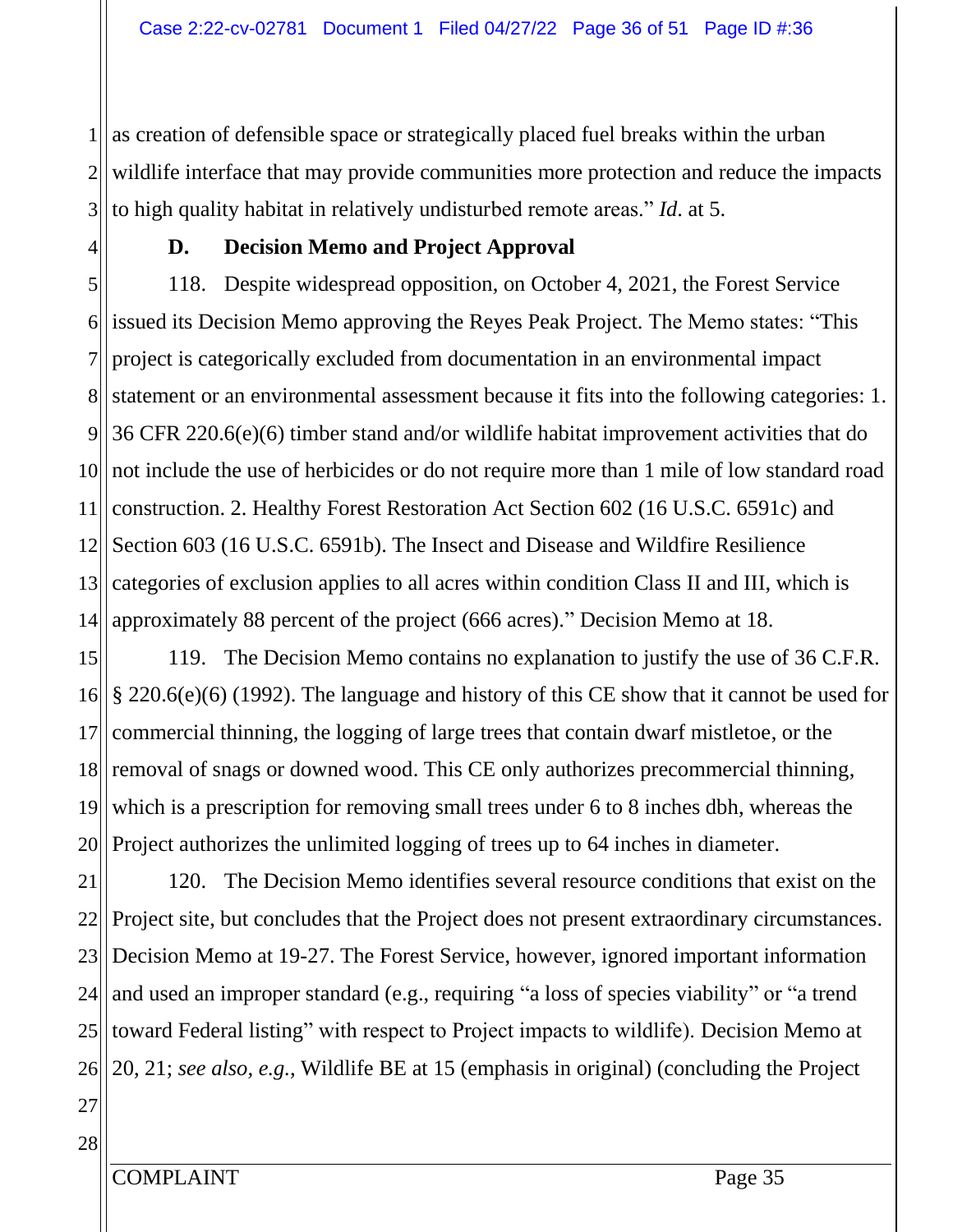#### 1 2 "*may impact individuals but is not likely to result in a loss of species viability in the planning area, nor cause a trend toward federal listing* of northern goshawk").

3  $4$ 5 6 7 121. For example, the Memo asserts that "[b]ased on discussions with federally recognized tribes and agency research and analysis, there are no Native American religious or cultural sites within the project area." Decision Memo at 27. No analysis or information is presented, however, to substantiate this conclusion, and it contradicts the comments submitted by local tribes, as well as the Forest Service's own findings.

8 9 10 11 12 13  $14$ || 122. In addition, the Decision Memo ignores or inadequately addresses adverse impacts to wildlife and plant species. Decision Memo at 19-23. For example, it fails to address the potential for numerous large trees to be logged due to the Project's authorization, without limit, of logging of large trees with dwarf mistletoe. It also fails to address the potentially unlimited removal of snags and dead or down material. These actions will adversely impact federally-listed and Forest Service sensitive species including California condors, the CSO, northern goshawk, and two bat species.

15 16 17 18 123. The Decision Memo also acknowledges that the Project "will result in [California spotted owl] nesting habitat being changed over to foraging habitat," which is significant given the ongoing decline of the California spotted owl population, and the importance of large trees and snags to the species. Decision Memo at 21. 5

19 20 21 22 23 124. The Decision Memo concludes that federally-listed and Forest Service sensitive plant species are not present in the Project Area based on surveys conducted in 2018 revealing no occurrence of such species. Decision Memo at 23. Accordingly, the Decision Memo summarily concludes that there is no likely effect on any such plant species. *Id.* However, the Botany Report on which the Decision Memo relies provides

24

<sup>25</sup> 26 27 <sup>5</sup> The Decision Memo also states that "in November 2019, the U.S. Fish and Wildlife Service issued a finding that it is not warranted at this time to list the California spotted owl as endangered or threatened." However, that November 2019 finding was challenged in federal court, and the U.S. Fish and Wildlife Service settled the case, agreeing to issue a new finding by February of 2023.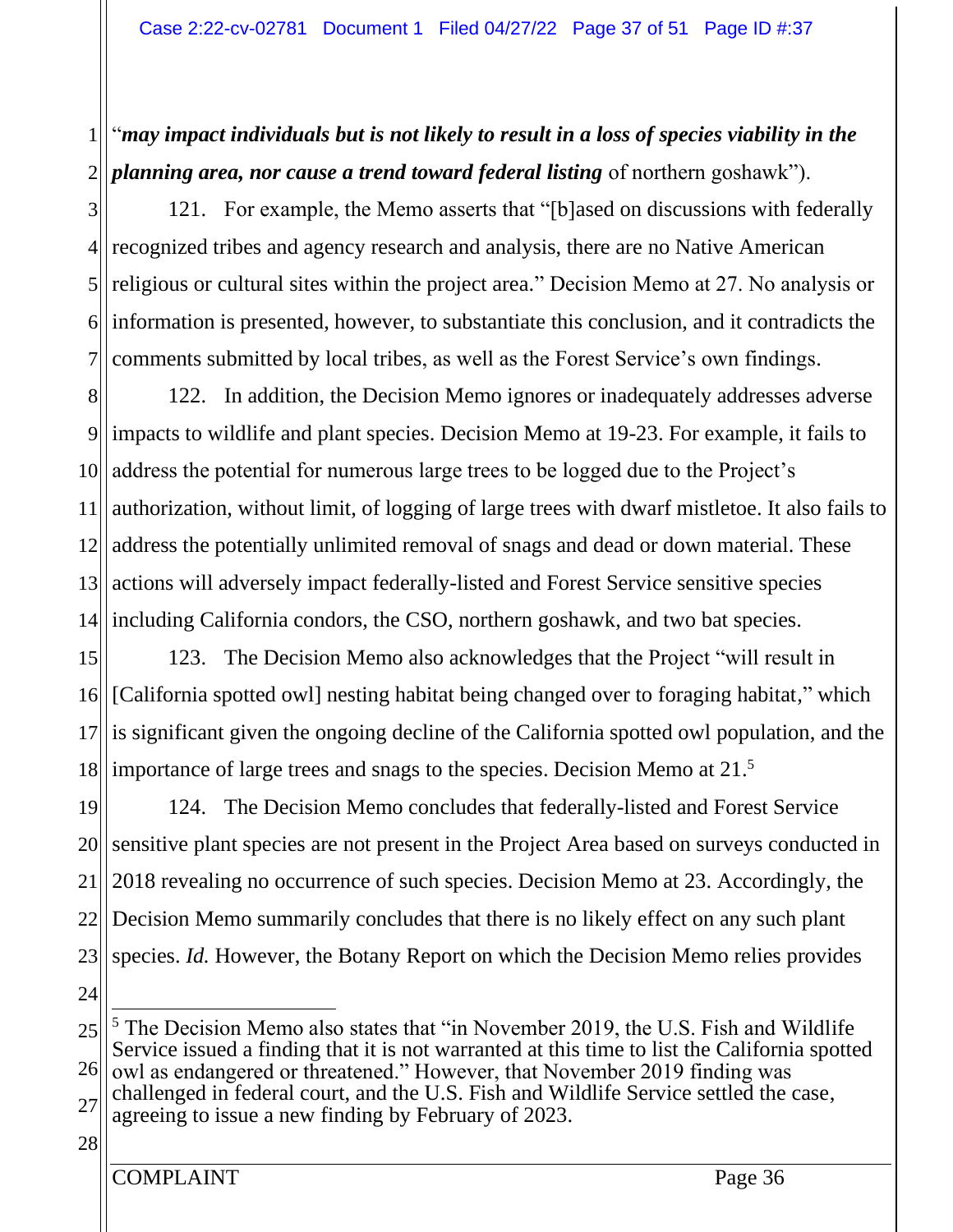$1<sup>1</sup>$ 2 3  $4$ 5 6 zero information regarding these surveys, other than that they were conducted "throughout the project area in the summer of 2018," making it impossible to evaluate their methodological sufficiency, and even includes some information that calls the surveys into question. Forest Service Reyes Peak Forest Health and Fuels Reduction Project Botanical Biological Assessment, Biological Evaluation, and Non-Native Invasive Species Risk Assessment ("Botany Report") at 4.

7 81 9 10 11 12 131  $14$ ||  $15$ 16 17 18 19 20 21 125. For example, the Botany Report recognizes that "several occurrences" of at least one plant species, the chickweed oxytheca (also known as chickweed starry puncturebract), across the eastern portion of the Project Area, are in the Consortium of California Herbaria Portal as recently as 2011. Botany Report at 4. This occurrence is also cited in the LPFW, *et al*. comment letter. LPFW, *et al*. Comments at 49, 96 (Figure 15). The California Native Plant Society likewise commented that this species has been documented within the Project boundary and several more are likely to occur. California Native Plant Society, Reyes Peak Project Scoping Comments, August 14, 2020 ("CNPS Comments") at 2-3. The Botany Report also states that there will be additional surveys conducted before project implementation because the species is very small and flowers in late summer. Botany Report at 4. The need for additional surveys undermines the validity of relying on existing surveys to conclusively determine there are no impacts. Moreover, the same surveys were conducted for non-native species, and they failed to include observations of a highly abundant species—cheatgrass (Bromus tectorum), which calls into question the veracity of the survey methodology. Botany Report at 5.

22 23 24 25  $26$ | 27 126. Further, when addressing Project impacts to the Sespe-Frazier IRA, the Decision Memo fails to acknowledge that logging, especially that of large trees, could substantially alter the undeveloped character of the IRA. Decision Memo at 23-27. The Decision Memo also fails to address that the impacted area is part of current legislation that, if passed, would designate the area as Wilderness, and thus off-limits to logging. *Id.* at 23.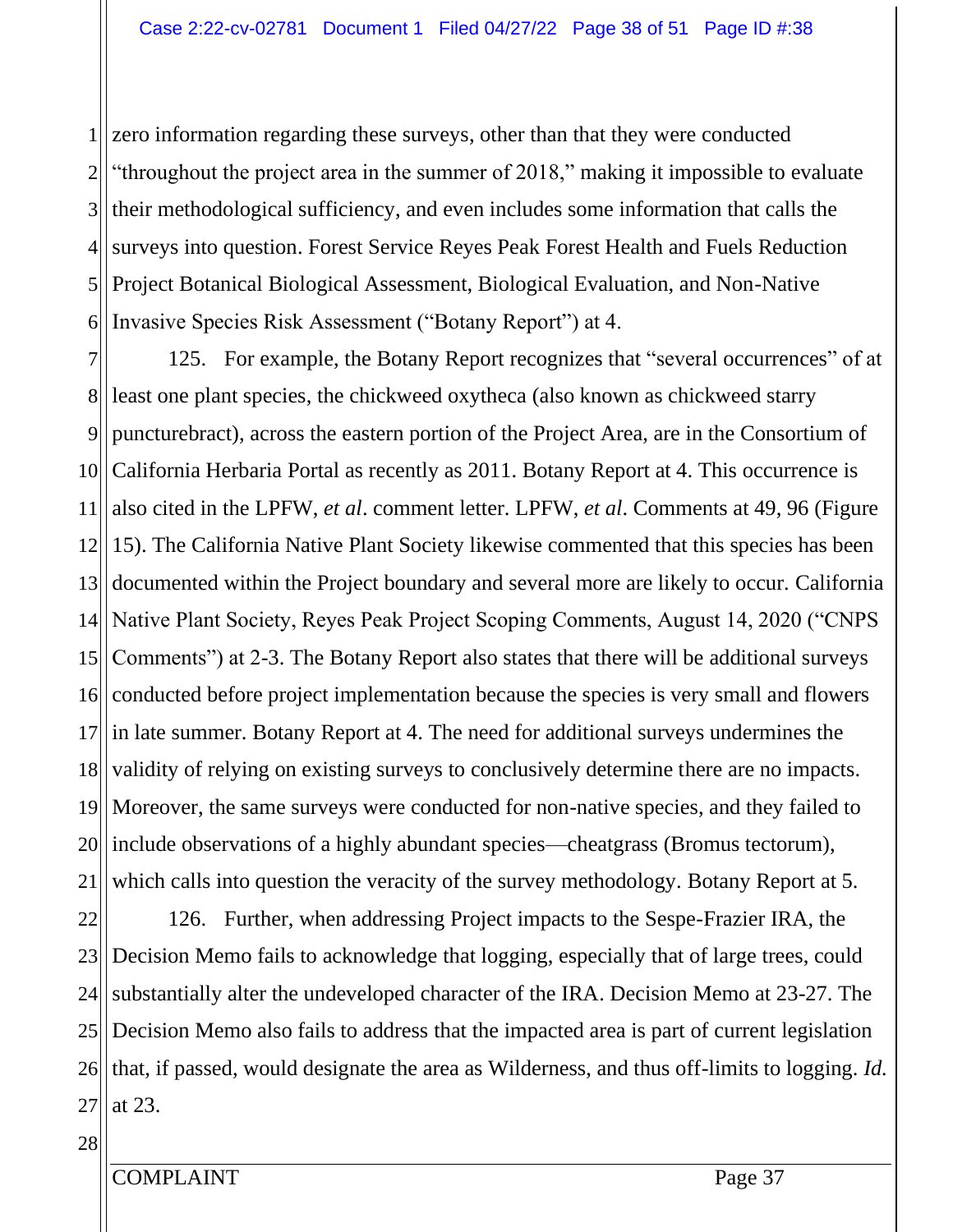1  $2$  $3$  $4$ 5 6 7 811 127. The Decision Memo also includes contradictory statements regarding impacts to large trees. For example, the Memo, at Table 7, states that zero trees over 24 inches in diameter would be removed by the Project, Decision Memo at 25, yet elsewhere the Memo states that trees up to 64 inches in diameter can be removed if the tree contains dwarf mistletoe. Decision Memo at 14. The Memo offers no information or analysis at all regarding how many trees in the Project area contain dwarf mistletoe, or how many of them will be removed. Based on Plaintiffs' visit to the Project area, many large trees in the Project area contain dwarf mistletoe and thus might be removed.

9

## **D. Endangered Species Act Consultation**

10 11 12 13 128. On May 27, 2021, the Forest Service issued a Biological Assessment concluding that California condors are "not likely to be adversely affected" by the Project, and the FWS concurred with that determination in a letter dated August 27, 2021.

14 15 16 17 129. The FWS concurrence, however, fails to acknowledge or address the potential for numerous large trees to be logged due to the Project's authorization, without limit, of logging of large trees with dwarf mistletoe, or the unlimited removal of snags.

18 19

20

# **CLAIMS FOR RELIEF**

## **FIRST CAUSE OF ACTION**

## **National Environmental Policy Act Violations: Failure to Scope the Reyes Peak Project's Reliance on 36 C.F.R. § 220.6(e)(6)**

21 22 130. The allegations in each paragraph above are incorporated herein by reference.

23 24 25  $26$ 27 131. All Forest Service CEs, which are found at 36 C.F.R. § 220.6, require what is called "scoping." 36 C.F.R. § 220.4(e) (2008) ("Scoping is required for all Forest Service proposed actions, including those that would appear to be categorically excluded from further analysis and documentation in an EA or an EIS (§ 220.6."). Scoping is defined as the "early and open process for determining the scope of issues to be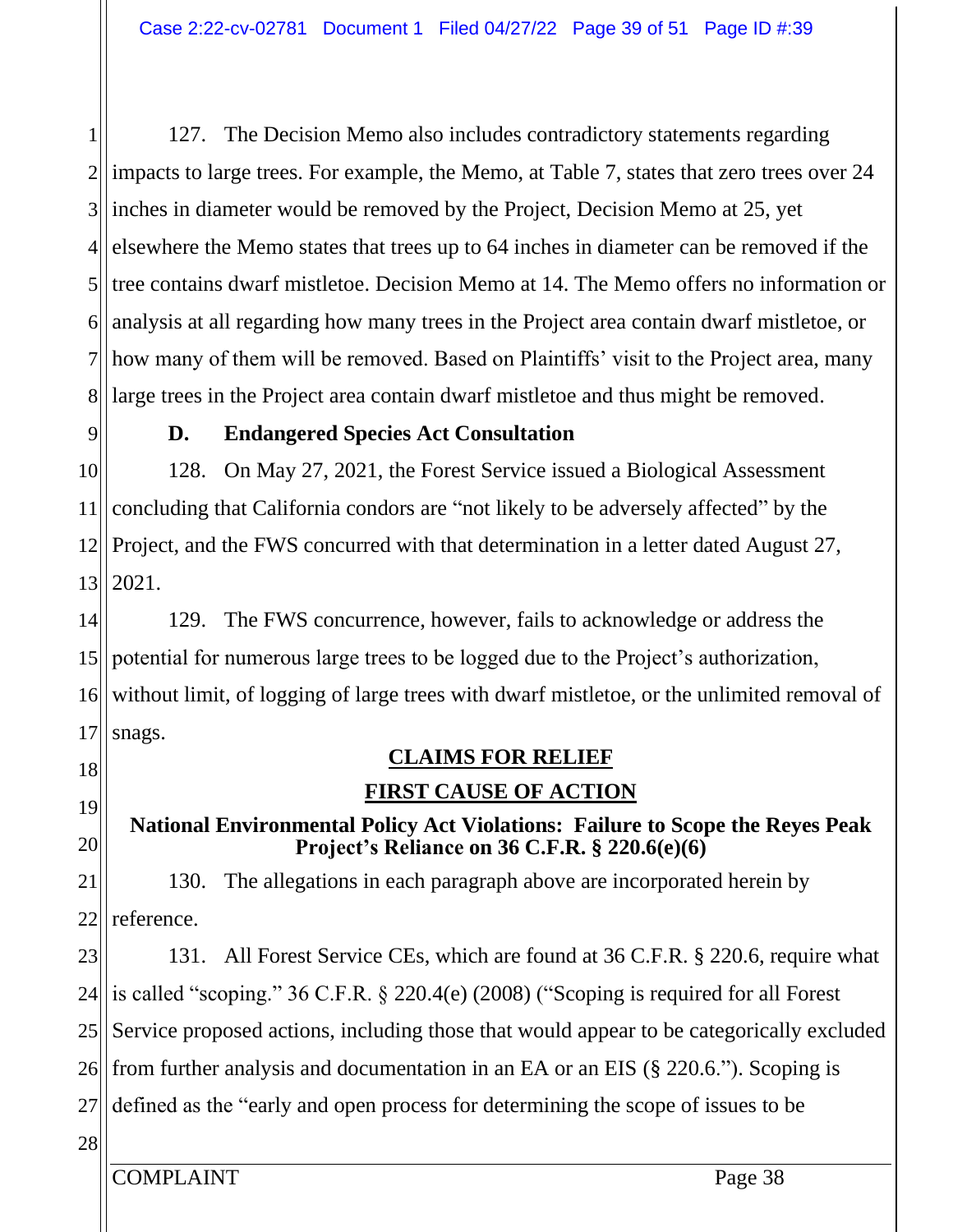1 2 addressed and for identifying the significant issues related to a proposed action." 40 C.F.R. § 1501.7 (1978).

3  $4$ 5  $6$  $7$ || 8 and 16 U.S.C. § 6591d. 132. Here, on May 27, 2020, Los Padres National Forest initiated the scoping process for the Reyes Peak project by issuing to the public a letter and associated project proposal. The Forest Service scoping letter, however, nowhere stated that the agency intended to rely upon the CE found at 36 C.F.R. § 220.6(e)(6) (1992), and instead the letter stated that the agency intended to rely upon the CEs found at 16 U.S.C. § 6591b

9 10 11 12 133. On October 4, 2021, the Forest Service issued its Decision Memo approving the Reyes Peak Project. The Decision Memo is the first time the Forest Service formally stated that it would be relying upon the CE found at 36 C.F.R. § 220.6(e)(6) (1992) to justify the Project.

13 14 intended to rely upon the CE found at 36 C.F.R. § 220.6(e)(6) (1992), the public was not 15 134. Because the Forest Service did not state in its scoping letter that the agency properly notified that the agency would be using that particular CE.

16 17 18 19 20 APA, 5 U.S.C. § 706(2)(A). 135. Because the Forest Service failed to scope its reliance on 36 C.F.R. § 220.6(e)(6) (1992), the agency is in violation of its own regulations and cannot proceed under 36 C.F.R. § 220.6(e)(6), and the Decision Memo is therefore arbitrary, capricious, an abuse of discretion, or otherwise not in accordance with law under the

21

22

23

24

## **SECOND CAUSE OF ACTION**

## **National Environmental Policy Act Violations: Wrongful Reliance on 36 C.F.R. § 220.6(e)(6)**

136. The allegations in all previous paragraphs are incorporated herein by reference.

25 26 27 137. The CE found at 36 C.F.R. § 220.6(e)(6) (1992) states that it can be used for the following: "Timber stand and/or wildlife habitat improvement activities that do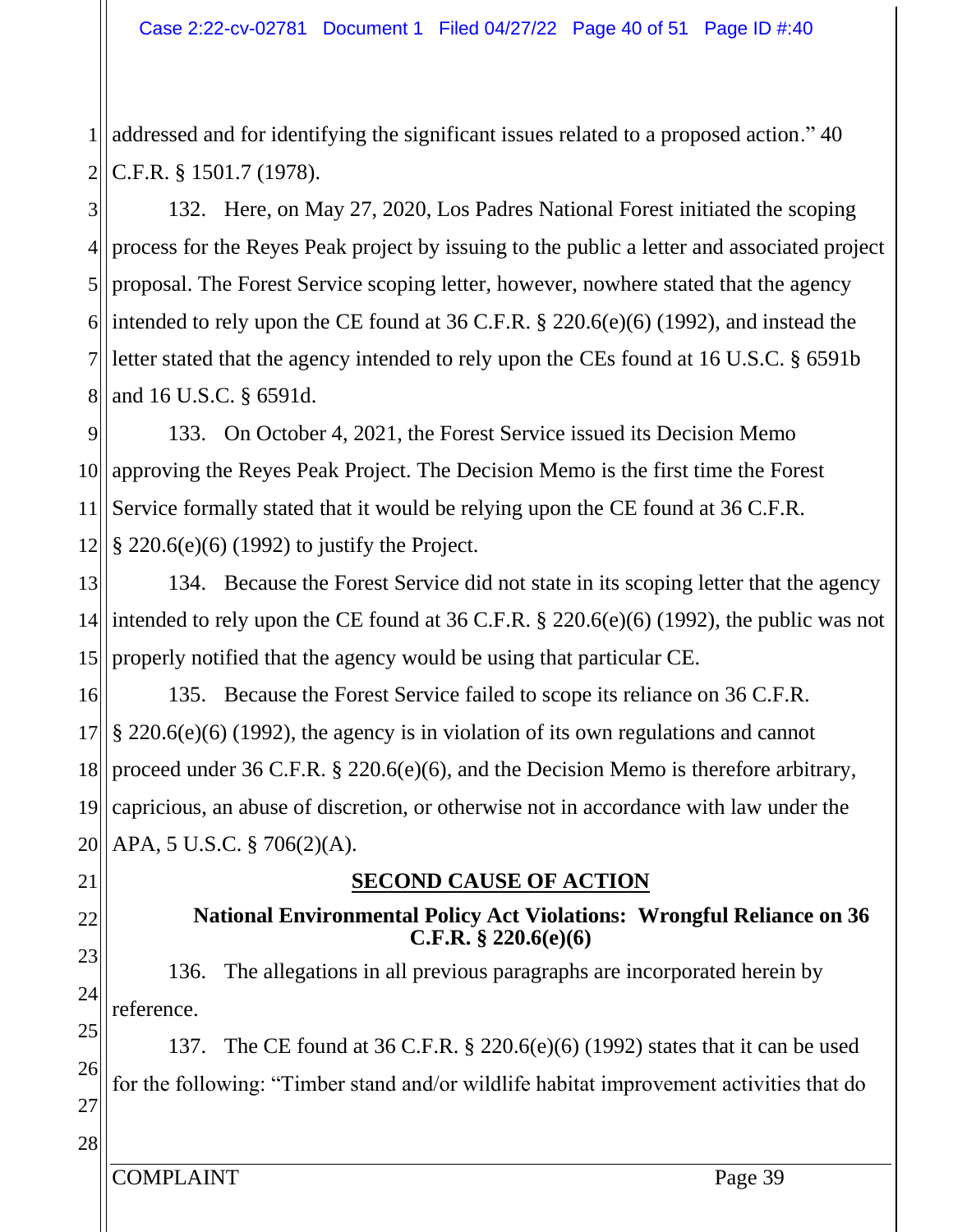$1$ || 2 3  $4$ 5 6 not include the use of herbicides or do not require more than 1 mile of low standard road construction. Examples include, but are not limited to: (i) Girdling trees to create snags; (ii) Thinning or brush control to improve growth or to reduce fire hazard including the opening of an existing road to a dense timber stand; (iii) Prescribed burning to control understory hardwoods in stands of southern pine; and (iv) Prescribed burning to reduce natural fuel build-up and improve plant vigor."

7 8 138. The history and context of 36 C.F.R. § 220.6(e)(6) (1992) shows that it can only be used for precommercial thinning, not commercial thinning.

9 10 11 12  $13$  $14$ || 15 139. Further, the language of this CE shows that it cannot be used to log large trees with dwarf mistletoe, nor does it authorize the unlimited removal of dead or downed material. Such activities do not constitute "Timber stand improvement." 36 C.F.R. § 220.6(e)(6) (1992); Forest Service Manual (defining "timber stand improvement" to include the following practices: "1. Release and weeding. 2. Precommercial thinning. 3. Pruning. 4. Control of understory vegetation. 5. Fertilization. 6. Animal damage control").

16 17 18 19 20 140. Because the Reyes Peak Project authorizes commercial thinning, as well as the logging of large trees with dwarf mistletoe, it cannot rely on the CE at 36 C.F.R. § 220.6(e)(6), and the Decision Memo is therefore arbitrary, capricious, an abuse of discretion, or otherwise not in accordance with law under the APA, 5 U.S.C.  $$706(2)(A).$ 

21

22 23

24

## **THIRD CAUSE OF ACTION**

## **National Environmental Policy Act and HFRA Violations: Wrongful Reliance on 16 U.S.C. §§ 6591b, 6591d**

141. The allegations in all previous paragraphs are incorporated herein by reference.

25 26 27 142. In addition to 36 C.F.R. § 220.6(e)(6), the Decision Memo for the Reyes Peak Project relies upon the statutory CEs found at 16 U.S.C. § 6591b and 16 U.S.C.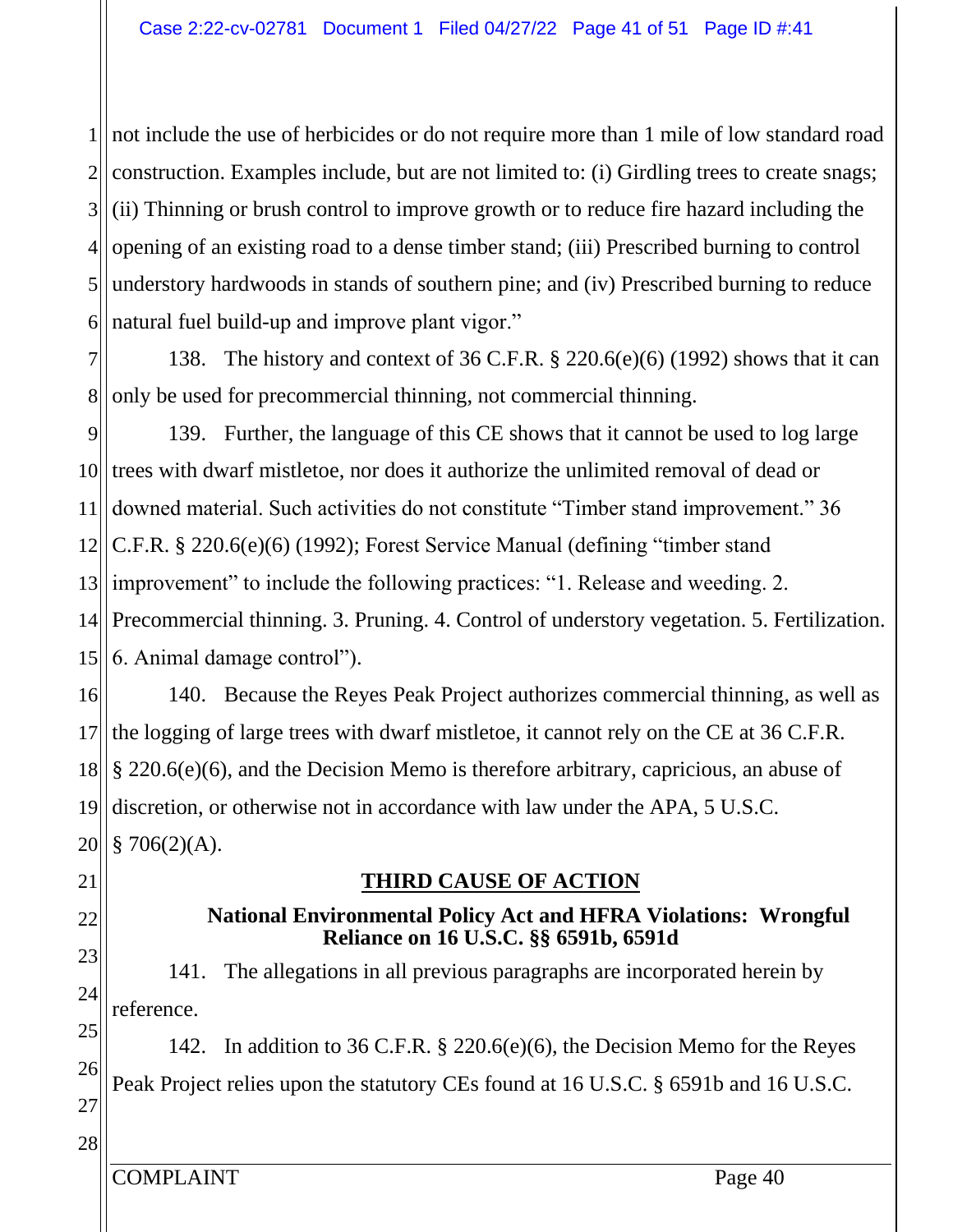1 § 6591d.

2 3 4 5 6 7 143. In order for the Forest Service to utilize these statutory CEs, the agency must maximize the retention of old-growth and large trees, consider the best available scientific information, develop and implement the project at issue using a collaborative process, and be consistent with the applicable Forest Plan. 16 U.S.C. §§ 6591b, 6591d. Further, a project must either be "in the wildland-urban interface," or "in Fire Regime Groups I, II, or III, outside the wildland-urban interface."

8 9 10 144. Further, NEPA requires that the Forest Service ensure scientific accuracy and integrity in NEPA documents, and must clearly divulge its methodologies for key findings, and present hard data upon which those findings are based.

11 12 13  $14$  $15$ 16 17 18 19 20 21 22 23 24 25 26 27 145. Here, the Forest Service violated those requirements. The agency wrongly authorized the logging of large/old-growth trees by allowing trees as large as twentyfour inches in diameter to generally be logged, and allowing trees as large as sixty-four inches in diameter to be cut if the trees contain any amount of dwarf mistletoe. The agency likewise ignored the best available science with respect to maintaining the integrity of the area's forest and chaparral ecosystem. The best available science shows that the logging of medium and large sized trees can be antithetical to making the forest more resilient to wildfire. This is because medium and large sized trees are fire-resistant and should therefore be maintained, not logged. Further, the best available science shows that chaparral ecosystems, especially the old-growth, should not be masticated in order to maintain the integrity of the ecosystem. In addition, the Forest Service failed to collaborate with Plaintiffs when developing the Project. Not until the Project was scoped were Plaintiffs asked to provide input, and the Forest Service failed to incorporate Plaintiffs' input into the project's design standards and environmental impact analysis. Finally, the project area is entirely outside of the wildland-urban interface and much of the Project area is not within Fire Regime Group I, II, or III. Finally, the Project is not consistent with the Los Padres Forest Plan, as described below in the Eighth Cause of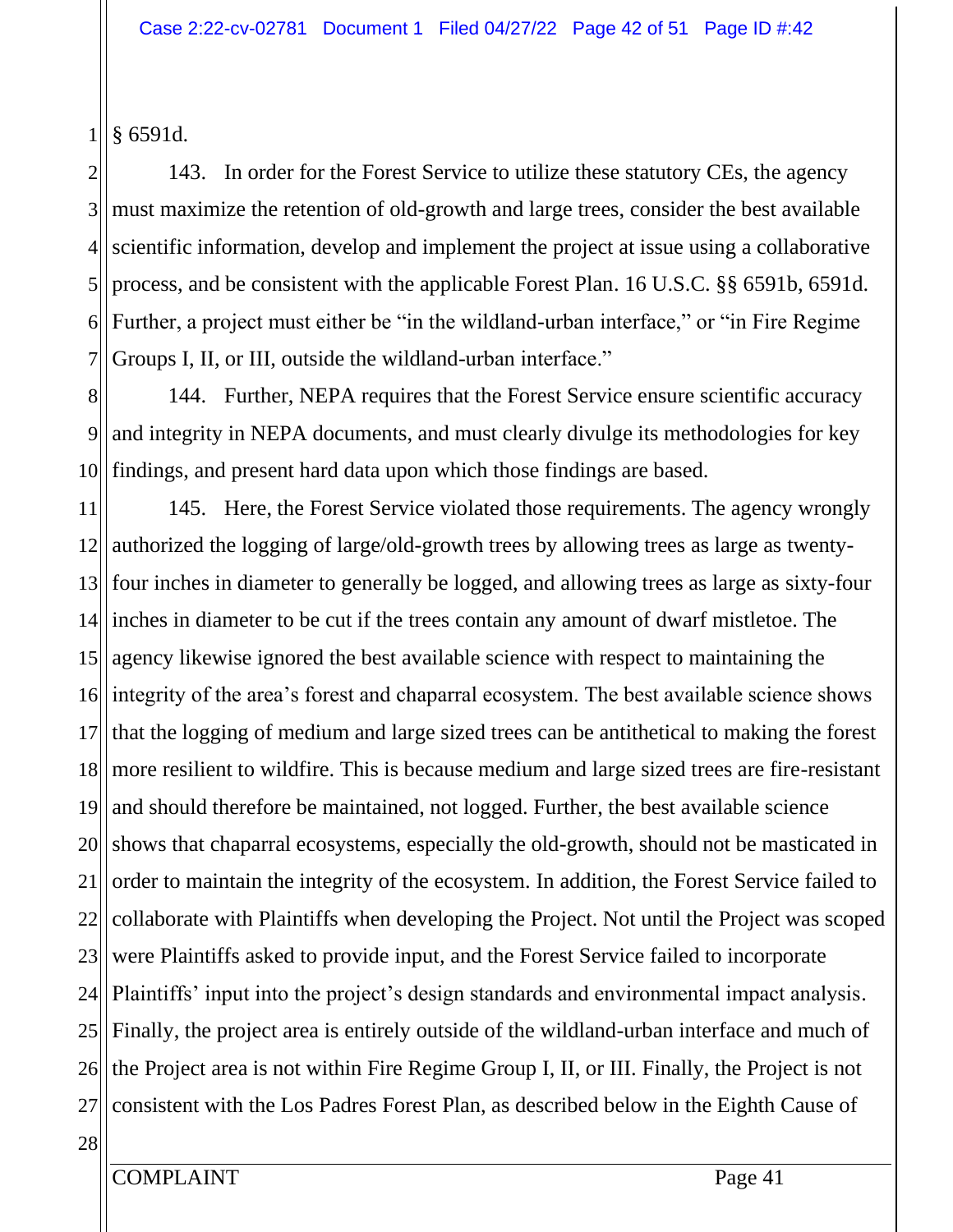1 Action.

2  $3$  $4$ 5  $6$ 7 8 9 146. Plaintiffs also presented scientific evidence and analysis showing that the Forest Service: (1) overstates current average timber stand densities; and (2) makes erroneous comparisons between current and historic stand densities. If the Forest Service decides to proceed with an action in the absence of an EA or EIS, it must adequately explain its decision and must do so with scientific accuracy and integrity, clearly divulging its methodologies, and presenting the data upon which the agency's findings are based. Here, Defendants failed to properly address the concerns raised by Plaintiffs and failed to adequately explain its Decision.

10 11 12 13 147. Because the Forest Service violated the requirements of 16 U.S.C. § 6591b, 16 U.S.C. § 6591d, and NEPA when it approved the Reyes Peak Project, the Decision Memo is arbitrary, capricious, an abuse of discretion, or otherwise not in accordance with law under the APA, 5 U.S.C.  $\S$  706(2)(A).

14

## 15 16

17

## **Failure to Prepare an EA or EIS Despite the Presence of Extraordinary Circumstances in Violation of NEPA**

**FOURTH CAUSE OF ACTION**

148. The allegations in each paragraph above are incorporated herein by reference.

18 19 20 21 22 23 24 149. NEPA requires federal agencies, including the Forest Service, to complete an EA or an EIS, and to consider reasonable alternatives, before approving any major proposed federal action, unless the proposed action falls under a CE. *See* 40 C.F.R. § 1508.18, 1508.9, 1508.11, 1508.4 (1978). However, even when a Forest Service project meets the definition of a particular CE, an EA or EIS is nonetheless still required if "extraordinary circumstances" exist due to the project's localized impacts. 36 C.F.R. § 220.6(b) (2008).

25 26 27 150. "Extraordinary circumstances" are determined based on the presence of, and analysis of impacts to, the following "resource conditions" at issue in this case: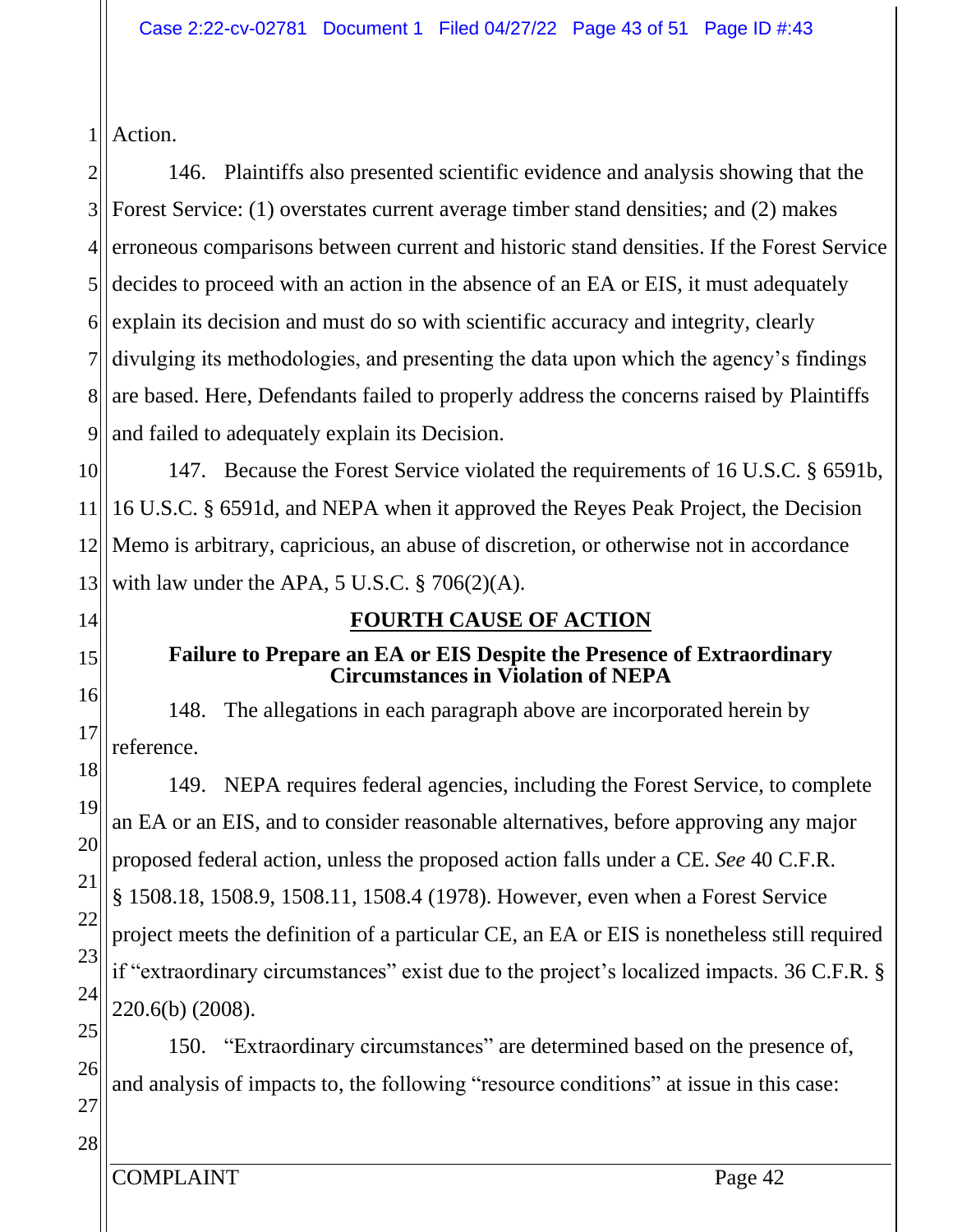1 2 3  $4$ 5 "(i) Federally listed threatened or endangered species or designated critical habitat, species proposed for Federal listing or proposed critical habitat, or Forest Service sensitive species;…(iv) Inventoried roadless area or potential wilderness area;…(vi) American Indians and Alaska Native religious or cultural sites." 36 C.F.R. § 220.6(b)(1) (2008).

6 7 81 9|| 10 If the agency determines that it is uncertain whether the proposed action may have a 11 12 13  $14$ 151. It is "the existence of a cause-effect relationship between a proposed action and the potential effect on these resource conditions, and if such a relationship exists, the degree of the potential effect of a proposed action on these resource conditions that determines whether extraordinary circumstances exist." 36 C.F.R. § 220.6(b)(2) (2008). significant effect on the environment, the agency must prepare an EA. 36 C.F.R. § 220.6(c) (2008); *see also* Forest Service Handbook 1909.15.31.2 ("If the degree of potential effect raises uncertainty over its significance, then an extraordinary circumstance exists, precluding use of a categorical exclusion.").

15 16 17 18 152. The Forest Service Decision Memo does not provide a rational explanation of why the Project's potential impacts to resource conditions are insignificant. The Project adversely affects several resource conditions such that extraordinary circumstances exist and reliance on a categorical exclusion is improper.

19 20 153. Specifically, the Project will destroy or damage numerous cultural sites, yet the Forest Service concluded there are no cultural sites in the Project area.

21 22 23 24 25 154. In addition, the Project will have significant adverse impacts on the federally-listed California condor; Forest Service sensitive animal species, including the CSO, northern goshawk, fringed myotis, and pallid bat; and Forest Service sensitive plant species including Abrams' spineflower, Tehachapi or flax-like monardella, chickweed oxytheca, pale yellow layia, and Mt. Pinos larkspur.

26 27 155. Finally, the Project will scar the Sespe-Frazier IRA and a potential wilderness area by removing numerous trees and shrubs. Moreover, Forest Service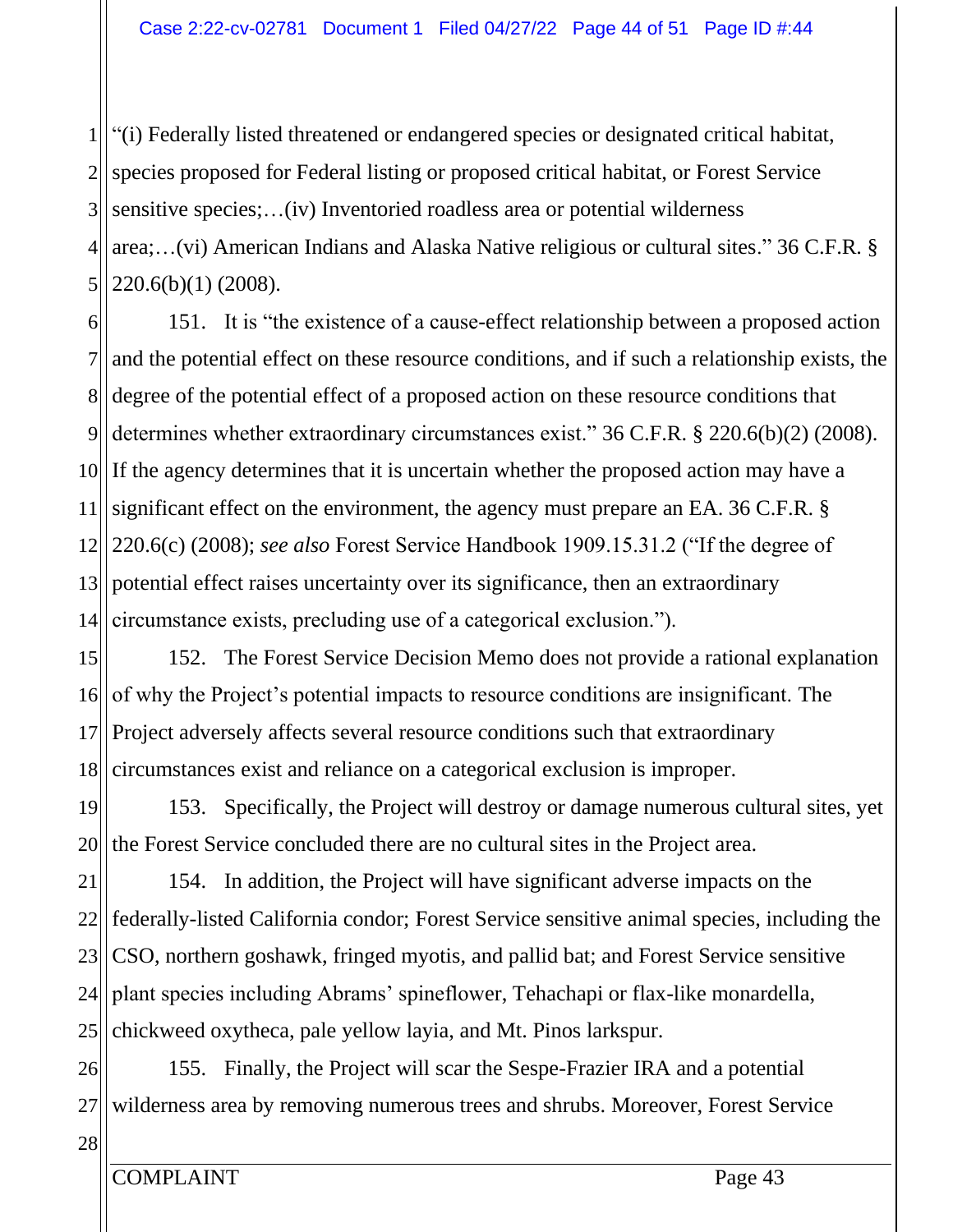1 regulations identify classes of actions that "normally" require preparation of an EIS, and  $2$  $3$  $4$ these include "[p]roposals that would substantially alter the undeveloped character of an inventoried roadless area,"  $36$  C.F.R. §  $220.5(a)(2)$  (2008), which is the case here because logging and mastication unequivocally will degrade the Project area's character.

5 6 is such that extraordinary circumstances exist and the Forest Service's assessment of 7  $8<sup>||</sup>$ 9 10 156. For the above reasons, the proposed action's effect on resource conditions extraordinary circumstances, and its failure to complete an EA or an EIS before approving the Reyes Peak Project, violates NEPA and was arbitrary, capricious, an abuse of discretion, or otherwise not in accordance with law in violation of the APA, 5 U.S.C. § 706(2)(A).

# **FIFTH CAUSE OF ACTION Failure to Prepare an EIS in Violation of NEPA**

13 14 157. The allegations in each paragraph above are incorporated herein by reference.

15 16 17 18 19 20 21 22 23 24 25 26 27 158. NEPA requires all federal agencies to prepare an EIS for all major federal actions significantly affecting the quality of the human environment. 42 U.S.C. § 4332(C). The Forest Service violated NEPA in approving the Reyes Peak Project without preparing an EIS because many of the factors requiring the preparation of an EIS (40 C.F.R. § 1508.27 (1978)) are triggered by the Forest Service's approval of the Reyes Peak Project, including "[u]nique characteristics of the geographic area such as proximity to park lands . . . wetlands . . . or ecologically critical areas," "the degree to which the effects on the quality of the human environment are likely to be highly controversial," "the degree to which the possible effects on the human environment are highly uncertain or involve unique or unknown risks," "[t]he degree to which the action may establish a precedent for future actions with significant effects or represents a decision in principle about a future consideration," and "[w]hether the action is related to other actions with individually insignificant but cumulatively significant impacts." *Id.* §

28

11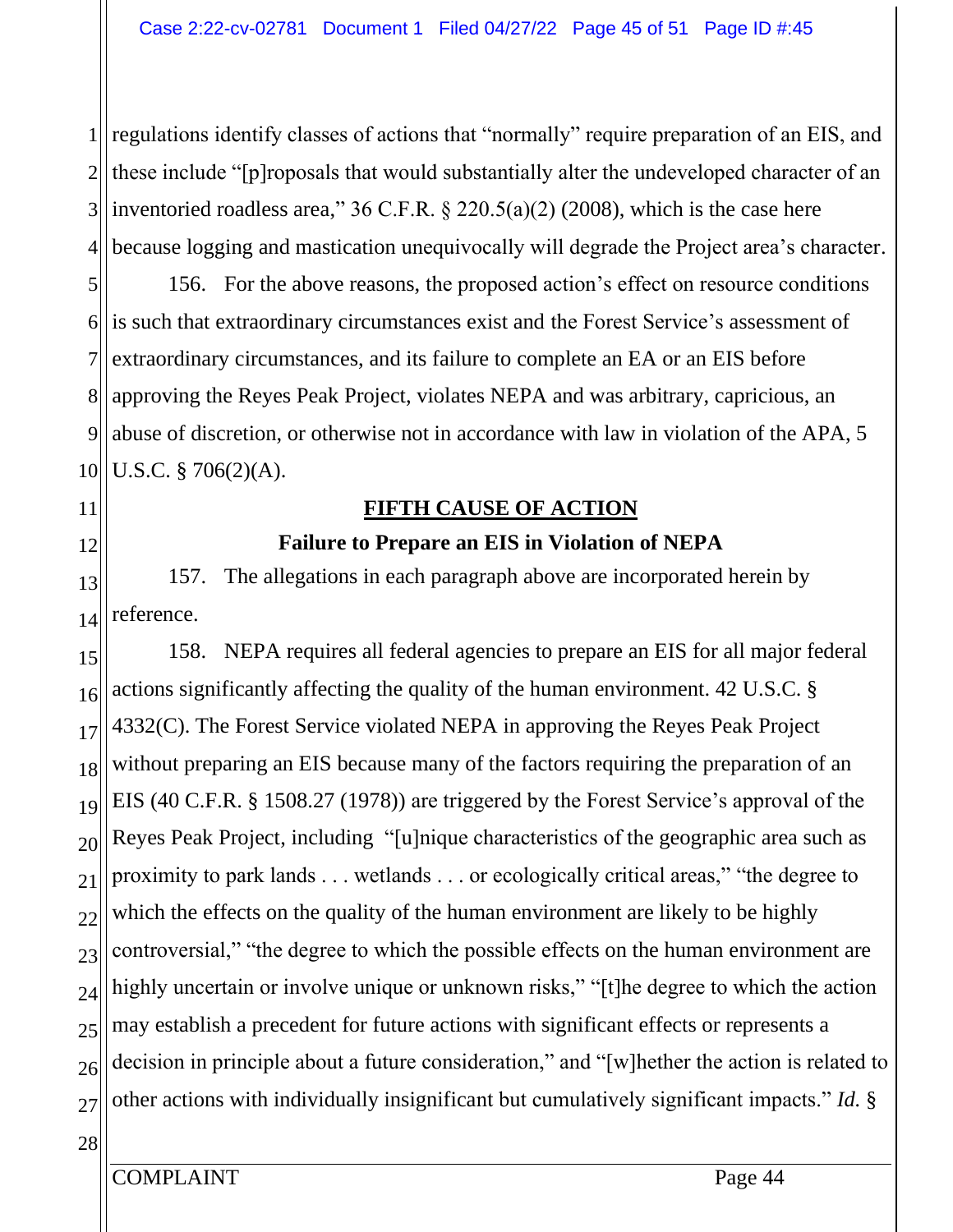$1$ || 2 3 1508.27(b). The presence of any one of these factors may be sufficient to require preparation of an EIS. *See Nat'l Parks & Conservation Ass'n v. Babbitt,* 241 F.3d 722, 731 (9th Cir. 2001); *Norton*, 311 F.3d at 1162.

4 5 6 159. Therefore, the Forest Service's approval of the Reyes Peak Project without first preparing an EIS was arbitrary, capricious, an abuse of discretion, or otherwise not in accordance with law under the APA, 5 U.S.C. § 706(2)(A).

## **SIXTH CAUSE OF ACTION**

## **Endangered Species Act Violation: Arbitrary and Capricious "Not Likely to Adversely Affect" Determination**

9 10 160. The allegations in each paragraph above are incorporated herein by reference.

13 161. On August 27, 2021, the FWS issued a letter to the Forest Service stating that the agency concurred with the Forest Service's determination that the Project is "not likely to adversely affect" the endangered California condor or their critical habitat.

14 15 16 17 18 19 20 21 22 23 162. Both the Forest Service and the FWS, in making their "not likely to adversely affect" conclusions, appear to assume that only a very small number of large trees will be logged in the Project area. The Project, as approved, however, authorizes an unlimited number of large trees that contain any amount of dwarf mistletoe, as well as an unlimited number of snags, to be logged. Nowhere does the Forest Service state the number of large trees or snags within the Project area that could fall under this authorization, and Plaintiffs have identified numerous such trees in the Project area. Consequently, it was not possible for the FWS to reasonably conclude that such logging would not adversely affect condors or their critical habitat in light of the best available science showing the importance of large trees and snags to condors.

24 25 26 27 163. The FWS's "not likely to adversely affect" concurrence was not based on the best scientific and commercial data available as required by the ESA, 16 U.S.C. § 1536(a)(2), and was arbitrary and capricious, an abuse of discretion, or otherwise not in

7

8

11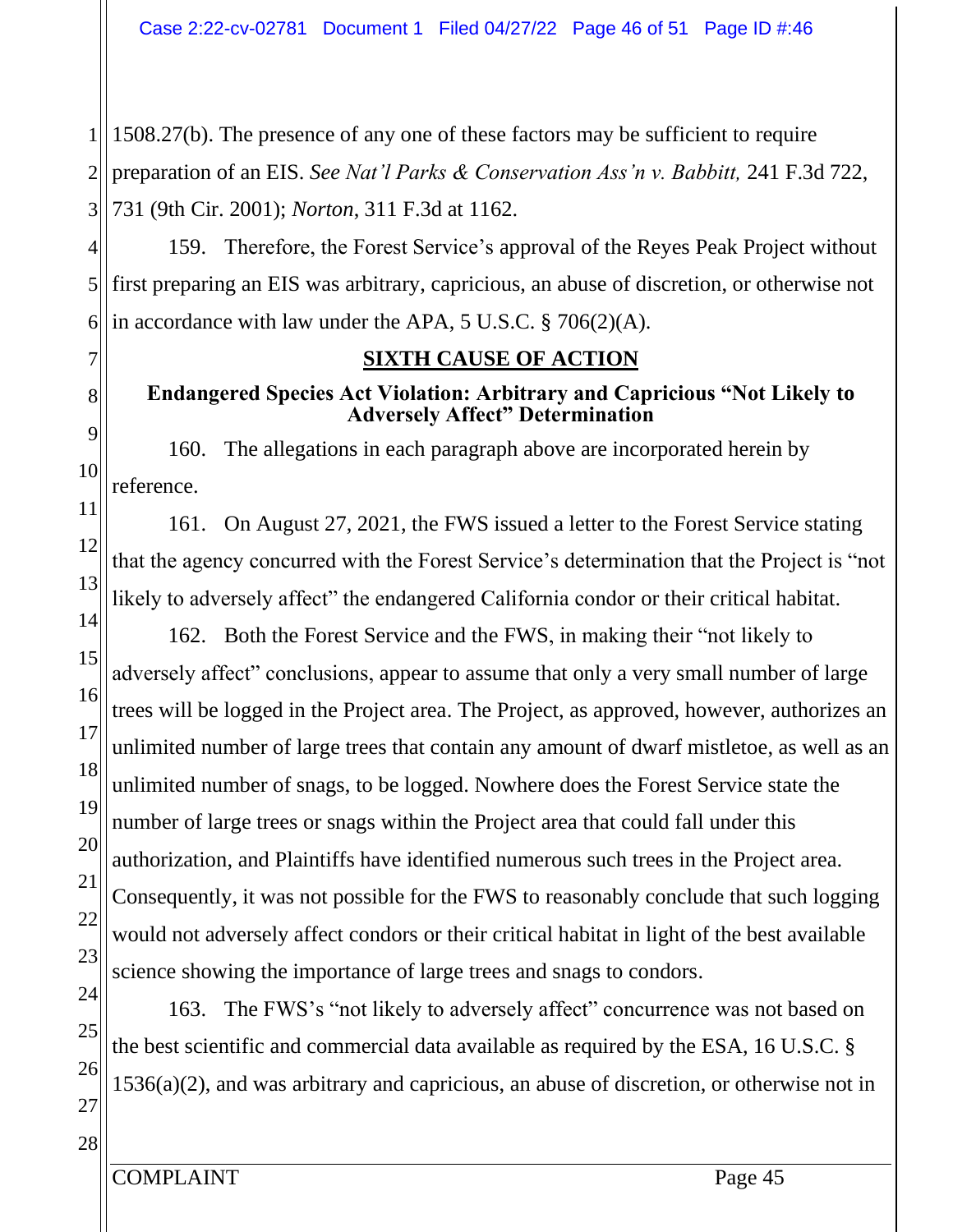COMPLAINT Page 46 1 2 3 4 5 6 7 8 9 10 11 12 13 14 15 16 17 18 19 20 21 22 23 24 25 26 27 28 accordance with law under the APA. 5 U.S.C. § 706(2)(A). **SEVENTH CAUSE OF ACTION Roadless Area Conservation Rule Violation: Failure to Comply with Requirement to Only Log "Generally Small Diameter Trees"** 164. The allegations in each paragraph above are incorporated herein by reference. 165. The Roadless Area Conservation Rule generally prohibits road construction and the cutting, sale, or removal of trees within identified "inventoried roadless areas." 36 C.F.R. § 294.12(a) & 294.13(a), published in 66 Fed. Reg. 3244, 3272-73 (Jan. 12, 2001). However, the Forest Service may approve logging "infrequent[ly]" in inventoried roadless areas if the agency determines that certain narrow circumstances exist, including the following: (1) The cutting, sale, or removal of generally small diameter timber is needed for one of the following purposes and will maintain or improve one or more of the roadless area characteristics as defined in § 294.11. (i) To improve threatened, endangered, proposed, or sensitive species habitat; or (ii)To maintain or restore the characteristics of ecosystem composition and structure, such as to reduce the risk of uncharacteristic wildfire effects, within the range of variability that would be expected to occur under natural disturbance regimes of the current climatic period. 36 C.F.R. § 294.13 (2001). 166. The Reyes Peak Project does not comply with the Roadless Rule's mandates with respect to logging in the Sespe-Frazier IRA. Small diameter trees are normally ten inches or less in diameter in Los Padres National Forest,<sup>6</sup> yet the Project <sup>6</sup> For example, as explained in the LPFW *et al.* Comments: "The U.S. Forest Service developed a preferred alternative for the Frazier Mountain Project that would have limited timber harvest to 10" DBH or less. The project documentation noted:…Alternative 3 where the understory thinning would only remove smaller diameter trees (thin from below up to 10" [DBH]) and would leave the larger diameter (>10" [DBH]) trees. It should be noted that the Frazier Mountain Project did not include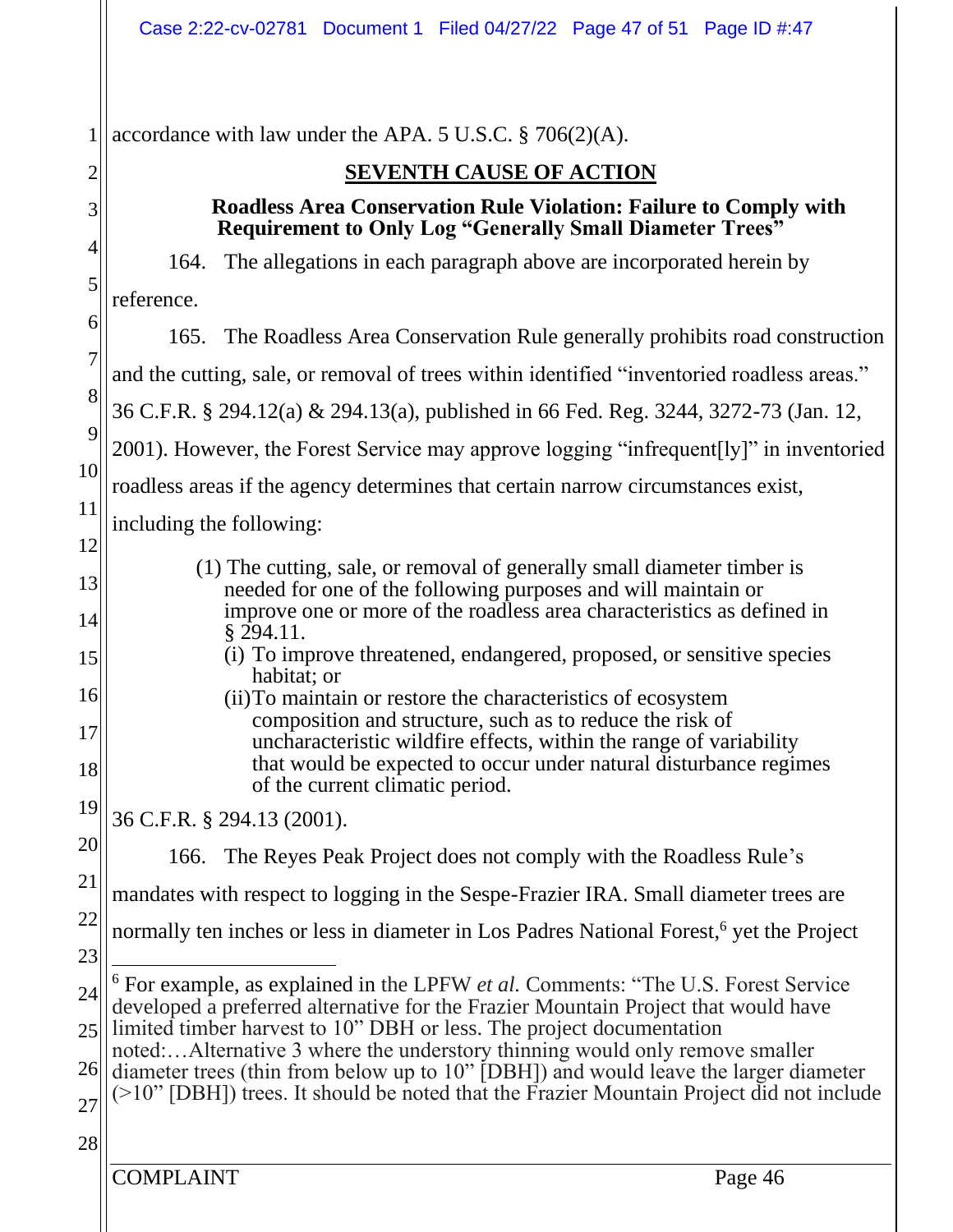$1$ || 2 3 Decision Memo authorizes the logging of trees up to twenty-four inches in diameter generally, and up to sixty-four inches in diameter when the trees contain dwarf mistletoe.

4 5 6 7 167. For the above reasons, the Forest Service violated the Roadless Area Conservation Rule in approving the Reyes Peak Project and its Decision was arbitrary, capricious, an abuse of discretion, or otherwise not in accordance with law under the APA, 5 U.S.C. § 706(2)(A).

## **EIGHTH CAUSE OF ACTION**

## **National Forest Management Act and NEPA and HFRA Violations: Failure to Comply with the Forest Plan**

168. The allegations in each paragraph above are incorporated herein by reference.

12 13 14 15 16 169. NFMA requires the creation of Forest Plans and requires projects within the Forest to follow the Forest Plan. Moreover, the statutory CEs under HFRA at issue in this case explicitly state that "projects and activities carried out under this section shall be consistent with the land and resource management plan." 16 U.S.C. § 6591b, 16 U.S.C. § 6591d.

17 18 19 20 21 22 23 170. Much of the Project area is designated by the Forest Plan as part of the "Back Country Non-Motorized" zone. The Forest Plan states that "the management intent is to retain the natural character of [this] zone" and further states that fuelbreaks are "not generally compatible" with this zone. The Reyes Peak Project violates this aspect of the Forest Plan because the Forest Service has failed to adequately explain how the Project is compatible with this zone or how the Project will retain the area's character despite the drastic reduction in trees and shrubs in the area.

24 25 26 171. The Forest Plan also requires that projects be designed to "meet the Scenic Integrity Objectives (SIOs)." The Reyes Peak Project would occur in an area designated

28

8

9

10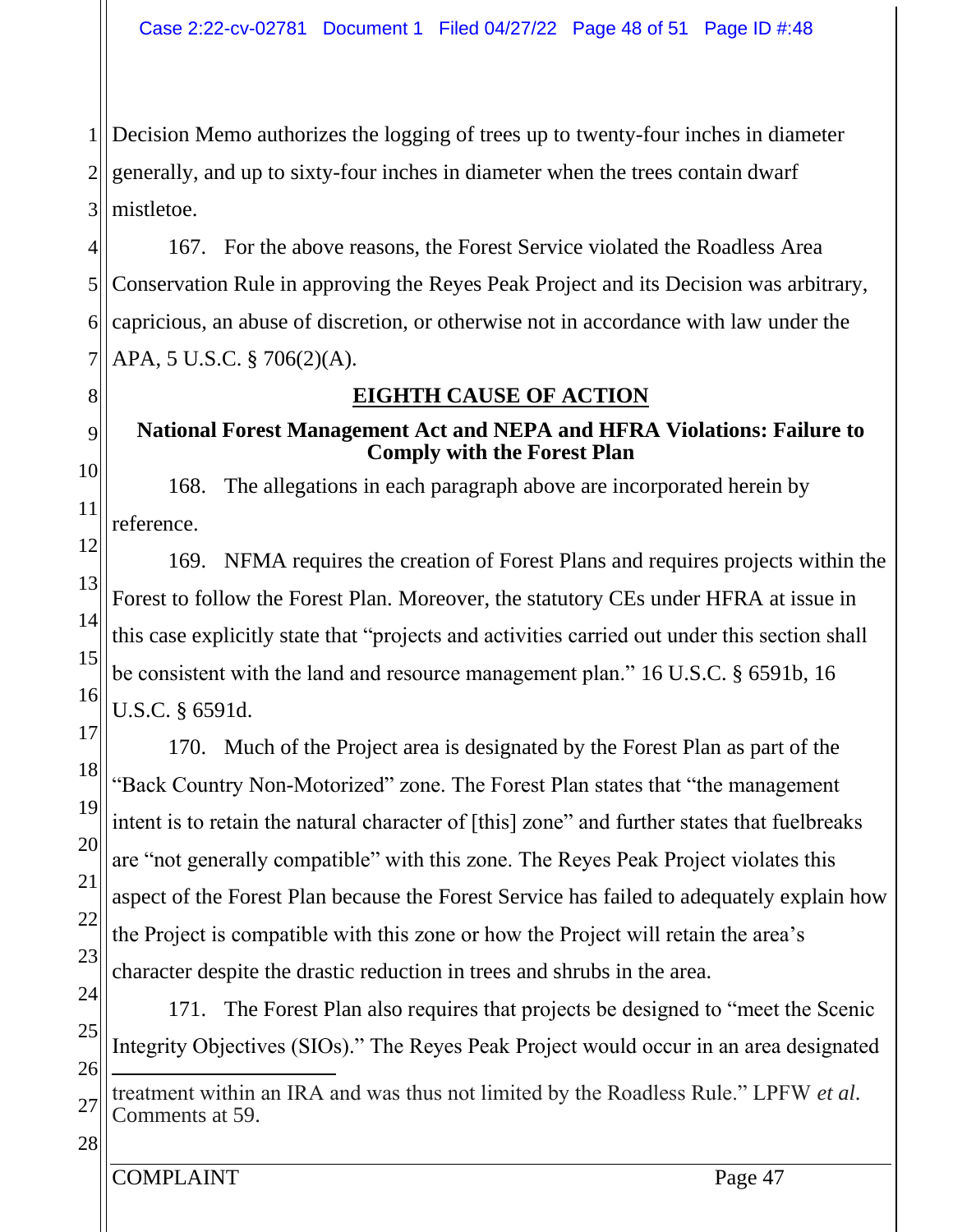1  $2$ 3  $4$ as "High Scenic Integrity," which is defined as "conditions where human activities are not visually evident" and the "landscape appears unaltered." The Reyes Peak Project violates this requirement because the Forest Service has failed to adequately explain how the Project will ensure "High Scenic Integrity."

5  $6$  $7$ 8 9 10 Zone) that fall within the broader definition WUI." "A WUI Defense Zone is the area 11 12  $13$ 14  $15$ 16 172. The Forest Plan explains that "there are extensive areas within and adjacent to the national forests of southern California meeting the definition of Wildland/Urban Interface (WUI)," defined as a distance "up to 1.5 miles from communities at risk or as defined in individual community fire protection plans." The WUI consists of "a direct protection buffer (WUI Defense Zone) and an indirect protection buffer (WUI Threat directly adjoining structures and evacuation routes," and the "Threat Zone generally extends approximately 1.25 miles out from the Defense Zone boundary." The Reyes Peak Project purports to be a community protection project, but it is located far outside the WUI as defined in the Forest Plan (it is farther than 1.25 miles from the Defense Zone of any community and is far outside the Threat Zone as described in the local Mt. Pinos CWPP).

17 18 19 20 173. For the above reasons, the Project violates the Forest Plan, and the Forest Service therefore violated NFMA, 16 U.S.C. § 6591b, and 16 U.S.C. § 6591d, and its actions were arbitrary, capricious, an abuse of discretion, or otherwise not in accordance with law under the APA, 5 U.S.C. § 706(2)(A).

21

22

24

## **NINTH CAUSE OF ACTION**

## **HFRA Violations: Failure to Prepare and Submit Annual Reports**

23 25 26 174. In order to ensure accountability, HFRA's statutory CEs state that "The Secretary shall prepare an annual report on the use of categorical exclusions under this section that includes a description of all acres (or other appropriate unit) treated through projects carried out under this section." 16 U.S.C. § 6591b(g), and 16 U.S.C. § 6591d(g).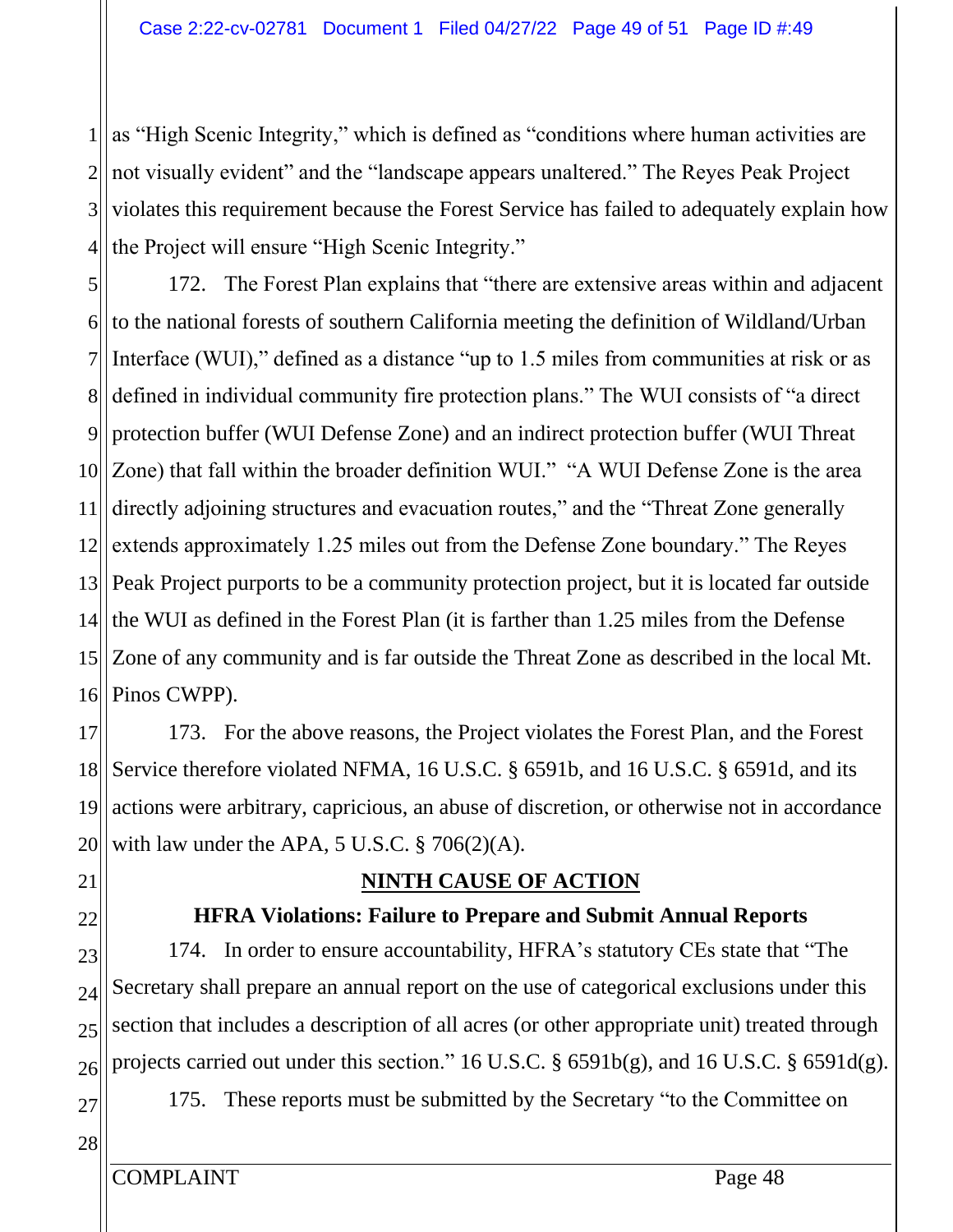1 Agriculture, Nutrition, and Forestry of the Senate; the Committee on Environment and 2 Public Works of the Senate; the Committee on Agriculture of the House of  $3$ 4|| and the Government Accountability Office." 16 U.S.C.  $\S$  6591b(g), and 16 U.S.C.  $5$ || Representatives; the Committee on Natural Resources of the House of Representatives;  $§ 6591d(g).$ 

6 7 81 9 10 176. As far as we are aware, not a single report has yet been prepared or submitted. Under 16 U.S.C. § 6591b, these reports were to be submitted "[n]ot later than 1 year after February 7, 2014, and each year thereafter." Under 16 U.S.C. § 6591d, these reports were to be submitted "[n]ot later than 1 year after March 23, 2018, and each year thereafter."

11 12 have violated 16 U.S.C. § 6591b and 16 U.S.C. § 6591d, and have unlawfully withheld  $13$ 14  $15$ 16 177. For the above reasons, the Secretary of Agriculture and the Forest Service or unreasonably delayed agency action under the APA, 5 U.S.C. § 706(1), and their actions were arbitrary, capricious, an abuse of discretion, or otherwise not in accordance with law or without observance of procedure required by law under the APA, 5 U.S.C.  $$706(2).$ 

17

## **PRAYER FOR RELIEF**

18 19 Plaintiffs respectfully request that this Court enter judgment in their favor and against Defendants and provide the following relief:

20  $21$ 1. Declare that Defendant the Forest Service violated NEPA, the Roadless Rule, NFMA, HFRA, and the APA in approving the Reyes Peak Project;

22 23 24 2. Declare that Defendant the FWS violated the ESA and APA in concluding that the Project is not likely to adversely affect California condors and/or their critical habitat;

25  $26$ 27 3. Declare that Defendants the Forest Service and Tom Vilsack, Secretary of Agriculture, violated the HFRA and the APA in failing to issue annual reports pertaining to the use of CEs as required by HFRA;